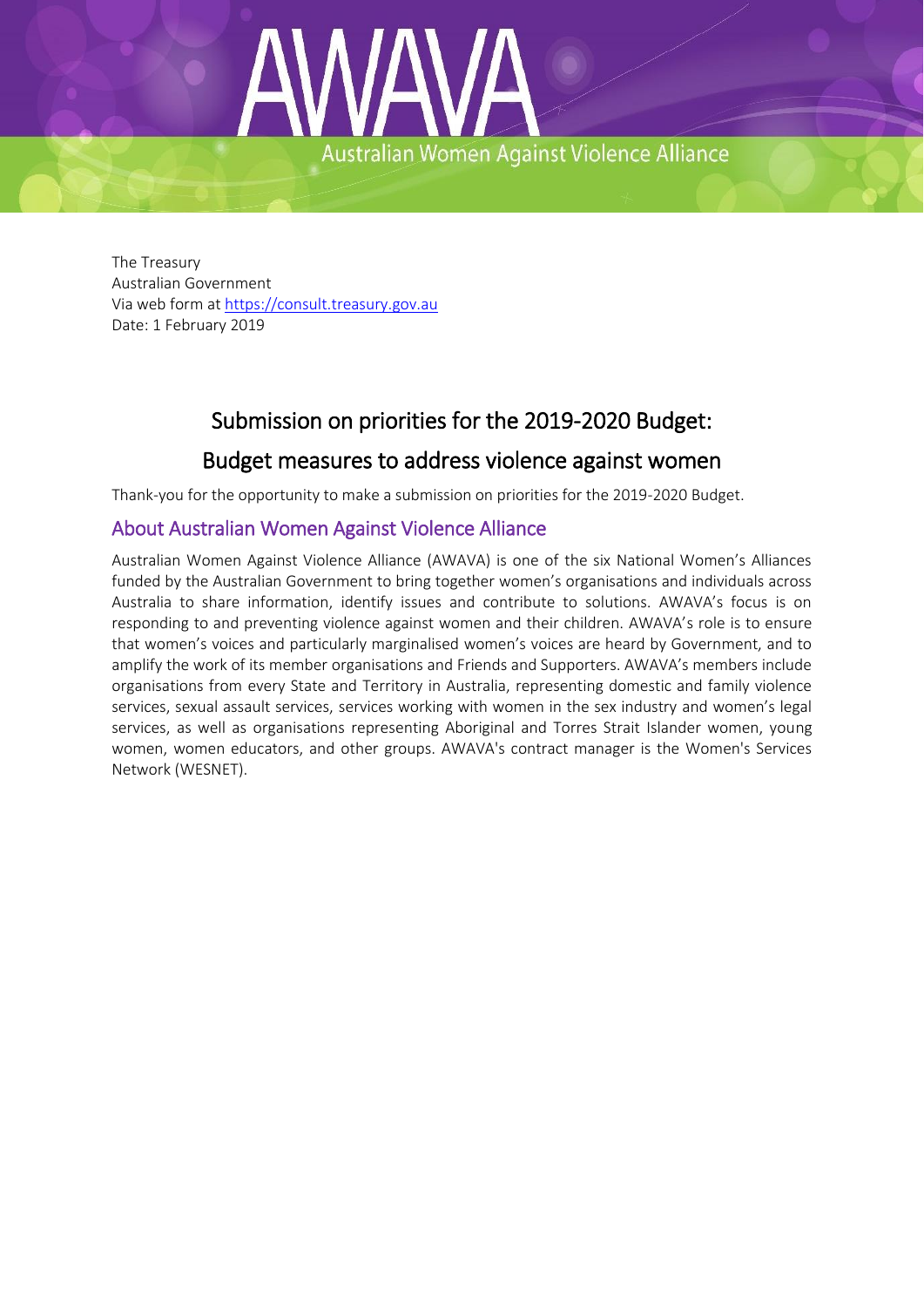## **Contents**

| 1. |      |                                                                                              |  |
|----|------|----------------------------------------------------------------------------------------------|--|
|    | 1.1. |                                                                                              |  |
|    | 1.2. |                                                                                              |  |
|    | 1.3. |                                                                                              |  |
|    | 1.4. |                                                                                              |  |
|    | 1.5. |                                                                                              |  |
| 2. |      |                                                                                              |  |
|    | 2.1. |                                                                                              |  |
|    | 2.2. | Addressing violence against women Aboriginal and Torres Strait Islander Women 8              |  |
|    | 2.3. | Addressing violence against women from culturally and linguistically diverse backgrounds  11 |  |
|    | 2.4. |                                                                                              |  |
|    | 2.5. |                                                                                              |  |
|    | 2.6. |                                                                                              |  |
|    | 2.7. |                                                                                              |  |
|    | 2.8. |                                                                                              |  |
| 3. |      |                                                                                              |  |
|    | 3.1. |                                                                                              |  |
|    | 3.2. |                                                                                              |  |
|    | 3.3. |                                                                                              |  |
| 4. |      |                                                                                              |  |
|    | 4.1. |                                                                                              |  |
|    | 4.2. |                                                                                              |  |
|    | 4.3. |                                                                                              |  |
|    | 4.4. | Housing and Homelessness Services for women and their children leaving violence  21          |  |
|    | 4.5. |                                                                                              |  |
|    | 4.6. |                                                                                              |  |
|    | 4.7. |                                                                                              |  |
| 5. |      |                                                                                              |  |
|    | 5.1. |                                                                                              |  |
|    | 5.2. |                                                                                              |  |
|    | 5.3. |                                                                                              |  |
|    | 5.4. |                                                                                              |  |
|    | 5.5. | Provide better direct support to victims/survivors through flexible integrated models 24     |  |
|    | 5.6. |                                                                                              |  |
|    | 5.7. |                                                                                              |  |
| 6. |      |                                                                                              |  |
|    |      |                                                                                              |  |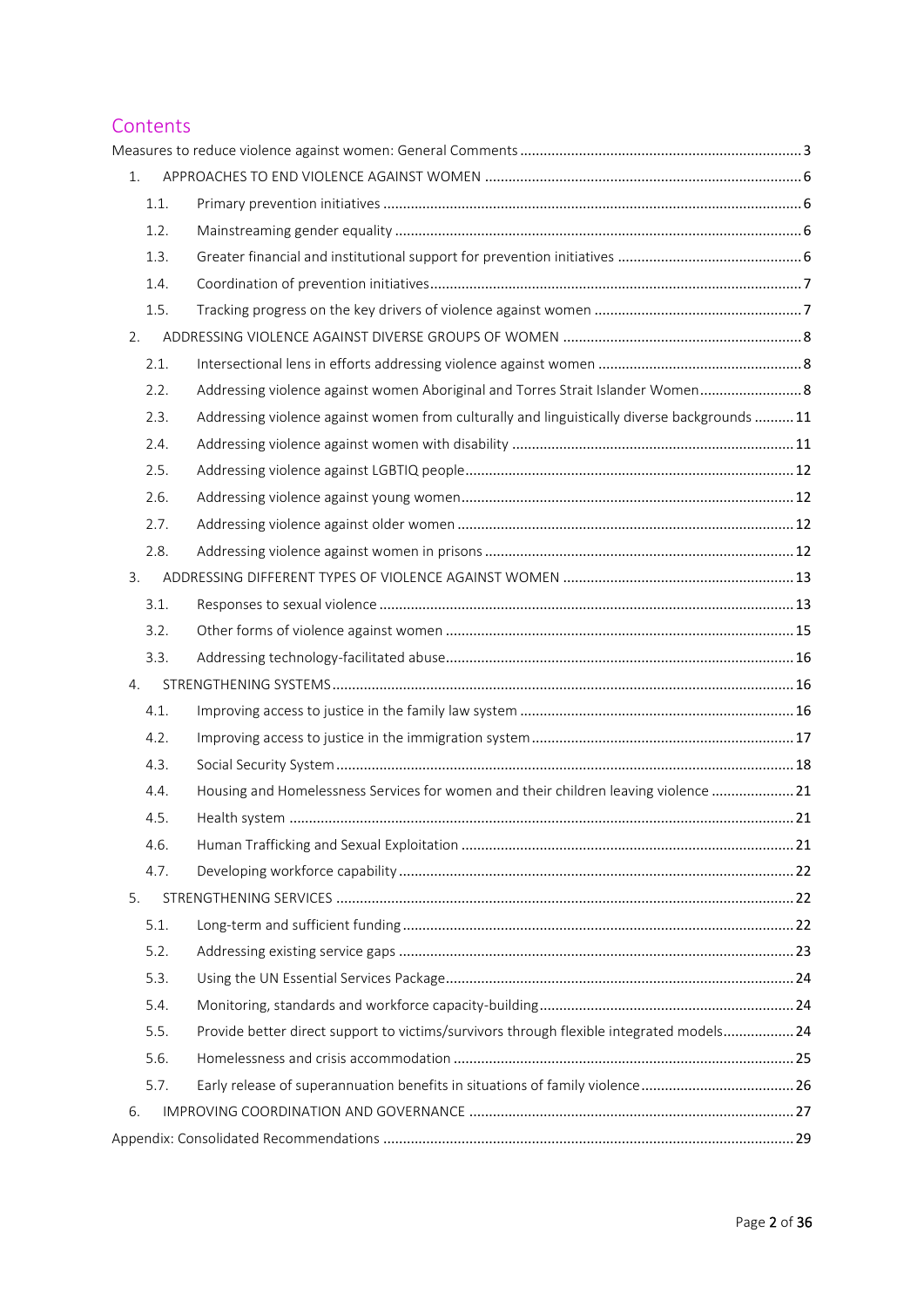# <span id="page-2-0"></span>Measures to reduce violence against women: General Comments

Violence against women remains prevalent and pervasive in Australia.

- One in four women have experienced emotional abuse by a current or former partner since the age of 15;
	- One in five women have experienced sexual violence since the age of  $15<sup>1</sup>$
	- $\bullet$  On average, one woman a week is murdered by her current or former partner.<sup>2</sup>
	- 85% of Australian women have been sexually harassed;<sup>3</sup>
	- **•** Domestic and family violence is a leading cause of homelessness in Australia.<sup>4</sup>

Violence against women is the leading preventable contributor to death, disability and illness in women aged 15 to 44. In 2015 in Australia, it imposed an estimated financial cost of \$21.7 billion a year, with victims/survivors bearing the main burden.<sup>5</sup> If appropriate action is not taken, this toll could rise to \$323.4 billion by 2045.

It has been well established that violence against women is driven by gender inequality.<sup>6</sup> Drivers of violence against women and an urgent need to act have been acknowledged by the government. In September 2015, then-Prime Minister Malcolm Turnbull acknowledged that gender inequality is the key underlying cause of violence against women. Additionally, the most recent Statement from the Delegates at the Council of Australian Governments Summit on Reducing Violence Against Women referred to domestic, family and sexual violence as "a national emergency".<sup>7</sup>

While there has been a recognition of the need for an urgent action, the funding allocated to the task is still adequate. For example, in 2017-2018 the Victorian government allocated \$1.9 billion to implement recommendations of the Victorian Royal Commission into Family Violence. At the same time, Federal budget measures on counterterrorism and border protection are significantly higher than any measures to keep women safe. For instance, in 2018, the Federal budget allocated more than \$800 million<sup>8</sup> under a set of initiatives titled 'Keeping Australians Safe'. This included a range of measures from Australian Border Security funding to infrastructure improvements for the Department of Home Affairs and the establishment of the Australian Centre to Counter Child Exploitation. While it is often noted that funding is limited, ending the system of detaining people seeking asylum in offshore processing centres would release funding, improve Australia's record on human rights and ensure that no further violence including sexual violence against women and children is perpetrated in these settings. AWAVA has previously called on the Australian Government to uphold the rights of people

1

<sup>1</sup> Australian Bureau of Statistics. (2017). Personal Safety Survey 2016. ABS cat. no. 4906.0. Canberra: ABS. Retrieved from: <http://www.abs.gov.au/ausstats/abs@.nsf/mf/4906.0>

<sup>2</sup> Bryant, W. & Bricknall, S. (2017). Homicide in Australia 2012-2014: National Homicide Monitoring Program report. Canberra: Australian Institute of Criminology. Retrieved from[: https://bit.ly/2ozctxh.](https://bit.ly/2ozctxh)

<sup>&</sup>lt;sup>3</sup> AHRC (2018). Everyone's business: 4<sup>th</sup> National survey on sexual harassment in Australian workplaces. Retrieved from: https://whiteribbon.org/2Ea7Q6C

<sup>4</sup> Australian Institute of Health and Welfare 2018. Family, domestic and sexual violence in Australia 2018. Cat. no. FDV 2. Canberra: AIHW.

<sup>5</sup> PWC (2015) A High Price to Pay. Economic Case for Preventing Violence Against Women [https://www.pwc.com.au/pdf/a](https://www.pwc.com.au/pdf/a-high-price-to-pay.pdf)[high-price-to-pay.pdf](https://www.pwc.com.au/pdf/a-high-price-to-pay.pdf)

<sup>6</sup> Our Watch, 2015, Change the Story: A shared framework for the primary prevention of violence against women and their children in Australia[, https://www.ourwatch.org.au/What-We-Do/National-Primary-Prevention-Framework](https://www.ourwatch.org.au/What-We-Do/National-Primary-Prevention-Framework)

<sup>7</sup> 2018 Statement from the Delegates at the Council of Australian Governments Summit on Reducing Violence Against Women [https://www.coag.gov.au/sites/default/files/communique/statement-delegates-coag-summit-reducing-violence](https://www.coag.gov.au/sites/default/files/communique/statement-delegates-coag-summit-reducing-violence-women.pdf)[women.pdf](https://www.coag.gov.au/sites/default/files/communique/statement-delegates-coag-summit-reducing-violence-women.pdf)

<sup>8</sup> [https://www.budget.gov.au/2018-19/content/sections/overview/downloads/Budget\\_2018-19\\_Budget\\_Overview.pdf](https://www.budget.gov.au/2018-19/content/sections/overview/downloads/Budget_2018-19_Budget_Overview.pdf)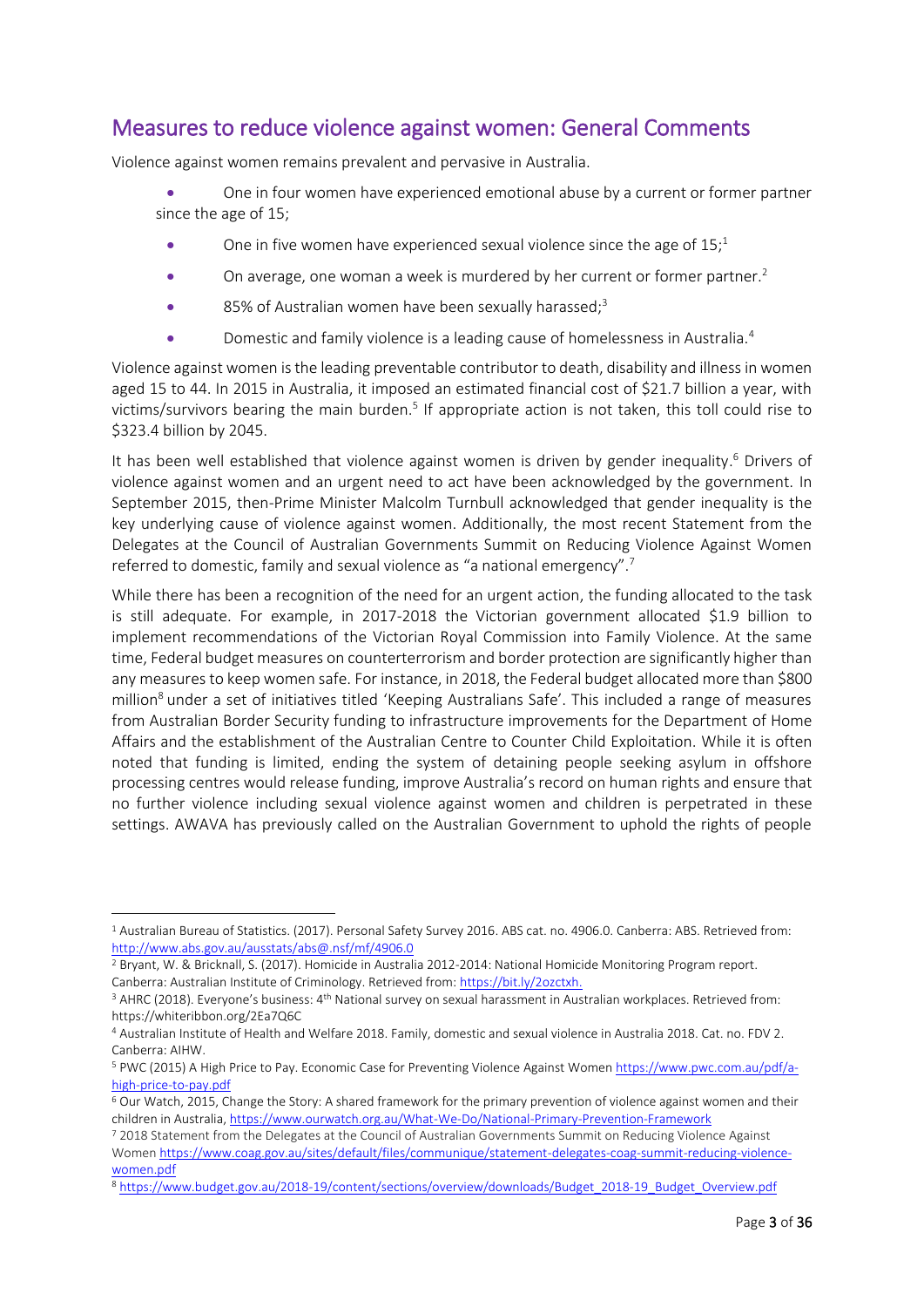seeking asylum in Australia.<sup>9</sup> Efforts to reduce violence against women in Australia cannot be successful without ensuring that women seeking asylum live without violence too.

The level of funding provided to prevent and reduce violence against women is not comparable to the above stated examples. The safety of women in Australia is not afforded the same priority. Instead, measures such as an early release of superannuation in situations of family violence<sup>10</sup> are proposed where the burden to regain financial security is placed on a victim/survivor, risking a situation in which the gap in superannuation between men and women is widened further. <sup>11</sup> Additionally, more restrictive welfare policies, such as extended waiting periods for migrants, cashless debit cards and the ParentsNext Program are introduced that in situations of domestic and family violence will disproportionately and negatively impact women's lives.

The National Plan to Reduce Violence Against Women and Their Children (2010-2022) represents a major commitment by the Australian Government. Through its implementation many positive outcomes have been achieved, including the establishment and ongoing work of the flagship initiatives such as 1800RESPECT, Our Watch, DV Alert, and ANROWS; increasing the research and evidence base, as well as increasing public awareness about the prevalence and unacceptable nature of violence against women.<sup>12</sup> Support for the National Plan has been an important part of AWAVA's work since the inception of the Plan. We have provided advice on the development of the four Action Plans so far, and have provided feedback on their implementation.

With all progress up to date, it has been also widely accepted that a reduction in prevalence of violence against women is a long-term task, requiring substantial commitment, funding and continuity of efforts. With just four years of the Plan remaining and with little evidence of decreasing prevalence of key forms of violence against women<sup>13</sup>, there is an urgent need for the Australian Government to step up its funding and commitment to the National Plan to ensure that the Plan meets even its goal of reducing (rather than eliminating) violence against women.

Efforts to reduce violence against women need to be undertaken in a coordinated manner building on the progress achieved so far. Reducing violence against women is a long-term goal that cannot be achieved in isolation. It needs to be approached holistically by taking intersectional approaches, addressing violence against diverse groups of women and their children, addressing different types of violence against women, strengthening systems and services, and improving coordination and governance.

In light of the long-term goal of ending violence against women, we support and strongly encourage the development of a second National Plan, drawing on a full open and participatory evaluation of progress under the first National Plan. AWAVA has produced a position paper on the development of the Fourth Action Plan of the National Plan that offers a holistic framework to prevent and reduce violence against women. We believe that the second National Plan needs to be developed with

<https://www.pmc.gov.au/sites/default/files/publications/womens-economic-security-statement-2018.pdf> ; Review of the early release of superannuation benefits by the Treasur[y https://treasury.gov.au/consultation/c2018-t341625/](https://treasury.gov.au/consultation/c2018-t341625/)

[http://www.aist.asn.au/media/881217/2016\\_aist-wis\\_women\\_s\\_super\\_summit\\_web.pdf](http://www.aist.asn.au/media/881217/2016_aist-wis_women_s_super_summit_web.pdf)

<sup>12</sup> AWAVA (2018) Consulting on the Fourth Action Plan of the National Plan to Reduce Violence Against Women and Their Children. Summary of survey result[s https://awava.org.au/2018/09/03/research/awava-fourth-action-plan-survey](https://awava.org.au/2018/09/03/research/awava-fourth-action-plan-survey-report?doing_wp_cron=1547511285.1076300144195556640625)[report?doing\\_wp\\_cron=1547511285.1076300144195556640625](https://awava.org.au/2018/09/03/research/awava-fourth-action-plan-survey-report?doing_wp_cron=1547511285.1076300144195556640625)

<sup>13</sup> ABS PSS 201[6 http://www.abs.gov.au/ausstats/abs@.nsf/mf/4906.0](http://www.abs.gov.au/ausstats/abs@.nsf/mf/4906.0)

1

<sup>9</sup> AWAVA (2017) Sexual violence: Law reform and access to justice Issues pape[r https://awava.org.au/2017/05/19/research](https://awava.org.au/2017/05/19/research-and-reports/sexual-violence-law-reform-access-justice?doing_wp_cron=1548737229.7344379425048828125000)[and-reports/sexual-violence-law-reform-access-justice?doing\\_wp\\_cron=1548737229.7344379425048828125000](https://awava.org.au/2017/05/19/research-and-reports/sexual-violence-law-reform-access-justice?doing_wp_cron=1548737229.7344379425048828125000) <sup>10</sup> Prime Minister and Cabinet, Women's Economic Security Statement

<sup>11</sup> Workplace Gender Equality Agenc[y https://www.wgea.gov.au/addressing-pay-equity/what-gender-pay-gap;](https://www.wgea.gov.au/addressing-pay-equity/what-gender-pay-gap) Australian Institute of Superannuation Trustees, Women in Super (2016) Women's Super Summit 2016,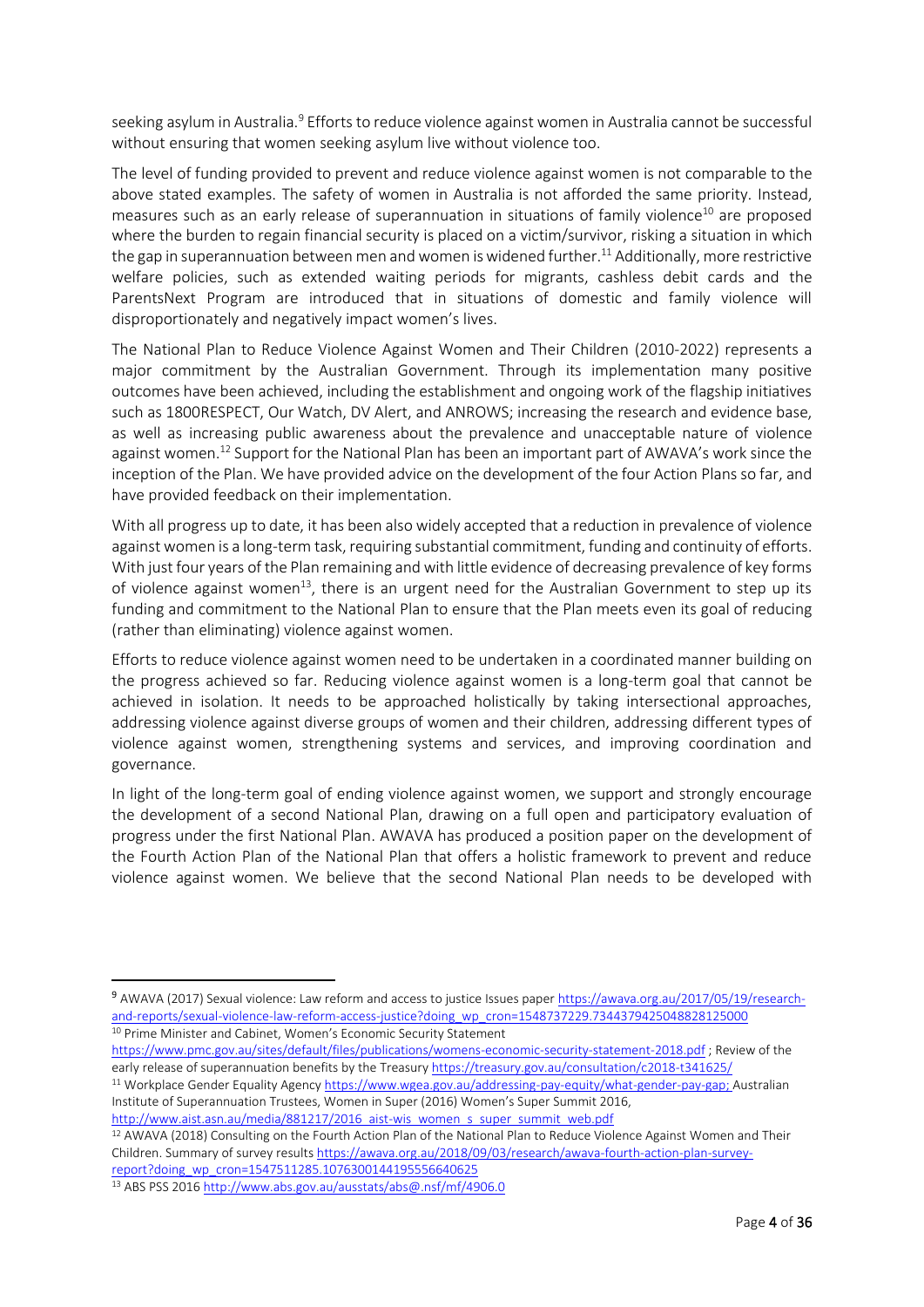reference to our Position Paper<sup>14</sup> and other key documents including Our Watch's Counting on Change guide.<sup>15</sup>

Most importantly, efforts to reduce violence against women must properly address the diversity of women in Australia, recognising the multiple and interacting forms of marginalisation as well as the different kinds of resources that people can draw on in building communities free of violence. Any discrimination against women and girls contributes to their inequality, so preventing violence requires us to challenge racism, ableism, homophobia, transphobia, class discrimination and age discrimination as well as sexism.<sup>16</sup>

Additionally, this must also include budget transparency and integration of the budgets related to the reduction of violence against women initiatives across all relevant portfolios.

While the project to reduce violence against women is a long-term one, a number of short-term steps are required to sustain and build on the progress up-to-date. Thus, we call on the Commonwealth Government to ensure that key initiatives under the plan are sufficiently and sustainably resourced and adequate long-term funding is provided for quality prevention, early intervention and ongoing specialist response and support initiatives and monitoring and evaluation of these initiatives. National flagship initiatives such as the Personal Safety Survey, the National Community Attitudes towards Violence Against Women Survey, Our Watch, ANROWS, DV Alert and 1800RESPECT need to be continued and sufficiently funded.

In the sections below we outline necessary measures and investments to reduce violence against women that need to be budgeted in the 2019-2020 Federal Budget. These recommendations draw on AWAVA's policy and position in relation to the development of the Fourth Action Plan of the National Plan to Reduce Violence Against Women and Their Children. In 2018 AWAVA ran a survey with a number of organisations across Australia seeking feedback on the progress achieved under the Third Action Plan and consulting on the development of the Fourth Action Plan. In total, 243 people responded to the survey. Among them there were 79 service providers, 7 peak bodies and 157 individual responses.<sup>17</sup> The recommendations outlined below draw on the findings of the survey.

The Fourth Action Plan of the National Plan to Reduce Violence Against Women and their Children is a milestone in the efforts to respond to violence against women in Australia. Being the last four-year plan of the 12-year timeframe, it represents a crucial opportunity for honest evaluation and thoughtful planning towards ongoing, consistent and well-resourced efforts to reduce and ultimately end violence against women. In this submission we outline steps in six areas that need to be a focus of all efforts to reduce violence against women. Their implementation can underpin both the Fourth Action Plan and a subsequent second National Plan.

**.** 

<sup>14</sup> AWAVA (2018) Position Paper on the Development of the Fourth Action Plan of the National Plan to Reduce Violence Against Women and Their Childre[n https://awava.org.au/2018/09/26/in-focus/submission-fourth-action-plan;](https://awava.org.au/2018/09/26/in-focus/submission-fourth-action-plan) <sup>15</sup> Our Watch (2018) Counting on change: a guide to prevention monitoring. [https://www.ourwatch.org.au/getattachment/2093134d-5470-43eb-a04f-](https://www.ourwatch.org.au/getattachment/2093134d-5470-43eb-a04f-2c4f8809efe4/OurWatch_TheGuide_Online.pdf.aspx?ext=.pdf)

[<sup>2</sup>c4f8809efe4/OurWatch\\_TheGuide\\_Online.pdf.aspx?ext=.pdf](https://www.ourwatch.org.au/getattachment/2093134d-5470-43eb-a04f-2c4f8809efe4/OurWatch_TheGuide_Online.pdf.aspx?ext=.pdf)

<sup>16</sup> J. Chen (2017) Intersectionality Matters: A guide to engaging immigrant and refugee communities in Australia. Multicultural Centre for Women's Health. Melbourne [http://www.mcwh.com.au/downloads/Intersectionality-Matters-](http://www.mcwh.com.au/downloads/Intersectionality-Matters-Guide-2017.pdf)[Guide-2017.pdf](http://www.mcwh.com.au/downloads/Intersectionality-Matters-Guide-2017.pdf); Domestic Violence Resource Centre Victoria, Multicultural Centre for Women's Health (2018) Framing family violence prevention in meaningful ways for migrant and refugee communities

[http://www.dvrcv.org.au/sites/default/files/Advocate\\_2018\\_Dec\\_WEB%2015%20PVAW%20migrant%20refugee%20commu](http://www.dvrcv.org.au/sites/default/files/Advocate_2018_Dec_WEB%2015%20PVAW%20migrant%20refugee%20communities.pdf) [nities.pdf](http://www.dvrcv.org.au/sites/default/files/Advocate_2018_Dec_WEB%2015%20PVAW%20migrant%20refugee%20communities.pdf) 

<sup>&</sup>lt;sup>17</sup> AWAVA (2018) Consulting on the Fourth Action Plan of the National Plan to Reduce Violence Against Women and Their Children. Summary of survey result[s https://awava.org.au/2018/09/03/research/awava-fourth-action-plan-survey](https://awava.org.au/2018/09/03/research/awava-fourth-action-plan-survey-report?doing_wp_cron=1547511285.1076300144195556640625)[report?doing\\_wp\\_cron=1547511285.1076300144195556640625](https://awava.org.au/2018/09/03/research/awava-fourth-action-plan-survey-report?doing_wp_cron=1547511285.1076300144195556640625)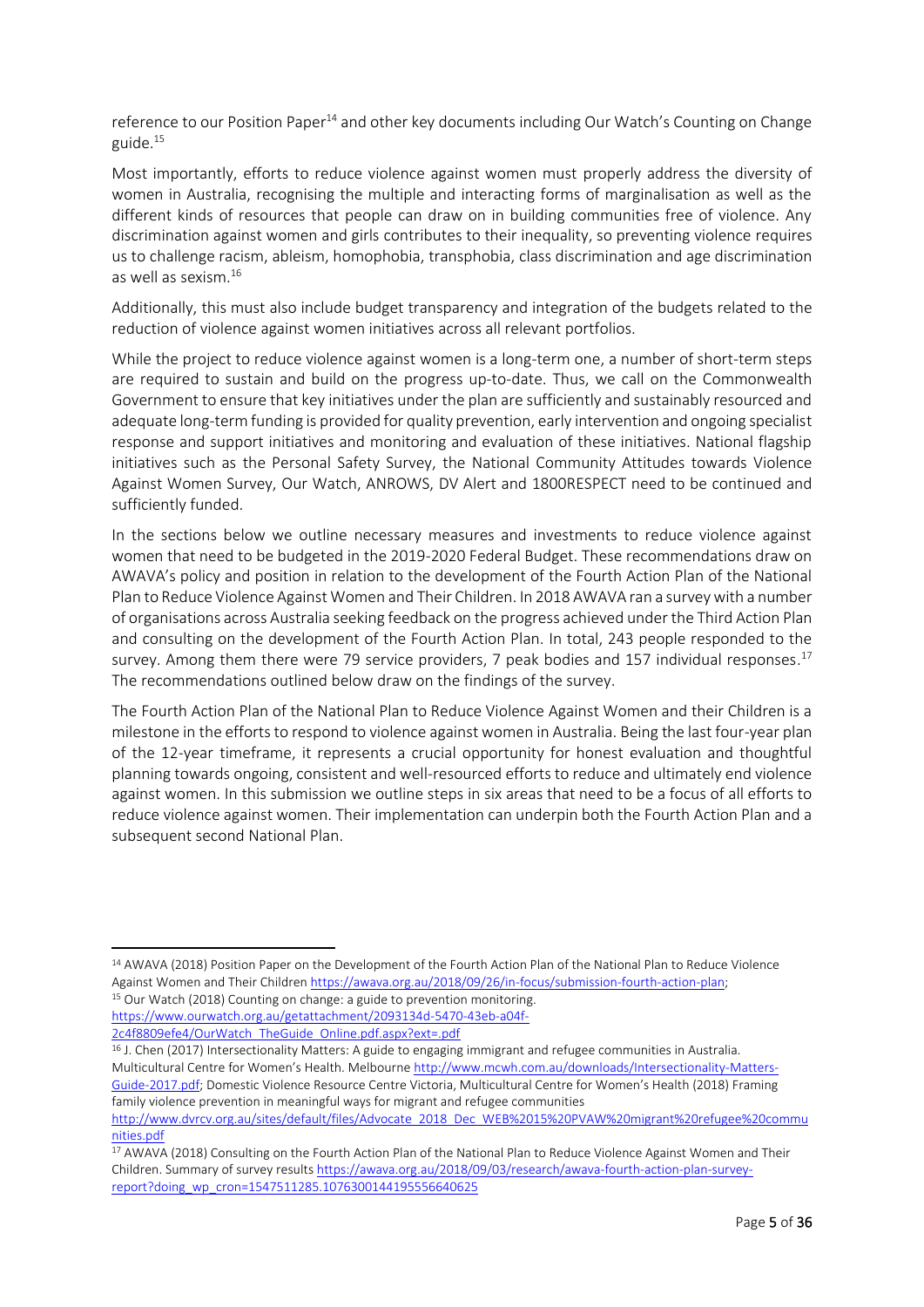## <span id="page-5-0"></span>1. APPROACHES TO END VIOLENCE AGAINST WOMEN

### <span id="page-5-1"></span>1.1. Primary prevention initiatives

Primary prevention initiatives need to be undertaken through an intersectional and culturally-sensitive lens and must be sufficiently funded across Australia. Prevention of violence against women is a longterm project requiring ongoing resourcing and firm commitment over many decades.

### Recommendations:

1.1.1 That the Australian Government increase funding for community-led intersectional and culturally-sensitive prevention and early intervention initiatives in diverse communities including Aboriginal and Torres Strait Islander, LGBTIQ+, culturally and linguistically diverse, migrant and refugee communities and at risk cohorts including women with disability, women working in the sex industry, older women and young women.

### <span id="page-5-2"></span>1.2. Mainstreaming gender equality

Ongoing work to mainstream gender equality is required to end violence against women and their children. Our Watch's Change the Story framework identified the four key gendered drivers that need to be challenged: the condoning of violence against women; men's control of decision-making and limits to women's independence; rigid gender roles and identities; and male peer relations that emphasise aggression and disrespect to women.

To ensure that the Commonwealth policy focuses on the needs of women, the establishment of the gender responsive budgeting is required. Gender analysis needs to include all measures in particular in relation increasing women's safety, strengthening women's economic security, supporting more women into leadership, and taxation. Gender responsive budgeting needs to include:

 Tracking government expenditure to improve accountability and transparency for the government's gender equality goals, in line with our SDG commitments;

 Recognising and making visible differential impacts across genders of all budgetary measures;

 Comprehensively linking policies across areas through a gender equality lens to address policy incoherence and siloed approaches to gender equality;

 Using this analysis to influence budgetary decision-making so as to limit the negative impacts on women of revenue or expenditure measures and identify measures to advance gender equality. 18

#### Recommendations:

**.** 

1.2.1 That the Australian Government consult on and implement models of gender responsive budgeting for integration into the budget process.

1.2.2 That the Australian Government implement a whole-of-government commitment to mainstreaming gender equality across all areas of policy and budgeting.

### <span id="page-5-3"></span>1.3. Greater financial and institutional support for prevention initiatives

Governments and funding bodies at all levels need to provide greater financial and institutional support to effective local and state based organisations and programs working in the area of violence prevention, including education about gender.

<sup>&</sup>lt;sup>18</sup> See Equality Rights Alliance's Mind the GAPP project (Gender Aware Policies and Processes): <https://www.equalityrightsalliance.org.au/projects/gapp/>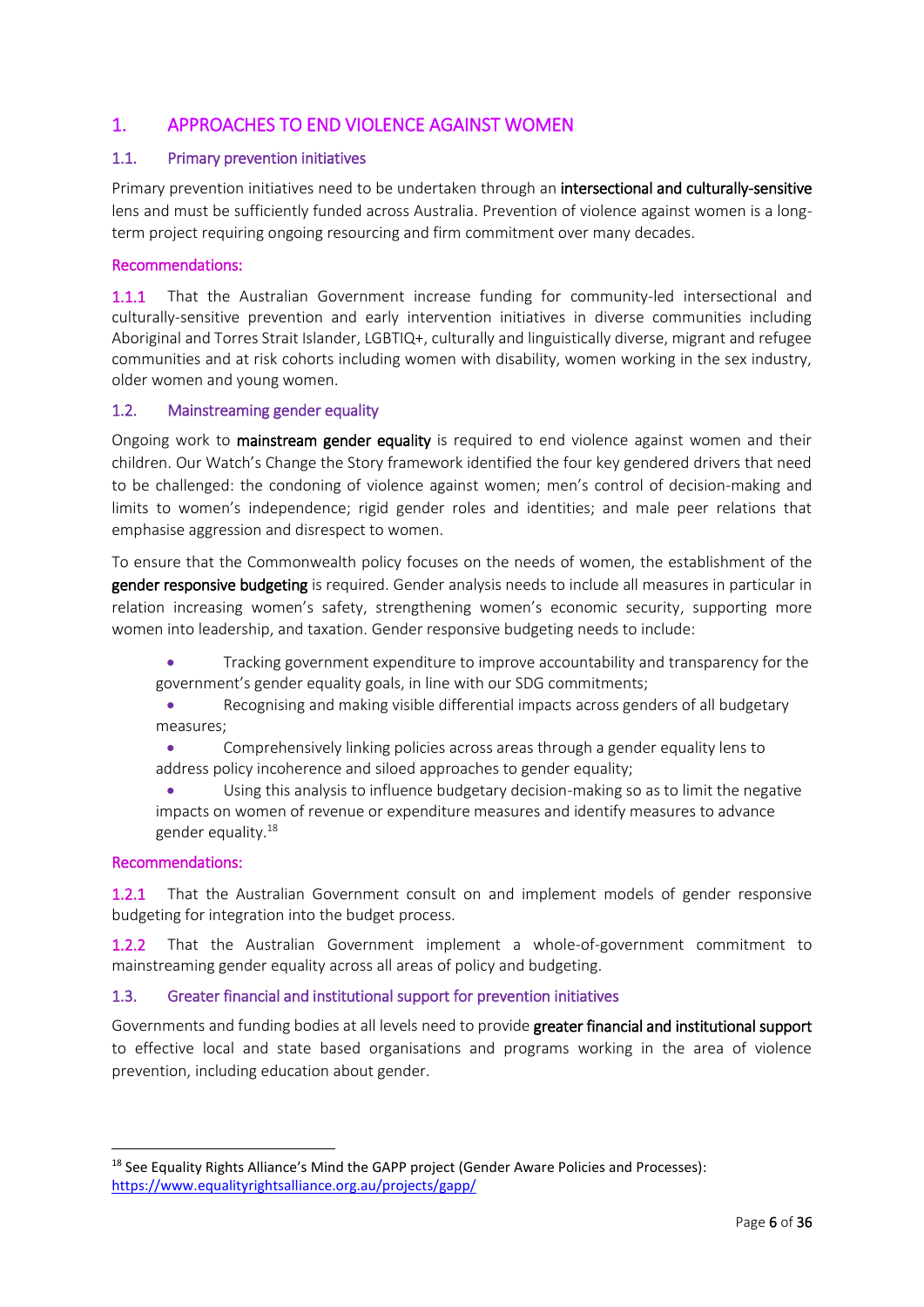As Our Watch's Counting on Change guide to prevention monitoring makes clear, demand for response services is expected to increase in the medium term as violence condoning attitudes are challenged and reporting is encouraged.<sup>19</sup> Therefore we need a commitment to **comprehensive, secure and** ongoing funding for prevention across jurisdictions as well as, not taken from, response service funding (which itself needs to be increased).

We need to increase funding and support for community-led intersectional and culturally-sensitive prevention and early intervention initiatives in diverse communities including Aboriginal and Torres Strait Islander, LGBTIQ, culturally and linguistically diverse, migrant and refugee communities and atrisk cohorts including women with disability, women in the sex industry, women in rural and regional areas, older women and young women.

### Recommendations:

1.3.1 That governments and funding bodies at all levels provide greater financial and institutional support to effective local and state based organisations and programs working in the area of violence prevention, including education about gender, in line with governments' commitments under the National Plan.

1.3.2. That the Australian Government provide greater financial and institutional support for Our Watch to lead implementation of Change the Story (the shared framework on primary prevention of violence against women and their children), the Line (a primary prevention behaviour change campaign for young people aged 12 to 20 years) and Changing the Picture (the national resources to support the prevention of violence against Aboriginal and Torres Strait Islander women and their children).

1.3.3. That more support be provided to local communities to take effective action to reduce violence against women and their children, including to schools and teachers to deliver ageappropriate and evidence-based respectful relationships education to all schoolchildren covering sexual violence and gender equality issues and a range of other relationship issues and tailored to vulnerable cohorts.

1.3.4. That the Australian Government expand secure funding both for prevention and for response services, within a commitment to a comprehensive society-wide effort to end violence against women.

1.3.5. That the Australian Government allocate adequate additional funding to build upon and extend the 'Stop it at the Start' campaign, including bystander capacity-building, and to build in representations of diversity.

### <span id="page-6-0"></span>1.4. Coordination of prevention initiatives

There is currently no mechanism to coordinate primary prevention initiatives across Australia. A coordination body or network is needed to create opportunities to draw on good practice, identify gaps and learn from other practitioners.

### Recommendations:

**.** 

1.4.1. That the Australian Government invest in the cross-jurisdictional coordination of primary prevention across Australia.

### <span id="page-6-1"></span>1.5. Tracking progress on the key drivers of violence against women

In addition to the National Community Attitudes Survey (NCAS), Personal Safety Survey (PSS) and the Australian Longitudinal Study on Women's Health there is also a need to track progress on the key

<sup>19</sup>[https://www.ourwatch.org.au/getmedia/8c6df8f7-5d01-4e32-9e6a-](https://www.ourwatch.org.au/getmedia/8c6df8f7-5d01-4e32-9e6a-a8bff04f0673/OurWatch_GuideToMonitoring_A3Summary_horizontal.pdf.aspx)

[a8bff04f0673/OurWatch\\_GuideToMonitoring\\_A3Summary\\_horizontal.pdf.aspx](https://www.ourwatch.org.au/getmedia/8c6df8f7-5d01-4e32-9e6a-a8bff04f0673/OurWatch_GuideToMonitoring_A3Summary_horizontal.pdf.aspx)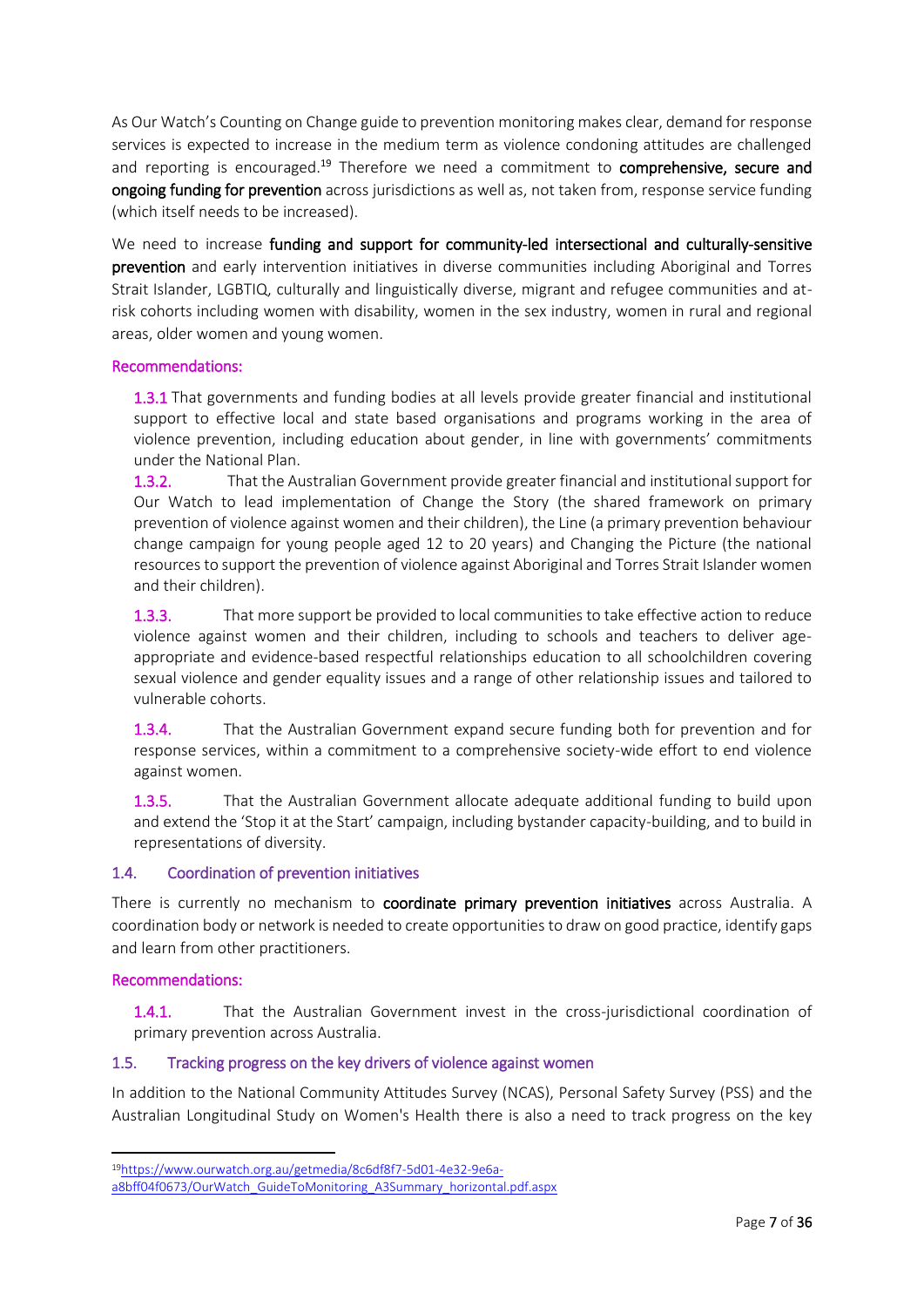drivers of violence against women at the population level, recognising the long-term, multi-faceted nature of primary prevention. Our Watch's Counting on Change guide is the key resource on which this work can be based.

#### Recommendations:

1.5.1 That the Australian Government invest to measure the incremental change taking place that will allow for the goal of the National Plan to be met. Governments should commit to a national monitoring framework aligned with the National Plan, Change the Story, and Counting on change: A guide to prevention monitoring, and fund an independent body to monitor progress against this framework.

1.5.2 That the Australian Government commence the consultation and cross-jurisdictional work to develop a second National Plan.

### <span id="page-7-0"></span>2. ADDRESSING VIOLENCE AGAINST DIVERSE GROUPS OF WOMEN

#### <span id="page-7-1"></span>2.1. Intersectional lens in efforts addressing violence against women

Efforts to reduce violence against women require **a use of an intersectional lens** to address violence against diverse groups of women. Addressing violence against diverse groups of women requires meaningful consultation, co-design and community-led initiatives.

As well as the groups addressed in detail below, the impact of violence on several other groups has increasingly become of concern, and thus these groups need to be included in prevention and responses to violence. These include women on temporary visas who are experiencing violence, women experiencing financial hardship and/or poverty, women who have been trafficked, women in the sex industry, women in rural and regional areas, and children.<sup>20</sup>

#### Recommendations:

**.** 

2.1.1That the Australian Government provides sufficient funding to specialist women's services and other relevant generalist services to ensure that all women who are/have experienced violence have access to services and justice that are competent and responsive to their needs.

2.1.2That the Australian Government invest in research about the experiences of domestic, family and sexual violence of diverse groups of women, in particular those not commonly addressed.

2.1.3Ensure that mainstream services are trained and resourced to adopt inclusive, culturally safe practices and provide appropriate and accessible support for diverse groups of women experiencing violence.

#### <span id="page-7-2"></span>2.2. Addressing violence against women Aboriginal and Torres Strait Islander Women

Responses to violence against Aboriginal and Torres Strait Islander women need to be co-designed and community-led. Sufficient funding needs to be guaranteed to Aboriginal-owned and -controlled organisations. It is vital that organisations such as Family Violence Prevention Legal Services (FVPLS) are funded and operate in urban, regional, rural and remote areas of Australia. Currently, there are only 14 FVPLSs which means that in the areas they do not cover Aboriginal and Torres Strait Islander victims/survivors have no access to a culturally safe family violence prevention legal service, despite high rates of family violence.<sup>21</sup> At present FVPLSs collectively service an area that only covers approximately half of the Aboriginal and Torres Strait Islander population.

<sup>20</sup> AWAVA (2018) Position Paper on the Development of the Fourth Action Plan of the National Plan to Reduce Violence Against Women and Their Childre[n https://awava.org.au/2018/09/26/in-focus/submission-fourth-action-plan;](https://awava.org.au/2018/09/26/in-focus/submission-fourth-action-plan)

<sup>&</sup>lt;sup>21</sup> National Family Violence Prevention Legal Services Forum (2018) Submission to the Australian Government Department of Social Services. Development of the Fourth Action Plan of the National Plan to Reduce Violence Against Women and Their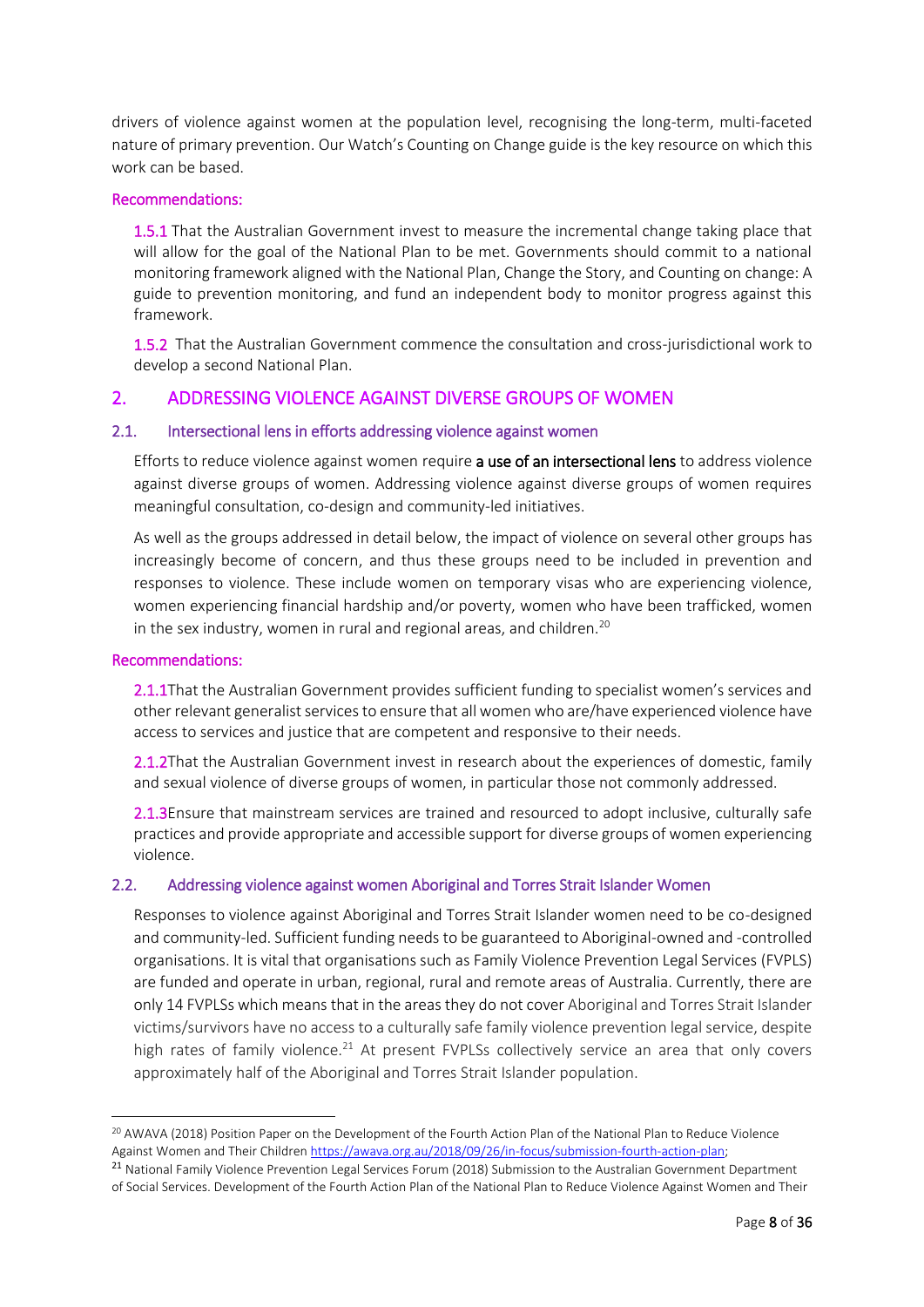Mainstream services working with Aboriginal and Torres Strait Islander communities need to ensure cultural competency of service provision.<sup>22</sup>

It is essential to address the fact that Aboriginal and Torres Strait Island communities are overrepresented in the prison system with women comprising 30%<sup>23</sup> and men 24% of the total prison population<sup>24</sup> and constitute the fastest growing prison population. Research indicates the generally petty nature of most offending.<sup>25</sup> Larger numbers of Aboriginal and Torres Strait Islander women are coming into prison as a result of high rates of family violence, high levels of unemployment, poverty and homelessness. <sup>26</sup>

Family violence intersects with other areas of legal need such as homelessness, child protection and credit issues.<sup>27</sup> For example, family violence is a leading cause of child removal for Aboriginal and Torres Strait Islander children.<sup>28</sup> It is also a factor that leads to women having greater interaction with the criminal justice system, contributing to high rates of Aboriginal and Torres Strait Islander women imprisoned.<sup>29</sup>

A stand-alone family violence prevention target must be introduced in the Closing the Gap Refresh Targets. Currently, a family violence prevention target is only listed within the area of child protection. All levels of government need to take responsibility for its implementation.

**.** 

Childre[n http://www.nationalfvpls.org/images/files/20181001\\_NFVPLS\\_submission\\_to\\_the\\_Fourth\\_Action\\_Plan.pdf](http://www.nationalfvpls.org/images/files/20181001_NFVPLS_submission_to_the_Fourth_Action_Plan.pdf) ; National Family Violence Prevention Legal Services Forum (2018) Submission to the Australian Human Rights Commission Wiyi Yani U Thangani (Women's Voices)

[http://www.nationalfvpls.org/images/files/20181206\\_NFVPLS\\_Submission\\_to\\_Wiyi\\_Yani\\_U\\_Thangani\\_APPROVED.pdf](http://www.nationalfvpls.org/images/files/20181206_NFVPLS_Submission_to_Wiyi_Yani_U_Thangani_APPROVED.pdf) <sup>22</sup> AWAVA (2018) Position Paper on the Development of the Fourth Action Plan of the National Plan to Reduce Violence Against Women and Their Childre[n https://awava.org.au/2018/09/26/in-focus/submission-fourth-action-plan;](https://awava.org.au/2018/09/26/in-focus/submission-fourth-action-plan) National Family Violence Prevention Legal Services Forum (2018) Submission to the Australian Government Department of Social Services. Development of the Fourth Action Plan of the National Plan to Reduce Violence Against Women and Their Children [http://www.nationalfvpls.org/images/files/20181001\\_NFVPLS\\_submission\\_to\\_the\\_Fourth\\_Action\\_Plan.pdf](http://www.nationalfvpls.org/images/files/20181001_NFVPLS_submission_to_the_Fourth_Action_Plan.pdf)

<sup>&</sup>lt;sup>23</sup> ABC News, December 2018, Why are our prisons full of domestic violence victims? https://www.abc.net.au/news/2018-12-20/womens-prisons-full-of-domestic-violence-

victims/10599232?fbclid=IwAR2u0JDNFv3UV8ZFr5UYDEi1T5Ymyag58KTd07ZAj2TjVHtmv5wKkdtCSrg

<sup>24</sup> Australian Bureau of Statistics 2010a. Corrective Services Australia. In: Australian Bureau of Statistics (ed.). Canberra: ABS. <sup>25</sup> Indigenous women and their incarceration for minor crime A Report for the National Council of Women of WA Monica Viviani April 2016.

<sup>&</sup>lt;sup>26</sup> Grant, E. (2014), Approaches to the design and provision of prison accommodation and facilities for Australian Indigenous prisoners after the Royal Commission into Aboriginal deaths in custody Australian Indigenous Law Review, 17 (1) 47-55; Human Rights and Equal Opportunity Commission (2002) Social Justice Report 2002, (W Jonas, Commissioner), Human Rights and Equal Opportunity Commission, Sydney.

<sup>&</sup>lt;sup>27</sup> Human Rights Law Centre and Change the Record (2017) Over-represented and Over-looked: the Crisis of Aboriginal and Torres Strait Islander Women's Growing Over-imprisonment; Weatherburn, D. (2014) Arresting Incarceration: Pathways Out of Indigenous Imprisonment. Aboriginal Studies Press; Aboriginal and Torres Strait Islander Social Justice Commissioner, Social Justice Report 2008 (Human Rights and Equal Opportunity Commission, 2008); Bartels, L. (2010) Indigenous Women's Offending Patterns: A Literature Review, Research and Public Policy Series No 107. Australian Institute of Criminology; Law Council of Australia (2015) Addressing Indigenous Imprisonment National Symposium Discussion Paper.

<sup>&</sup>lt;sup>28</sup> National Family Violence Prevention Legal Services Forum (2017) Submission to the Royal Commission into the Protection and Detention of Children in the Northern Territory, citing Australian Institute of Health and Welfare, Child Protection Australia 2014-15 (2016), 54, table 5.4.

 $29$  Human Rights Law Centre and Change the Record (2017) Over-represented and Over-looked: the Crisis of Aboriginal and Torres Strait Islander Women's Growing Over-imprisonment; Weatherburn, D. (2014) Arresting Incarceration: Pathways Out of Indigenous Imprisonment. Aboriginal Studies Press; Aboriginal and Torres Strait Islander Social Justice Commissioner, Social Justice Report 2008 (Human Rights and Equal Opportunity Commission, 2008); Bartels, L. (2010) Indigenous Women's Offending Patterns: A Literature Review, Research and Public Policy Series No 107. Australian Institute of Criminology; Law Council of Australia (2015) Addressing Indigenous Imprisonment National Symposium Discussion Paper.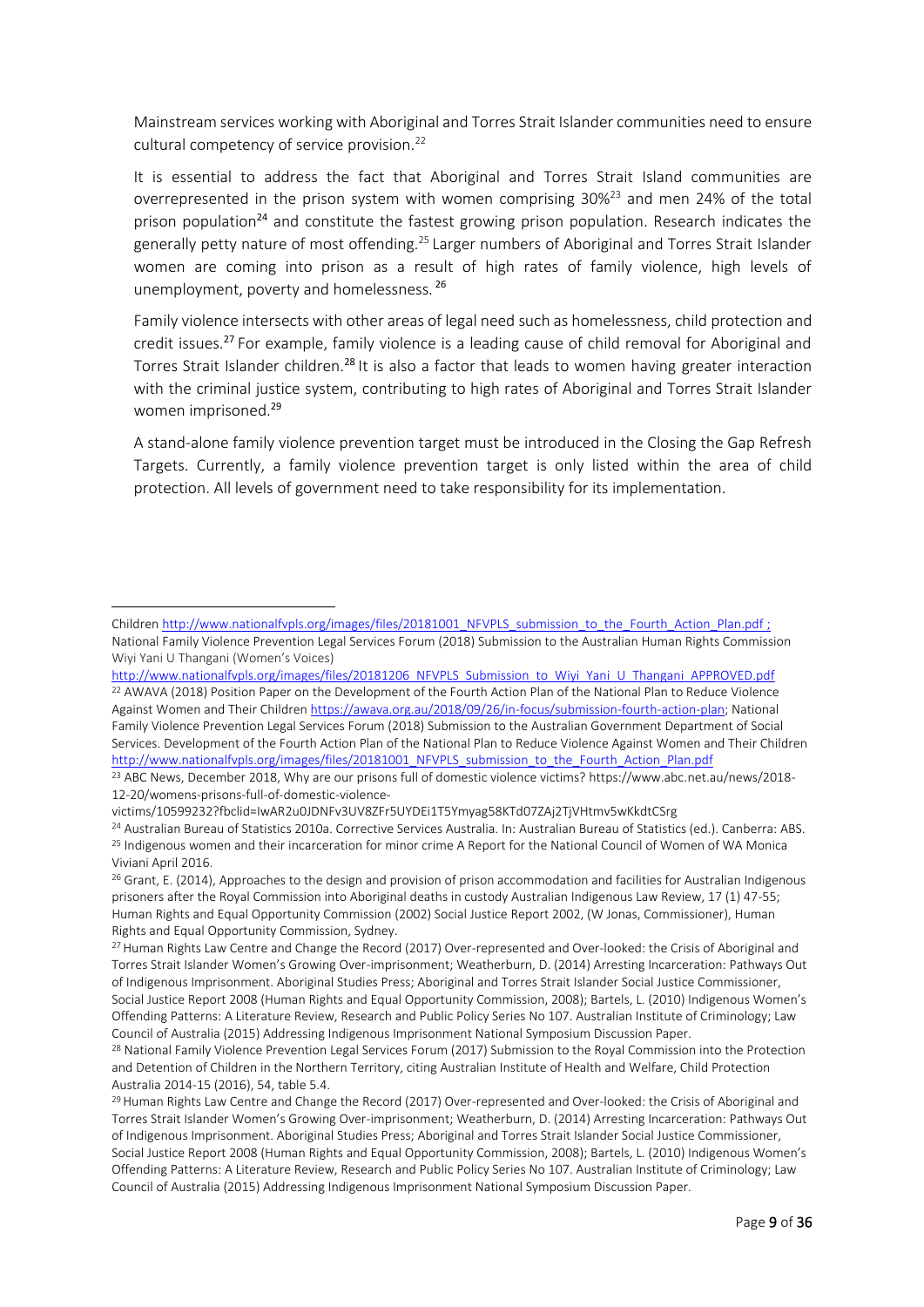### Recommendations:

2.2.1 We echo the position of the National Aboriginal and Torres Strait Islander Women Alliance (NATSIWA) and the National Family Violence Prevention Legal Service Forum on the need to have further cooperation between government, domestic and family violence agencies, sexual assault services, Aboriginal Community Controlled Organisations, social workers, universities and legal services.<sup>30</sup>

2.2.2The Australian Government should ensure adequate and sustainable funding for Aboriginalowned and controlled organisations, Family Violence Prevention Legal Services, and the National Aboriginal and Torres Strait Islander Women Alliance that includes CPI increases and is not tied to short term grants.

2.2.3The Australian Government should sufficiently fund Family Violence Prevention Legal Services to ensure the coverage of all regions in Australia.

2.2.4In developing new initiatives that will impact Aboriginal and Torres Strait Islander communities, the Australian Government should undertake a substantial gender analysis to ensure that proposed policies do not create further obstacles for diverse groups of women to live the life free of violence.

2.2.5Incorporate Our Watch's Changing the Picture framework within primary prevention efforts to ensure that these are responsive to and take into account the experiences of Aboriginal and Torres Strait Islander women.

2.2.6Implement recommendations from 2017 ALRC Report 'Pathways to Justice'<sup>31</sup>, in particular those relating to Aboriginal and Torres Strait Islander Women:

 Recommendation 11–1: Programs and services delivered to female Aboriginal and Torres Strait Islander offenders within the criminal justice system—leading up to, during and post-incarceration—should take into account their particular needs so as to improve their chances of rehabilitation, reduce their likelihood of reoffending and decrease their involvement with the criminal justice system. Such programs and services, including those provided by NGOs, police, courts and corrections, must be a) developed with and delivered by Aboriginal and Torres Strait Islander women; and b) trauma-informed and culturally appropriate.

 Recommendation 11–2: Police engaging with Aboriginal and Torres Strait Islander people and communities should receive instruction in best practice for handling allegations and incidents of family violence—including preventative intervention and prompt response—in those communities.

2.2.7That the Australian Government support the strategy of Change the Record<sup>32</sup> to close the gap in rates of imprisonment and cut the disproportionate rates of violence affecting women and their children.

2.2.8That the Australian Government introduce a stand-alone family violence prevention target within the Closing the Gap Targets.

<sup>30</sup> NATSIWA (2017) Submission to the UN Special Rapporteur on Violence Against Women, available online at [http://natsiwa.org.au/wp-content/uploads/2014/02/NATSIWA-submission-Special-Rapporteur-on-Violence-Against-](http://natsiwa.org.au/wp-content/uploads/2014/02/NATSIWA-submission-Special-Rapporteur-on-Violence-Against-Women.pdf)[Women.pdf](http://natsiwa.org.au/wp-content/uploads/2014/02/NATSIWA-submission-Special-Rapporteur-on-Violence-Against-Women.pdf) ; National Family Violence Prevention Legal Services Forum (2018) Submission to the Australian Government

[http://www.nationalfvpls.org/images/files/20181001\\_NFVPLS\\_submission\\_to\\_the\\_Fourth\\_Action\\_Plan.pdf](http://www.nationalfvpls.org/images/files/20181001_NFVPLS_submission_to_the_Fourth_Action_Plan.pdf)

<sup>31</sup> Australian Law Reform Commission (2017) Pathways to Justice—An Inquiry into the Incarceration Rate of Aboriginal and Torres Strait Islander Peoples. Final Report No 133.

**.** 

Department of Social Services. Development of the Fourth Action Plan of the National Plan to Reduce Violence Against Women and Their Children

<sup>32</sup> See more at:<https://changetherecord.org.au/>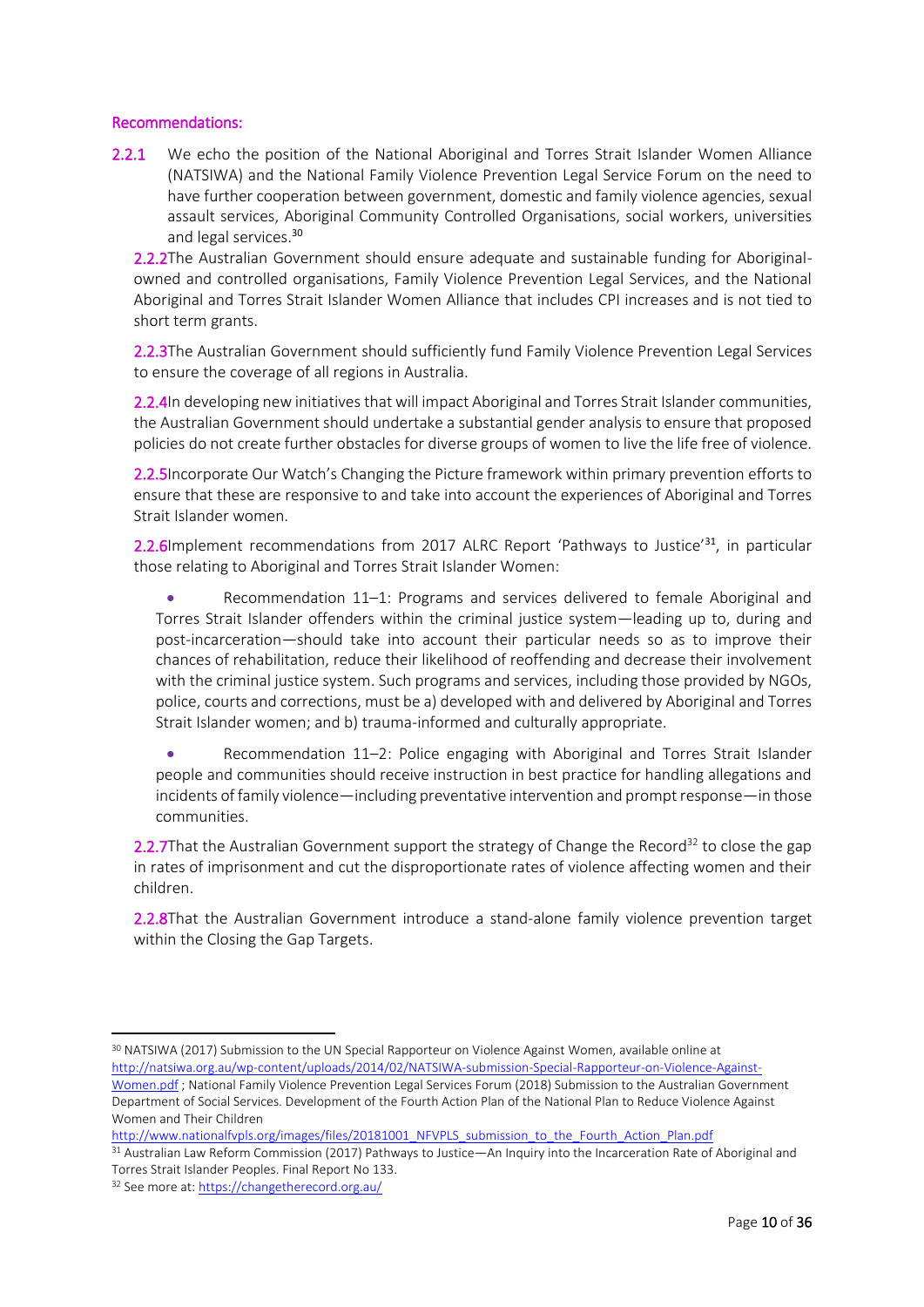#### <span id="page-10-0"></span>2.3. Addressing violence against women from culturally and linguistically diverse backgrounds

Mainstream services working with women from culturally and linguistically diverse backgrounds need to ensure that service provision is culturally competent. More culturally appropriate community education is required, and responses need to be co-designed and community-led. The diversity and different circumstances of women from culturally and linguistically diverse backgrounds (e.g. women on temporary visas facing violence) needs to be properly addressed.<sup>33</sup>

#### Recommendations:

2.3.1Ensure all relevant government-funded service providers—including health, legal, domestic, family and sexual violence crisis services, and community organisations providing support to victims/survivors—receive adequate funding and have procedures in place for engaging appropriate interpreting services. This funding should be distinct from program budgets to remove any opportunity cost to services facilitating such services.

2.3.2Develop recommended standards for government-funded service providers with regard to engaging and working with interpreters in the context of sexual, family and domestic violence.

2.3.3Tackle structural barriers hindering the participation of perpetrators from culturally and linguistically diverse backgrounds in intervention and support pathways, such as Men's Behaviour Change programs.

2.3.4Engage individuals and leaders from diverse cultural, migrant and refugee backgrounds to assist in the design and delivery of programs combatting domestic and family violence to increase cultural sensitivity.

#### <span id="page-10-1"></span>2.4. Addressing violence against women with disability

To address violence against women with disability an emphasis on more competent and responsive services is required, as well as consultation and coordination with organisations that are led by women with disability. A Royal Commission into Violence against People with Disability needs to be established. The recommendations of the 'Stop the Violence' project need to be implemented, monitored and evaluated.<sup>34</sup>

#### Recommendations:

 $\overline{a}$ 

2.4.1 That the Australian Government establish a Royal Commission into violence against people with disability.

2.4.2That the Australian Government funds and implements the 'Stop the Violence' project.<sup>35</sup>

2.4.3That, in order to address access to justice concerns affecting people with disability, 'all Australian jurisdictions, in partnership with people with disability, develop and implement Disability Justice Strategies that identify and address barriers to justice for people with disability and that are

<sup>&</sup>lt;sup>33</sup> AWAVA (2018) Position Paper on the Development of the Fourth Action Plan of the National Plan to Reduce Violence Against Women and Their Childre[n https://awava.org.au/2018/09/26/in-focus/submission-fourth-action-plan;](https://awava.org.au/2018/09/26/in-focus/submission-fourth-action-plan) Harmony Alliance Migrant and Refugee Women for Change (2018) Submission to Department of Social Services consultation process regarding the development of the Fourth Action Plan of the National Plan to Reduce Violence against Women and their Children 2010-202[2 https://www.harmonyalliance.org.au/wp-content/uploads/2018/10/Fourth-Action-Plan-Harmony-](https://www.harmonyalliance.org.au/wp-content/uploads/2018/10/Fourth-Action-Plan-Harmony-Alliance-Submission.pdf)[Alliance-Submission.pdf](https://www.harmonyalliance.org.au/wp-content/uploads/2018/10/Fourth-Action-Plan-Harmony-Alliance-Submission.pdf)

<sup>34</sup> AWAVA (2018) Position Paper on the Development of the Fourth Action Plan of the National Plan to Reduce Violence Against Women and Their Childre[n https://awava.org.au/2018/09/26/in-focus/submission-fourth-action-plan;](https://awava.org.au/2018/09/26/in-focus/submission-fourth-action-plan) Women with Disabilities Australia (2018) Submission to inform the Fourth Action Plan (2019-2022) of the National Plan to Reduce Violence Against Women and their Children 2010-2022 and the development of a National Plan beyond 2021 [http://wwda.org.au/wp-content/uploads/2016/01/WWDA\\_Sub\\_NPVAW\\_2018.pdf](http://wwda.org.au/wp-content/uploads/2016/01/WWDA_Sub_NPVAW_2018.pdf)

<sup>35</sup> See more at: [http://wwda.org.au/wp-content/uploads/2013/12/STV\\_Background\\_Paper\\_FINAL.pdf](http://wwda.org.au/wp-content/uploads/2013/12/STV_Background_Paper_FINAL.pdf)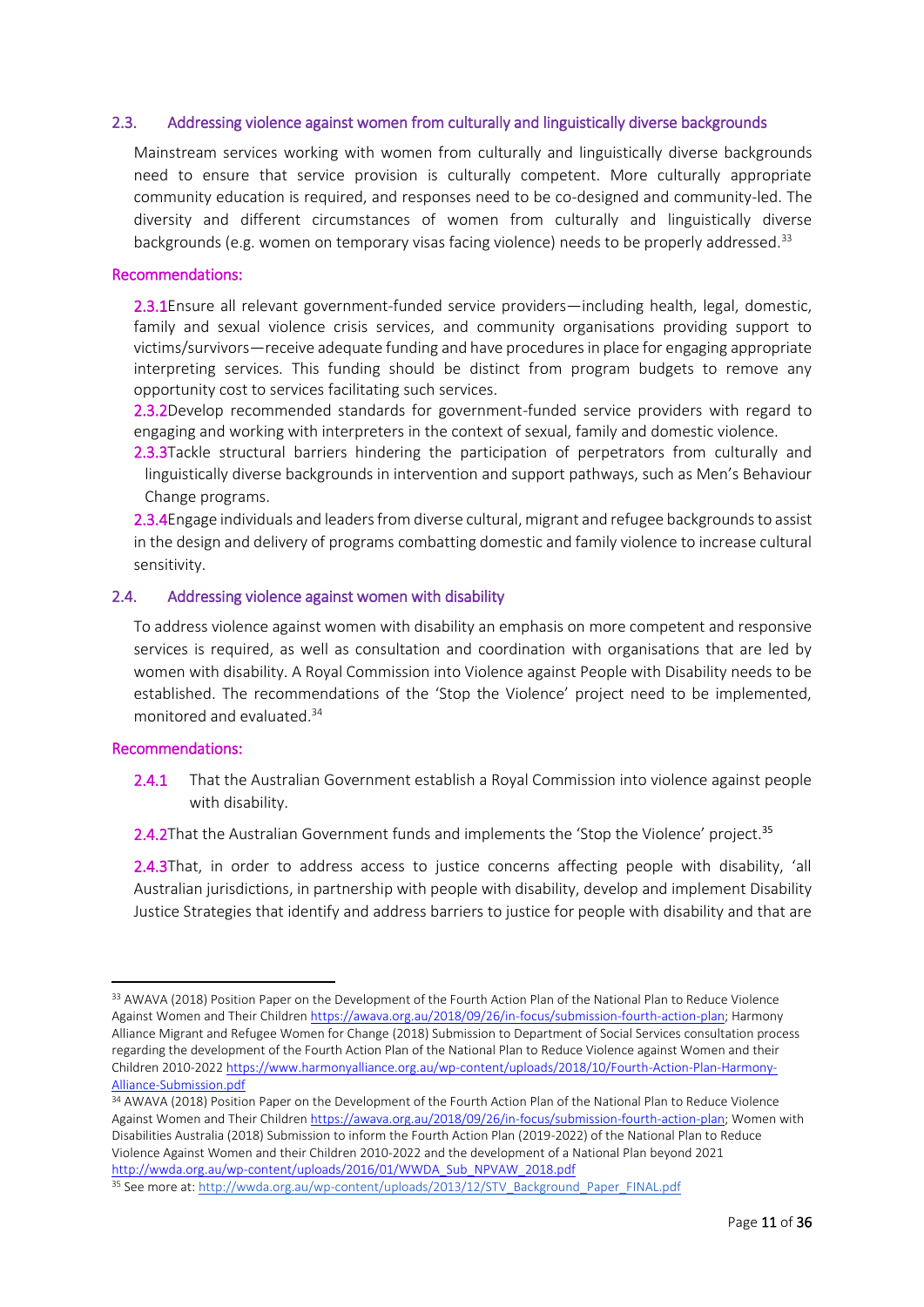in line with the recommendations from the Australian Human Rights Commission's report, Equal Before the Law: Towards Disability Justice Strategies.'<sup>36</sup>

### <span id="page-11-0"></span>2.5. Addressing violence against LGBTIQ people

Sustainable and adequate funding is needed for the development of LGBTIQ-specific resources, programs and targeted community education campaigns, as well as effective prevention strategies. Mainstream services must be resourced and trained to adopt inclusive practices and provide appropriate support. More investment in research about domestic and family violence and sexual assault in the LGBTIQ community is required.<sup>37</sup>

### Recommendations:

2.5.1 That the Australian Government provide sustainable and adequate funding to LGBTIQ+ controlled services and the development of LGBTIQ+-specific resources, programs and targeted community education campaigns as well as identification of research priorities and effective prevention strategies.

#### <span id="page-11-1"></span>2.6. Addressing violence against young women

Violence against young women needs to be addressed, in particular in the context of sexual harassment and assault in university settings, dating violence and access to services and justice for international students regardless of their visa status.

#### Recommendations:

2.6.1 That sector development for services working in the area of domestic and family violence include steps to make services more responsive to the needs of young women.

#### <span id="page-11-2"></span>2.7. Addressing violence against older women

Violence against older women needs to be addressed as an intersectional problem across the lifespan, rooted in discrimination, gender inequality and ageism. It is manifested in the context of family violence, sexual violence, elder abuse, homelessness and economic insecurity and inequality.

### Recommendations:

**.** 

- 2.7.2 That efforts to reduce violence against women are inclusive of and attentive to the specific needs and circumstances of older women.
- 2.7.1 That the National Plan to Reduce Violence Against Women and their Children establishes strong linkages to the forthcoming National Plan on Elder Abuse.

### <span id="page-11-3"></span>2.8. Addressing violence against women in prisons

Between 70% and 90% of women in prisons have been physically, sexually or emotionally abused as children or adults — an experience experts say frequently leads to their offending and criminalisation.<sup>38</sup> Women in prison are widely considered to be at particular risk of ongoing victimisation following release from custody.<sup>39</sup> Upon release, they are likely to experience a number of barriers accessing services which include the following: a) women in prison are a particularly

<sup>36</sup> Frohmader, C. and Sands, T. (2015), Australian Cross Disability Alliance (ACDA) Submission to the Senate Inquiry into Violence, Abuse and Neglect against People with Disability in Institutional and Residential Settings, Disabled People's Organisations Australia (formerly ACDA), Recommendation 42.26.

<sup>&</sup>lt;sup>37</sup> UNSW (2014) Calling it What It Is: A Report into Lesbian, Gay, Bisexual, Transgender, Gender Diverse, Intersex and Queer Experiences of Domestic and Family Violence. Recommendations 3.1-3.9.

<sup>&</sup>lt;sup>38</sup> Lawrie, Rowena --- "Speak Out Speak Strong: Rising Imprisonment Rates of Aboriginal Women" [2003] IndigLawB 24; (2003) 5(24) Indigenous Law Bulletin 5; Willson, M. et all (2017) Violence in the Lives of Incarcerated Aboriginal Mothers in Western Australia, Sage Open 7/1, availabl[e https://journals.sagepub.com/doi/full/10.1177/2158244016686814](https://journals.sagepub.com/doi/full/10.1177/2158244016686814) <sup>39</sup> Ibid.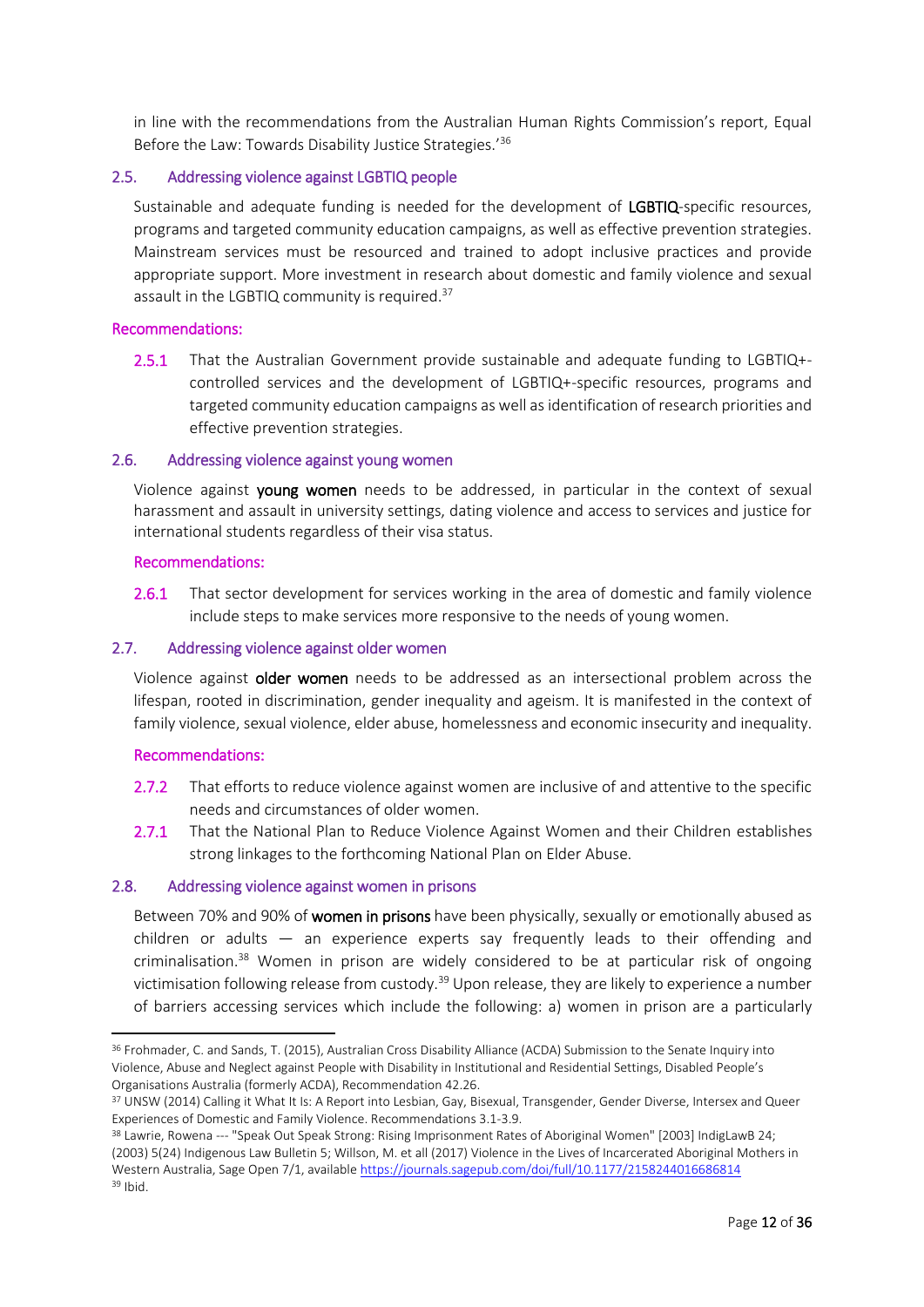vulnerable group who are likely to be at a high risk of ongoing victimisation; b) significant barriers exist that prevent women in prison from accessing intimate partner violence support services while in prison and post-release; c) current service models are unresponsive to the specific needs of women in prison and post-release; d) a specialised approach for women in prison is needed based on their particular social and individual circumstances; e) the development of culturally specific support services is required for women in prison who identify as Aboriginal and/or Torres Strait Islander; and f) women with lived experience of incarceration should be part of the service framework in the community sector at all levels of program governance, design and delivery.<sup>40</sup>

### Recommendations:

- 2.8.1 That the experiences and service needs of women in prisons are addressed by the Fourth Action Plan and/or the National Plan to Reduce Violence Against Women and Their Children.
- 2.8.2 That the current processes for identifying female prisoners at risk of or with a history of family violence be reviewed and therapeutic interventions and education programs are provided for women victims/survivors of violence.
- 2.8.3 That the Australian Government ensure that therapeutic interventions such as individual counselling and group-based programs such as Out of the Dark are available for all women in prison who have experienced family violence.

## <span id="page-12-0"></span>3. ADDRESSING DIFFERENT TYPES OF VIOLENCE AGAINST WOMEN

### <span id="page-12-1"></span>3.1. Responses to sexual violence

Responses to sexual violence (including sexual harassment) require a higher prioritisation and visibility in their own right. Sexual violence remains subsumed under the definition of domestic and family violence, which is contributing to the invisibility of the issue.

It is essential that prevention of and responses to sexual violence are integrated across all priorities of the National Plan and Action Plans.

Prevention of sexual violence should include comprehensive sexuality education, education about gender and respectful relationships that is inclusive of diverse ages, cultures and sexualities as well as support for sexual health at all stages of life and in all settings. Prevention of and responses to sexual violence need to be done through an intersectional lens taking into account compounding effects arising from interacting diverse identities and experiences.

Law reform and policy development should focus on measures to enhance safe mechanisms of disclosure, promote reporting and evidence collection and challenge the community, police and judicial attitudes to sexual assault that continue to reinforce its invisibility. There is a strong need for consistent legislation and responses to sexual violence.

Every state and territory has specific legislation protecting counselling communications in sexual violence proceedings, with some variations.<sup>41</sup> Nevertheless, there are serious shortcomings nationwide in terms of the operation of the privilege in practice, in particular a growing number of

1

 $40$  Ibid.

<sup>41</sup> *Evidence (Miscellaneous Provisions) Act 1991* (ACT) s54; *Criminal Procedure Act 1986* (NSW), s296–396; *Evidence Act 1939* (NT) s56; *Evidence Act 1929* (SA) s67D–67F; *Evidence Act 2001* (Tas) s 127B; *Evidence Act 1958* (Vic) Division 2A s32B– 32G; *Evidence Act 1906* (WA) s 19A–19L; Victims of Crime Assistance and Other Legislation Amendment Act. 2017 (Qld). On variations between the State and Territory laws (to 2012) see Jilliard, A., Loughman, J. and MacDonald, E. (2012), 'From Pilot Project to Systemic Reform: Keeping sexual assault victims' counselling records confidential', Alternative Law Journal, 37(4), pp. 254-258.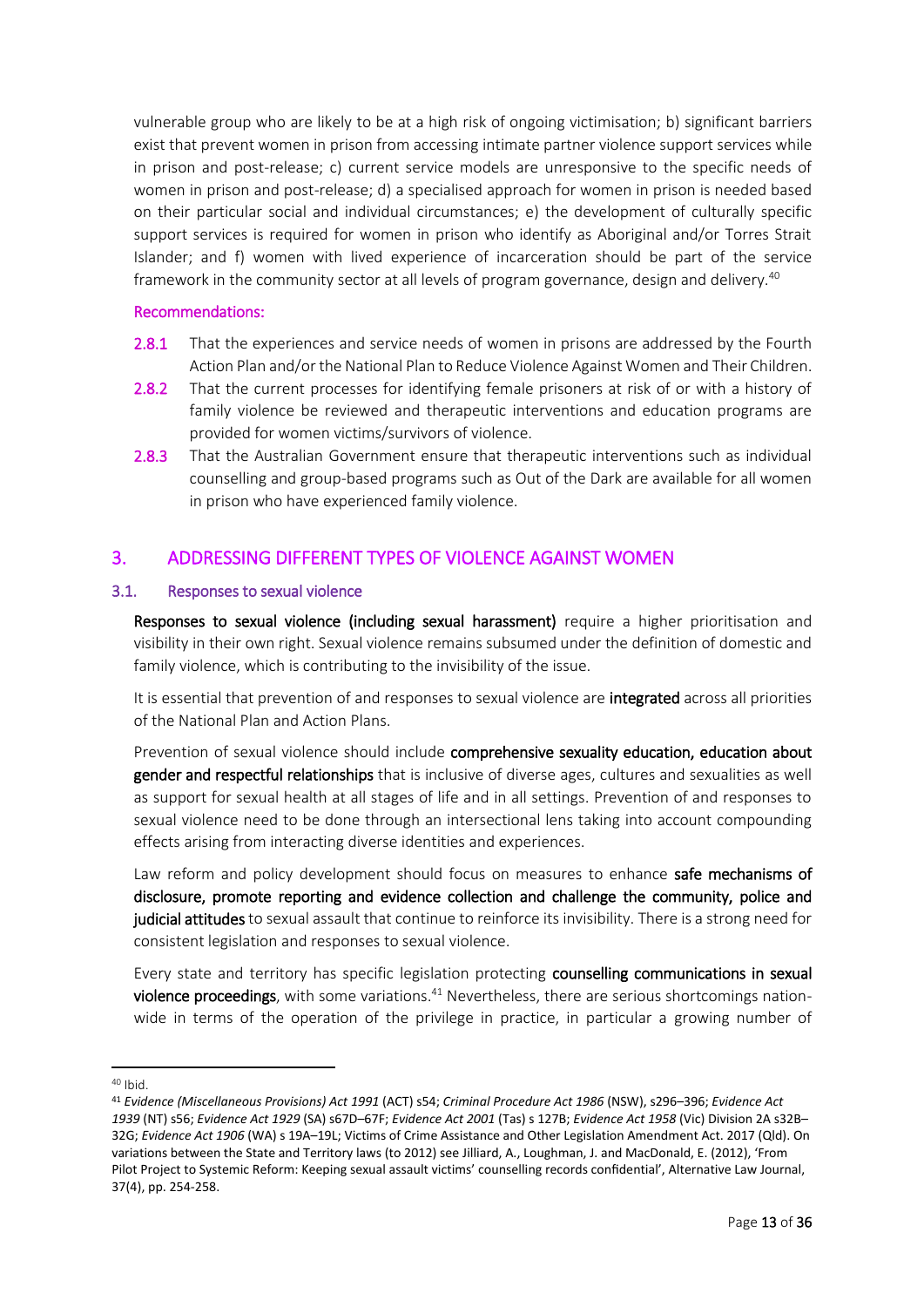subpoenas being issues to service providers and the need for services to access legal assistance themselves to oppose them.<sup>42</sup>

### Recommendations:

**.** 

3.1.1. That the Fourth Action Plan and a subsequent National Plan include sexual harassment within its scope, both in terms of prevention and in terms of justice and service responses.

3.1.2. That the Australian Government implements future recommendations made by the Australian Human Rights Commission following the National Inquiry into Sexual Harassment in the Workplace, and sets aside funding to implement the recommendations.

3.1.3. That the Australian Government funds dedicated long-term initiatives to strengthen services, education and prevention activities for Aboriginal and Torres Strait victims/survivors of sexual assault (both as children and adults).

3.1.4. That Aboriginal communities be empowered to respond to sexual assault that may be occurring in their community through the provision of education and the development and support of local initiatives.<sup>43</sup>

3.1.5. That the Australian Government funds accessible and culturally appropriate sex and respectful relationships education for children and young people with disability.

3.1.6. Develop and deliver training on responding to sexual violence to CALD community leaders and organisations.

3.1.7. That the Australian Government develop communication strategies to disseminate information in different languages and formats, about sexual violence against women, what it is and practical advice about what can be done to prevent and report it.

3.1.8. That sexual assault services are sufficiently resourced to ensure culturally competency of their support.

3.1.9. That the Australian Government investigate and prosecute Australians who have used sexual violence in armed conflict.

3.1.10. That the Australian government establish an independent, expert led taskforce to track, assess and publicly report on university and residences' measures to prevent, and improve responses to sexual violence.<sup>44</sup>

3.1.11. The (upcoming) National Plan on Elder Abuse needs to ensure that it is responding to sexual violence against older women and resourced sufficiently to do so in research, policies, and health practices.

3.1.12. That specialist women's services in their diversity working on sexual violence across the full range of service types and target groups be resourced and supported to assist and advocate for women through the justice system and legal processes.

3.1.13. That specialist sexual violence courts be established with the objective to bring together specialist personnel to facilitate a trauma approach that centres the needs of those who experience sexual violence, while upholding the accused's right to a fair trial.

<sup>42</sup> AWAVA (2018) Position Paper on the Development of the Fourth Action Plan of the National Plan to Reduce Violence Against Women and Their Childre[n https://awava.org.au/2018/09/26/in-focus/submission-fourth-action-plan](https://awava.org.au/2018/09/26/in-focus/submission-fourth-action-plan) <sup>43</sup> ACSAT (2006), Breaking the Silence, p. 114

<sup>44</sup> Fair Agenda, End Rape on Campus, National Union of Students, The Hunting Ground Australia Project, Joint Statement [https://melbourne-](https://melbourne-systems.s3.amazonaws.com/asset/file/5ae9184869702d3013861600/Joint_statement_Taskforce_final.pdf)

systems.s3.amazonaws.com/asset/file/5ae9184869702d3013861600/Joint\_statement\_Taskforce\_final.pdf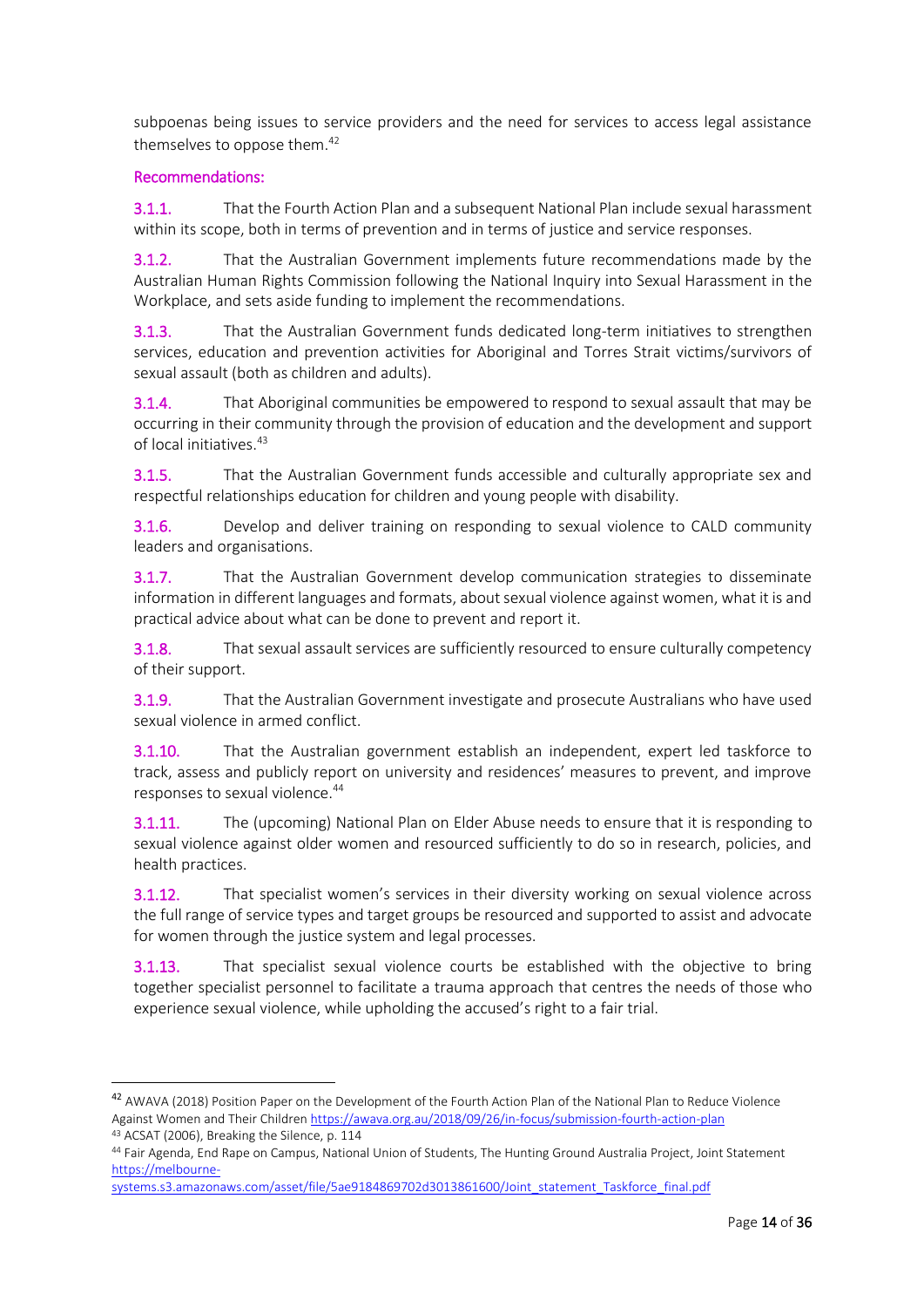3.1.14. That the Australian Government works towards establishing, in each State and Territory, well-resourced services to provide advice and representation in family law and child protection matters for individuals and services wishing to object to subpoenas of sensitive records.

3.1.15. That the Australian Government develops and promotes adherence to an ethical framework for information-sharing in relation to family law and domestic and family violence, along the lines proposed in WLS NSW's 2016 Report Sense and Sensitivity: Family Law, Family Violence and Confidentiality.<sup>45</sup>

3.1.16. That the Australian Governments invests in comprehensive and ongoing training and education should be provided to all relevant decision makers to ensure that victims/survivors are able to obtain justice.

3.1.17. That the Australian Government undertake community-controlled research and date collection about prevalence, reporting rates and service provision in relation to sexual violence against Aboriginal and Torres Strait Islander women, women from culturally and linguistically diverse backgrounds, women with disability, LGBTIQ people, young women, older women, women in prisons, women in the sex industry.

3.1.18. Data on sexual violence (and other forms of violence) should be disaggregated as far as possible by characteristics including disability and mental illness status, and should be responsive to concerns raised by disability advocates about the inclusion of people in institutional residential settings and people requiring communication support.

### <span id="page-14-0"></span>3.2. Other forms of violence against women

More work needs to be done to increase awareness and improve responses to other forms of violence against women excluded from the focus on a conventional understanding of domestic and family violence, including trafficking and sexual exploitation, early and forced marriage, dowry abuse, and labour, domestic and sexual servitude. Responses to these forms of violence needs to be co-designed with diverse communities and ensure access to service irrespective of the intention to press charges. Additionally, manifestations of violence such as reproductive coercion, forced sterilisation of women with disability and medically unnecessary procedures on intersex infants and children need to be in scope of efforts to end violence against women. In particular, we reiterate the calls to prohibit forced sterilisation of women with disability<sup>46</sup> and medically unnecessary procedures on intersex infants and children.<sup>47</sup>

### Recommendations:

3.2.1 That the Fourth Action Plan and any subsequent National Plan addresses reproductive coercion as one of the manifestations of violence against women.

1

 $45$  Ibid.

<sup>46</sup> Women with Disability Australia (2013) 'Dehumanised: The Forced Sterilisation of Women and Girls with Disabilities in Australia' Submission to the Senate Inquiry into the involuntary or coerced sterilisation of people with disabilities in Australia; Committee on Elimination of Discrimination Against Women (2018) Concluding observation on the eight periodic report of Australia; AWAVA (2018) Position Paper on the Development of the Fourth Action Plan of the National Plan to Reduce Violence Against Women and Their Childre[n https://awava.org.au/2018/09/26/in-focus/submission-fourth-action](https://awava.org.au/2018/09/26/in-focus/submission-fourth-action-plan)[plan.](https://awava.org.au/2018/09/26/in-focus/submission-fourth-action-plan)

<sup>47</sup> Intersex Human Rights Australia (2018) Submission to the ALRC on the comprehensive review of the family law system [https://ihra.org.au/32909/submission-to-the-australian-law-reform-commission-on-reform-of-the-family-law-system/;](https://ihra.org.au/32909/submission-to-the-australian-law-reform-commission-on-reform-of-the-family-law-system/) Intersex Human Rights Australia (2018) CEDAW Shadow Report; Committee on Elimination of Discrimination Against Women (2018) Concluding observation on the eight periodic report of Australia; AWAVA (2018) Position Paper on the Development of the Fourth Action Plan of the National Plan to Reduce Violence Against Women and Their Children [https://awava.org.au/2018/09/26/in-focus/submission-fourth-action-plan;](https://awava.org.au/2018/09/26/in-focus/submission-fourth-action-plan)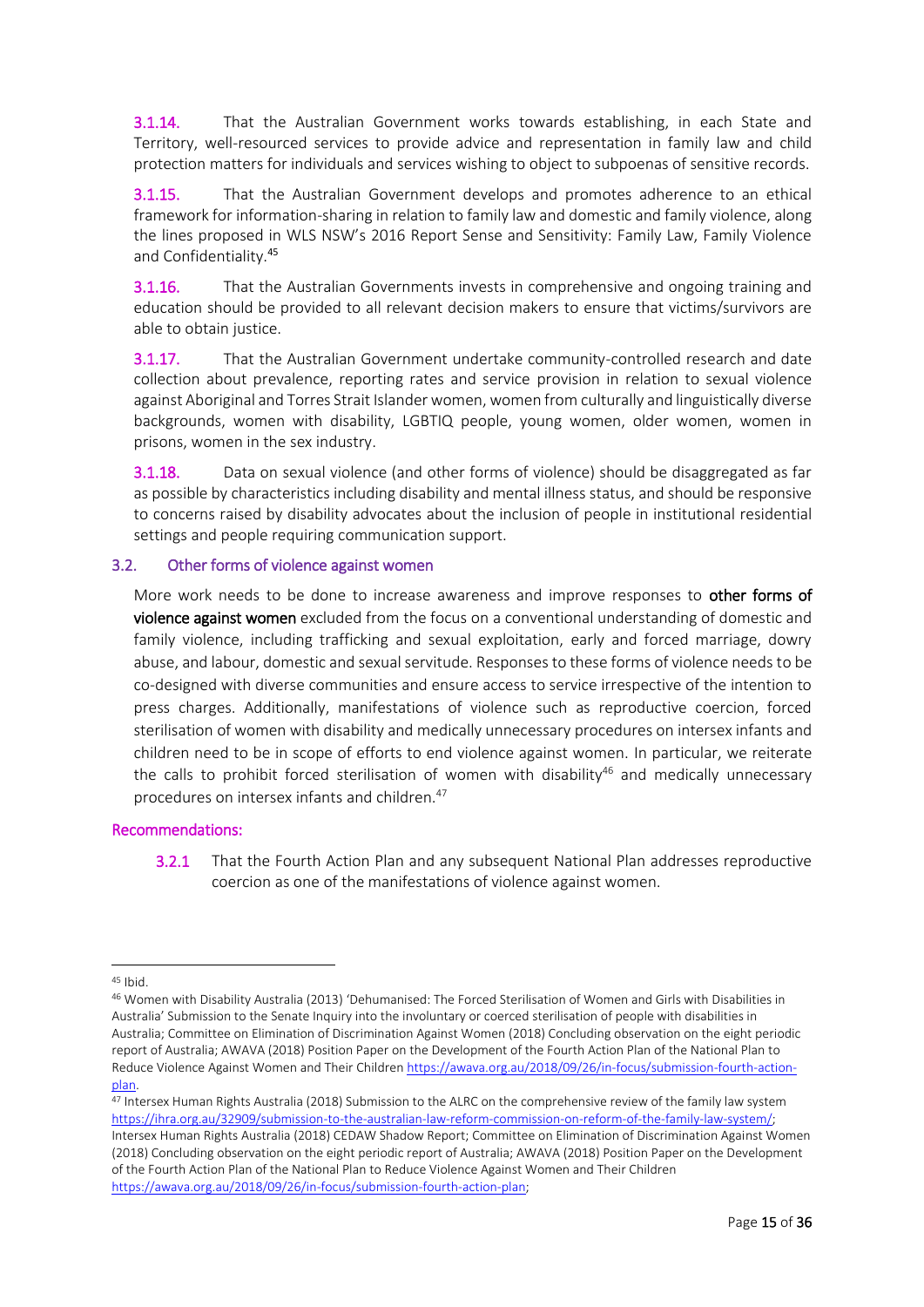- 3.2.2 All services and professionals involved in responding to the needs of women experiencing violence must be resourced and informed on reproductive coercion.<sup>48</sup>
- 3.2.3 That existing population studies already examining the prevalence of domestic violence or those with a reproductive health component, incorporate questions specific to reproductive coercion.<sup>49</sup>\
- 3.2.4 Sufficient funding is required for capacity building of all relevant domestic and family violence and sexual assault services around reproductive coercion.
- 3.2.5 That the Australian Government expand the definition of family violence in the Family Law Act 1975 and Migration Act and Migration Regulations to include dowry abuse.
- 3.2.6 That the relevant decision makers undertake extensive training on family violence, trauma-informed practice and cultural competency according to standards outlined by the National Domestic and Family Violence Bench Book.
- 3.2.7 Sufficient funding is required for capacity building of all relevant domestic and family violence and sexual assault services about working with women who have been trafficked.
- 3.2.8 That the Australian Government ensures that the access to services and justice for all victims/survivors of sexual and gender-based violence is delinked from criminal proceedings and not dependent upon the intention to raise prosecution (for instance forced marriage).

### <span id="page-15-0"></span>3.3. Addressing technology-facilitated abuse

Effective services assisting women and front-line services with current and emerging technologyfacilitated abuse and improving technology safety need to be built upon and expanded.

### Recommendations

1

3.3.1 Extend funding for technology safety measures established under the Women's Safety Package, including the e-Safety Commissioner's work on women's online safety and image based abuse, evaluate the technology safety trials, and continue funding for WESNET's Safer Connections / Safety Net Australia – Safer Technology for Women program, and to ensure there is no funding gap which would cause loss of key expert staff and expertise.

### <span id="page-15-1"></span>4. STRENGTHENING SYSTEMS

### <span id="page-15-2"></span>4.1. Improving access to justice in the family law system

Within the family law system, better accessibility of courts for diverse groups of people is required, as well as improvements to the physical safety of courts and development of a national risk assessment framework. There is a great need for better training for judicial officers and professionals (independent children lawyers and family report writers) on the nature and dynamics of family violence, cultural competency, working with people with disability and people from LGBTIQ communities, trauma-informed practice and intersectionality. There is an urgent need to remove the presumption of equal shared parental responsibility when deciding on parenting orders when domestic and family violence is alleged.

We also calling for a significant investment to implement the forthcoming recommendation of the Comprehensive review of the family law system undertaken by the Australian Law Reform Commission. In particular, we are drawing your attention to the need of the following:

<sup>48</sup> Children by Choice (2018) submission to Marie Stopes Australia: Reproductive Coercion White Paper.

[https://www.childrenbychoice.org.au/images/downloads/CbyCSubmission\\_MSAReproductiveCoercionWhitePaper.pdf](https://www.childrenbychoice.org.au/images/downloads/CbyCSubmission_MSAReproductiveCoercionWhitePaper.pdf) <sup>49</sup> Ibid.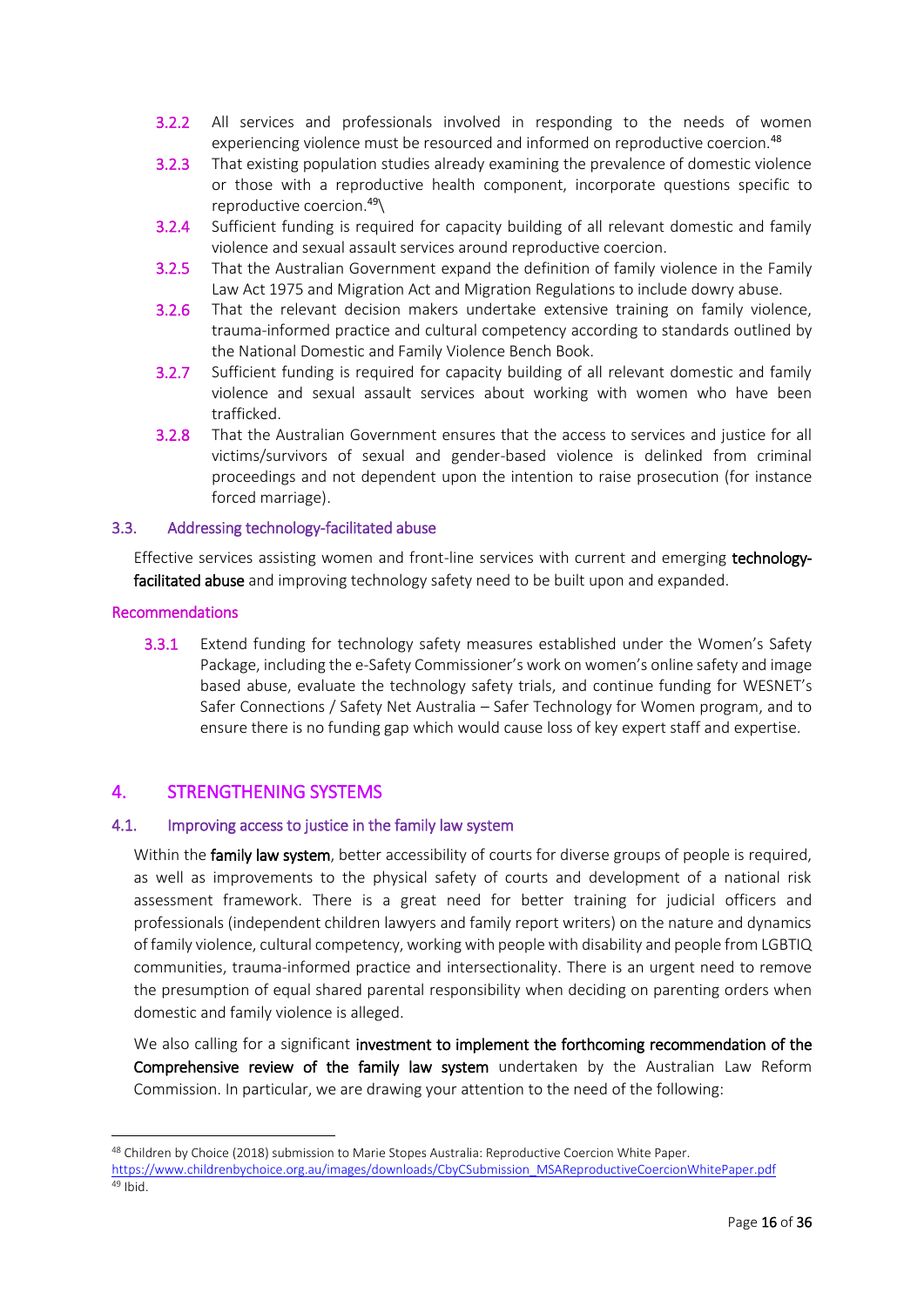We urge the Australian Government to implement previously made recommendations in relation to increasing the funding allocated to community legal centres (CLCs). In particular, we call on the Australian Government to budget for a required investment to community legal services in the amount of \$390 million per annum at minimum.<sup>50</sup>

• We call on the Australian Government to budget for an expansion and roll out the Family Advocacy Support Service (FASS).<sup>51</sup>

 We acknowledge that ALRC has put forward a number of proposals pertaining to the improvements of courts in the family law system. This included ensuring simplification of forms (including in terms of language), availability of translations, improvements of physical safety in courts as well as ensuring training of all court professionals. We welcomed all of those proposals. Changes to the family law system that include all aspects of system engagement (physical, informational and staff-wise) are the first step to ensure efficacy and accessibility of the system to litigants. These changes are especially essential to diverse groups of women experiencing violence. Thus, we urge the Australian Government to ensure that sufficient funding is allocated to courts to implement these proposals.

In addition to structural changes to courts, there is a need to **appoint more judges with** family violence expertise.<sup>52</sup> Appointing more judges will improve the early identification of risks and decrease waiting periods.

### Recommendations:

**.** 

4.1.1. That the Australian Government makes a significant investment and implements forthcoming recommendations of the Australian Law Reform Commission's review of the family law system.

4.1.2. That the Australian Government budgets for a required investment to community legal services in the amount of \$390 million per annum at minimum.

4.1.3. That the Australian Government budget for an expansion and roll out the Family Advocacy Support Service (FASS)

4.1.4. That the Australian Government appoint more judges with family violence expertise.

### <span id="page-16-0"></span>4.2. Improving access to justice in the immigration system

Within the **immigration system**, for women on temporary visas, access to family violence provisions afforded under the migration regulations needs to be expanded to include all dependent visa categories. Definitions of family violence used under the Migration Act and regulations need to be expanded to include multiple perpetrators and manifestations of violence. In the process of reviewing the eligibility to access family violence provisions, relevant decision makers need to determine the existence of family violence before seeking to assess the existence of a 'genuine relationship', to ensure relationships impacted by violence are evaluated in an informed and appropriate way that does not risk further traumatising the victim/survivor. Women on temporary

<sup>51</sup> AWAVA (2018) Submission in response to the ALRC Discussion Paper Review of the Family Law System [https://awava.org.au/2018/11/16/submissions/submission-in-response-to-the-alrc-discussion-paper-review-of-the-family](https://awava.org.au/2018/11/16/submissions/submission-in-response-to-the-alrc-discussion-paper-review-of-the-family-law-system?doing_wp_cron=1547419937.0977990627288818359375)[law-system?doing\\_wp\\_cron=1547419937.0977990627288818359375;](https://awava.org.au/2018/11/16/submissions/submission-in-response-to-the-alrc-discussion-paper-review-of-the-family-law-system?doing_wp_cron=1547419937.0977990627288818359375) Australian Law Reform Commission (2018)

Discussion Paper Review of the Family Law System, Section 4 Getting Advice and Support page 90.

<sup>50</sup> This recommendation draws on the Law Council of Australia 'The Justice Project' final report.

<sup>&</sup>lt;sup>52</sup> The Law Council of Australia reports that "it is not uncommon for there be 30 or more cases before a judge on the first hearing date, which gives each case about 10 minutes." Law Council of Australia (2017) Parliamentary inquiry into a better family law system to support and protect those affected by family violence.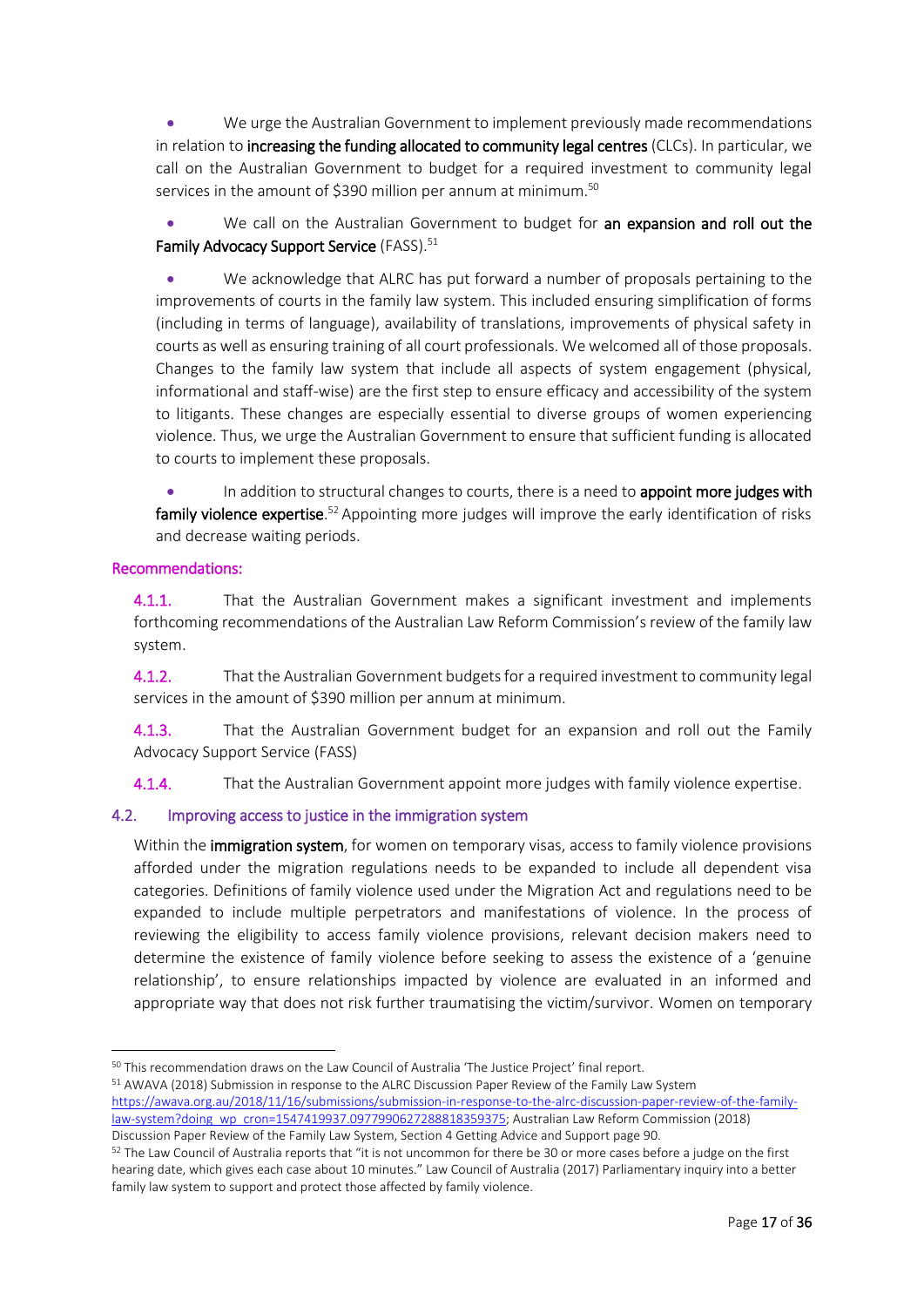visas experiencing violence need to have access to all essential services regardless of their visas status.<sup>53</sup>

### Recommendations:

- 4.2.1 Expand access to family violence provisions afforded under the Migration Act 1958 and associated regulations to include all dependent visa categories.
- 4.2.2 Introduce temporary visa provisions for all seeking to flee domestic and family violence situations to allow time and space for victims/survivors to make plans to leave a dangerous situation, without the threat of immediate deportation.
- 4.2.3 Expand the definition of family violence within the family violence provisions afforded under the Migration Act 1958 and associated regulations so that it is consistent with the Family Law Act 1975 (Cth) and the National Domestic and Family Violence Bench Book.
- 4.2.4 Determine the existence of family violence before seeking to assess the existence of a 'genuine relationship', to ensure relationships impacted by violence are evaluated in an informed and appropriate way that does not risk further traumatising the victim/survivor.
- 4.2.5 Expand eligibility for relevant payments and services, including crisis and welfare payments and emergency housing, to all victims/survivors of domestic, family and sexual violence, irrespective of current visa status, across all states, territories and federal legislation.
- 4.2.6 Ensure all relevant service providers offering support to women with no income on temporary visas experiencing violence are sufficiently funded to undertake extensive training on cultural competency, trauma-informed practice and family violence.
- 4.2.7 Ensure access to free independent interpreters to all disadvantaged populations via appropriate funding of interpreter services to community organisations in the areas of family violence, migrations, sexual assault support services, multicultural services and others.
- 4.2.8 Reinstate funding to community legal centres formerly distributed under the Immigration Advice and Assistance Scheme (IAAAS) to ensure that women applying for family violence provisions have access to free legal advice and representation.

### <span id="page-17-0"></span>4.3. Social Security System

1

The focus on the access to social security as an enabler for women and their children to re-establish their lives and gain financial independence needs to continue. Access to government-funded services, including crisis payments and emergency housing, to all victims/survivors of domestic, family, sexual and intimate partner violence needs to be expanded irrespective of current visa status, across all states and territories. A gender lens in developing welfare policies as well as more training and policy improvements are needed to ensure that victims/survivors are not disempowered, further marginalised, disadvantaged or put at further risk.

We wish to reiterate our concerns with the legislation extending waiting periods for newly arrived migrants. This measure may disproportionately affect women, especially those experiencing domestic and family violence. These measures should be abandoned as they can be expected to

<sup>53</sup> National Advocacy Group on Women on Temporary Visas Experiencing Violence (2018) Path to Nowhere: Women on Temporary Visas Experiencing Violence and Their Children. Available at [https://awava.org.au/2018/12/11/research/path-to](https://awava.org.au/2018/12/11/research/path-to-nowhere-report-women-on-temporary-visas-experiencing-violence-and-their-children?doing_wp_cron=1547089841.3421640396118164062500)[nowhere-report-women-on-temporary-visas-experiencing-violence-and-their](https://awava.org.au/2018/12/11/research/path-to-nowhere-report-women-on-temporary-visas-experiencing-violence-and-their-children?doing_wp_cron=1547089841.3421640396118164062500)[children?doing\\_wp\\_cron=1547089841.3421640396118164062500](https://awava.org.au/2018/12/11/research/path-to-nowhere-report-women-on-temporary-visas-experiencing-violence-and-their-children?doing_wp_cron=1547089841.3421640396118164062500)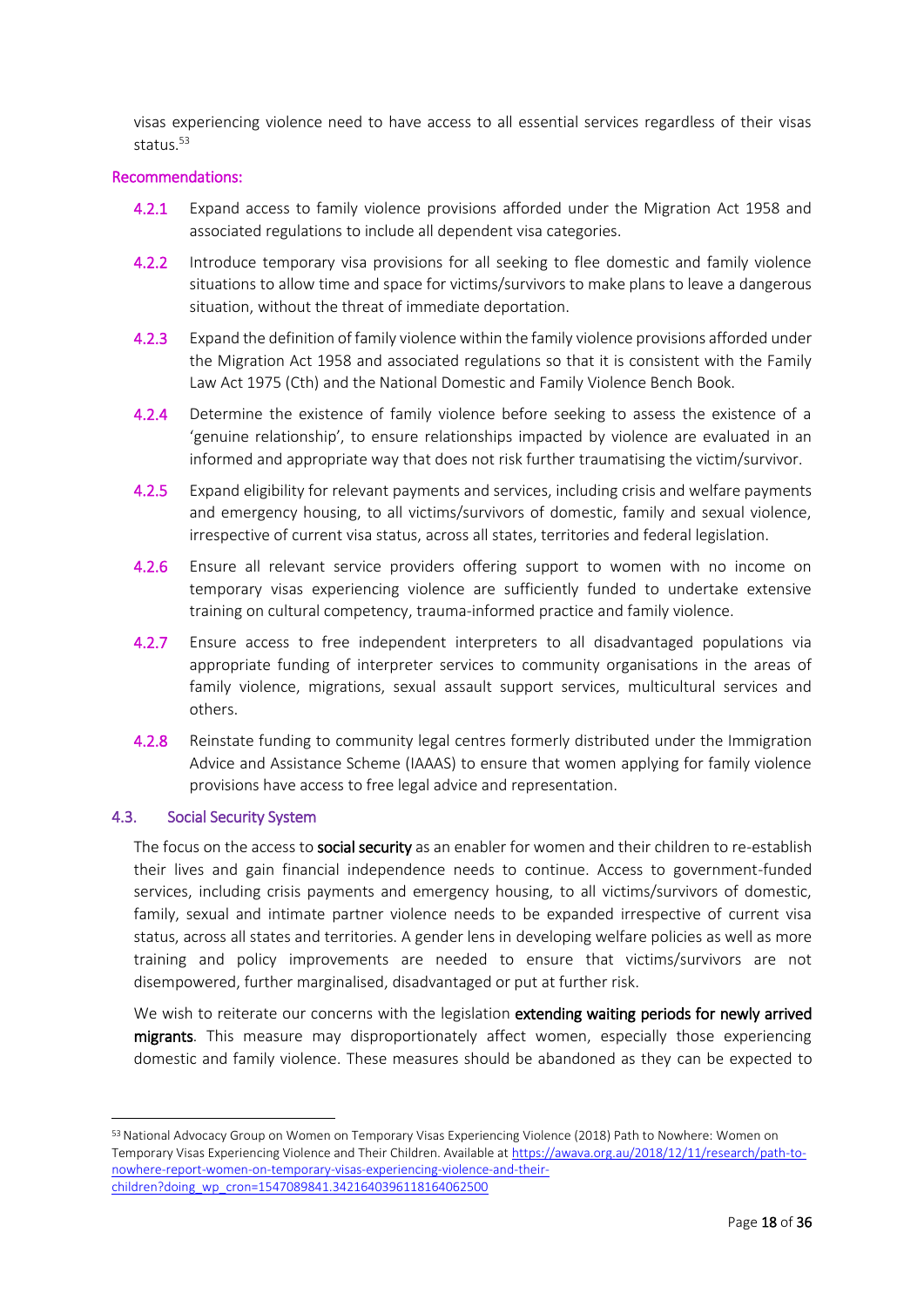entrench migrant women's economic disadvantage and jeopardise the wellbeing of a substantial proportion of children in Australia.

The trial of the cashless debit card has been extended for another year until 30 June 2019. We recommend against the expansion of the cashless debit cards trials in light of the absence of the evidence of their positive impact. We reiterate concerns previously raised about the connection between family violence and cashless debit cards. Receiving welfare support through cashless debit cards only may impact the ability of victims/survivors to leave violent relationships given there is no disposable cash. Cashless debit cards also have strong gendered and racial implications, especially for Aboriginal and Torres Strait Islander women. In addition, there is anecdotal evidence to suggest that limited access to technology in rural, regional and remote Australia may impede access to the cashless debit cards, thus leaving people unable to purchase basic necessities.<sup>54</sup>

We support the calls to **increase social security payments** (Newstart, parenting payments, youth payment) by \$75 a week<sup>55</sup>. The newly released report confirms the benefit of raising the rates<sup>56</sup>

We recommend the overhaul of the ParentsNext employment program for a number of reasons:

 ParentsNext disproportionately targets women in particular single mothers entrenching in this way harmful gender stereotypes about domestic labor, care responsibilities and women's role.

 ParentsNext approaches mothers through the lens of unemployment rather than regarding caring labour and domestic work as work. The Workplace Gender Equality Agency estimates that Australian women work on average 56.4 hours per week, but only 36 per cent of this time is in paid employment. Conversely, Australian men work 55.5 hours per week and are remunerated for 64 per cent of these hours.<sup>57</sup>

 There has been no evaluation released publically proving that participation in the ParentsNext program shows increase in job opportunities and financial security.

 We are concerned that exemption of participation in the program such as experiencing family violence lie at hands of service providers administering this program. This results in the need for victims/survivors to retell their story on multiple occasions. We also raise concerns about the appropriate level of domestic and family violence training of all service providers administering the program.

 We are concerned that the bonus for finding employment is paid to a service provider administering the program rather a client. With a current gender pay gap in Australia and casualisation of work, women would significantly benefit from receiving extra income.

 Anecdotal evidence suggests that women in regional, rural and remote areas of Australia get cut off from payments for failing to report to Centrelink in time. No consideration is given to the availability of the access to technology and access to transport in those areas.

**.** 

[electricity/?fbclid=IwAR14bnDUe0rVXY7nJ8zReyp\\_1HeGWwO0pxxBjJ\\_wLv-GFQ8U-SgMRliNGPs](https://www.welcometocountry.org/cashless-welfare-card-denied-food-electricity/?fbclid=IwAR14bnDUe0rVXY7nJ8zReyp_1HeGWwO0pxxBjJ_wLv-GFQ8U-SgMRliNGPs)

<sup>54</sup> [https://www.welcometocountry.org/cashless-welfare-card-denied-food-](https://www.welcometocountry.org/cashless-welfare-card-denied-food-electricity/?fbclid=IwAR14bnDUe0rVXY7nJ8zReyp_1HeGWwO0pxxBjJ_wLv-GFQ8U-SgMRliNGPs)

<sup>55</sup> ACOSS [https://www.acoss.org.au/media-releases/?media\\_release=from-kerryn-to-derryn-bob-to-bandt-entire-lower](https://www.acoss.org.au/media-releases/?media_release=from-kerryn-to-derryn-bob-to-bandt-entire-lower-house-crossbench-and-key-senate-crossbenchers-support-increase-to-newstart)[house-crossbench-and-key-senate-crossbenchers-support-increase-to-newstart](https://www.acoss.org.au/media-releases/?media_release=from-kerryn-to-derryn-bob-to-bandt-entire-lower-house-crossbench-and-key-senate-crossbenchers-support-increase-to-newstart) ; Social Services Legislation Amendment (Ending the Poverty Trap) Bill 2018

[https://www.aph.gov.au/Parliamentary\\_Business/Bills\\_Legislation/Bills\\_Search\\_Results/Result?bId=s1144](https://www.aph.gov.au/Parliamentary_Business/Bills_Legislation/Bills_Search_Results/Result?bId=s1144)

<sup>56</sup> Deloitte Access Economic (2018) for ACOSS, Analysis of the impact for raising benefit rates, available online at: [https://www.acoss.org.au/wp-content/uploads/2018/09/DAE-Analysis-of-the-impact-of-raising-benefit-rates-FINAL-4-](https://www.acoss.org.au/wp-content/uploads/2018/09/DAE-Analysis-of-the-impact-of-raising-benefit-rates-FINAL-4-September-...-1.pdf) [September-...-1.pdf](https://www.acoss.org.au/wp-content/uploads/2018/09/DAE-Analysis-of-the-impact-of-raising-benefit-rates-FINAL-4-September-...-1.pdf)

<sup>57</sup> Workplace Gender Equality Agency, Unpaid care work and the labour market. Insight paper. Available at <https://www.wgea.gov.au/sites/default/files/australian-unpaid-care-work-and-the-labour-market.pdf>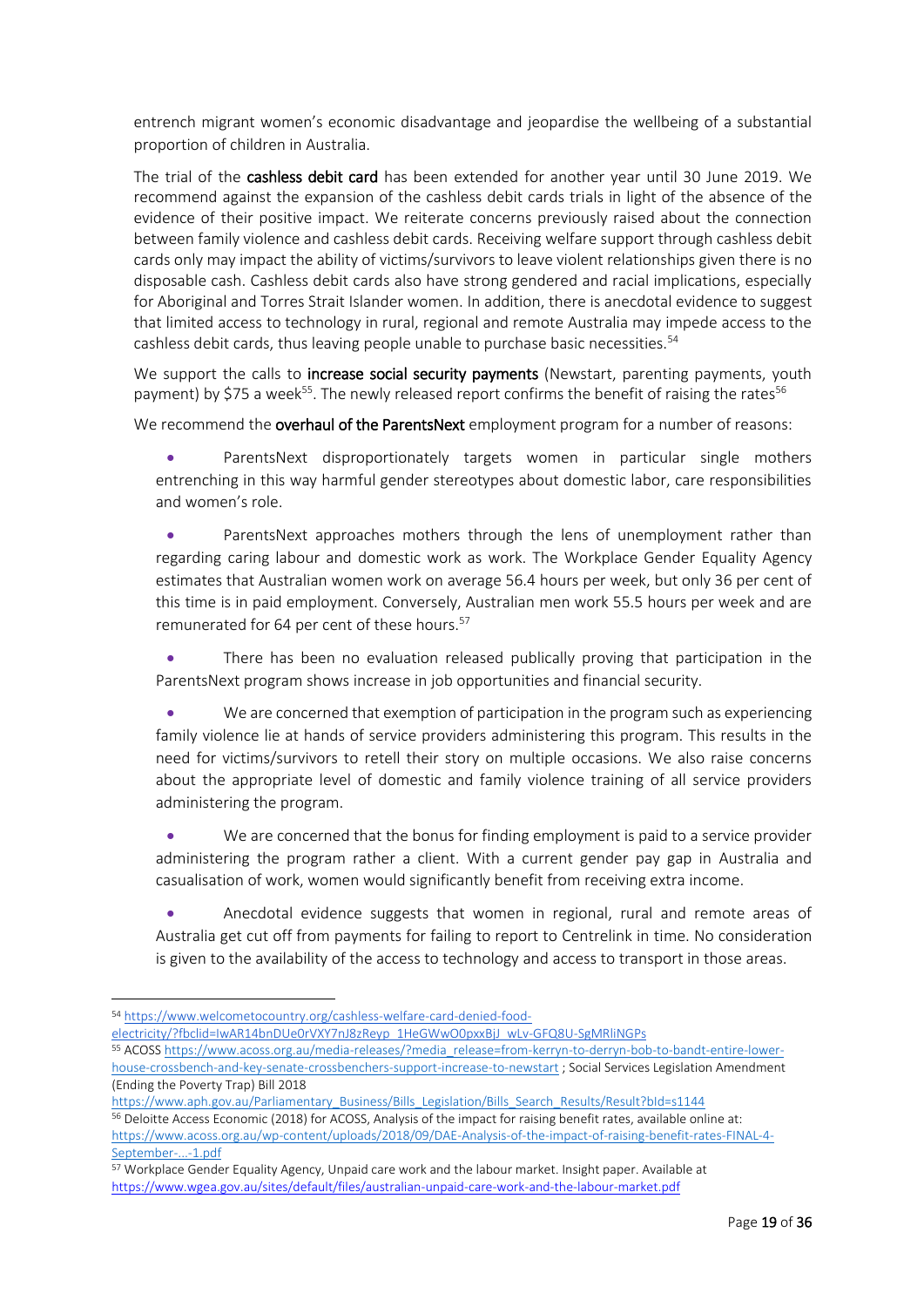We share the concerns that at present the social security system is not responsive to the needs of women experiencing domestic and family violence. The most recent report on the intersection between social security and experiences of family violence prepared by the National Social Security Rights Network (NSSR)<sup>58</sup> identified obstacles victims/survivors are experiencing. These includes:

 Situations when residency requirements are not met, thus "their [women's] inability to secure independent income meant they were unable to secure housing and stayed with the violent perpetrator".<sup>59</sup>

- Residency waiting periods for newly arrived migrants;
- Ineligibility of New Zealanders for social security payments;

 In cases where large amounts of financial compensation were received (rendering people ineligible for social security payments) but where this money was subsequently appropriated by abusive partners, there is a lack of recognition of the history of domestic and family violence by the Centrelink;

 Restrictive policies in relation to crisis payments such as time limit on application, the necessity to permanently leave the 'family home', insufficient amount of the payment and limitations of the access to such payment. Additionally, it is 'not available to victims of family and domestic violence who are not receiving income support but are experiencing or anticipating severe financial hardship resulting from their efforts to leave a violent relationship'.<sup>60</sup>

 We refer you to the NSSR report for the full list of recommendations and wish to reiterate the goal of the social security needs to lie in supporting people especially in such critical moments as the experience of family violence. More training and policy improvements are needed to ensure that victims/survivors are not disempowered or put at further risk.

The 2018-19 Federal budget introduced a new scheme of encouraging lawful behavior of income support recipients. Under the scheme, the Government will be able to make compulsory deductions from the welfare payments of serial fine defaulters who have outstanding State and Territory courtimposed fines. The Government will also be able to suspend or cancel the welfare payments of individuals who have outstanding State and Territory arrest warrant for indictable criminal offenses. We are concerned that this measure can disproportionately affect women who are fleeing or living with family violence in particular Aboriginal and Torres Strait Islander women and women with an intellectual disability.

### Recommendations:

- 4.3.1 That the Australian Government removes the extended waiting periods for newly arrived migrants.
- 4.3.2 That the Australian Government abolishes the Cashless Debit Cards trials and provides their recipients with standard social security payments.
- 4.3.3 That the Australian Government increases social security payments (Newstart, parenting payments, youth payment) by \$75 a week.
- 4.3.4 That the Australian Government abolishes the ParentsNext employment program.
- 4.3.5 That the Australian Government abolishes any considerations of a new scheme of encouraging lawful behavior of income support recipients.

**.** 

<sup>58</sup> National Social Security Rights Network (2018) How well does Australia's social security system support victims of family and domestic violence[? http://www.nssrn.org.au/wp/wp](http://www.nssrn.org.au/wp/wp-content/uploads/2018/08/NSSRN_Report2018_FamilyViolence_SocialSecurity_sm.pdf)[content/uploads/2018/08/NSSRN\\_Report2018\\_FamilyViolence\\_SocialSecurity\\_sm.pdf](http://www.nssrn.org.au/wp/wp-content/uploads/2018/08/NSSRN_Report2018_FamilyViolence_SocialSecurity_sm.pdf)

<sup>59</sup> Ibid.

<sup>60</sup> Ibid.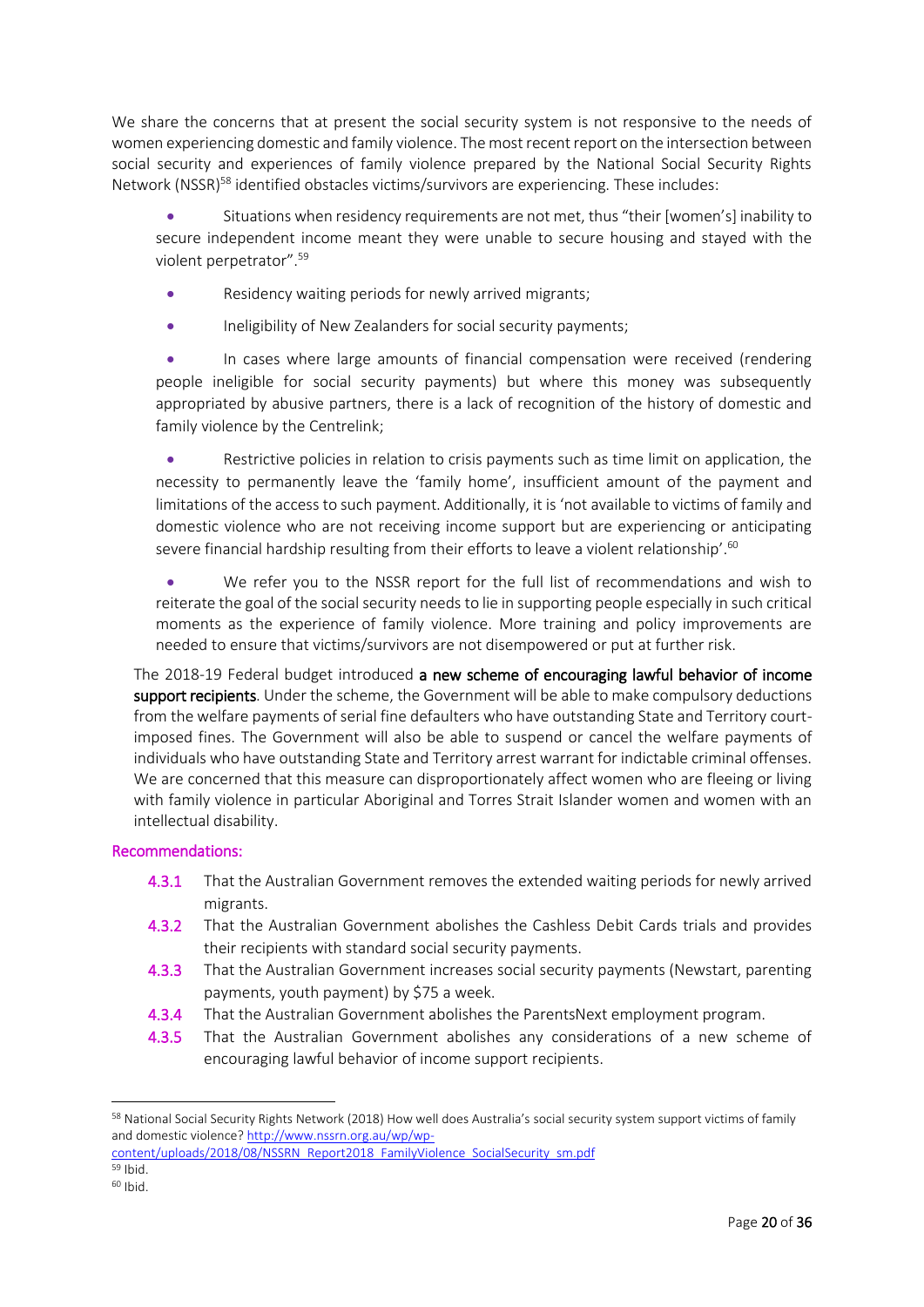4.3.6 That the Australian Government ensures that the social security system does not disempower victims/survivors of domestic, family and sexual violence through its policies and procedures but provides competent and relevant support when most needed.

### <span id="page-20-0"></span>4.4. Housing and Homelessness Services for women and their children leaving violence

Affordable housing and appropriate support from **housing and homelessness** service providers is essential for comprehensive efforts to prevent and respond to violence against women and their children. A comprehensive gender-responsive national housing strategy needs to be developed which would include the principles of visibility, capability and accountability. An effective national strategy should set ambitious goals to reduce homelessness and increase affordable housing stock. The National Housing and Homelessness Agreement (NHHA) needs adequate resourcing and policy direction in order to deliver positive outcomes in the Fourth Action Plan.

### Recommendations:

- 4.4.1 Develop a comprehensive gender-responsive national housing strategy incorporating the principles of visibility, capability and accountability, and setting targets for reducing homelessness and increasing affordable housing stock.
- 4.4.2 Adequately resource and provide policy direction for the National Housing and Homelessness Agreement (NHHA), so that it can deliver the housing options needed by the diversity of women and children facing violence.

### <span id="page-20-1"></span>4.5. Health system

We support the proposal for a Medicare item to support GPs to assist victims/survivors. We believe this proposal should be implemented with:

- significant professional development in the health sector building on steps already being taken e.g. by the Royal Australian College of General Practice, and
	- appropriate guidelines for referral to competent/specialist service

We would also support the COAG Advisory Panel recommendation that governments should "strengthen general practitioner and health practitioner referral pathways to perpetrator programmes and other support services [for men who have perpetrated, or are at risk of perpetrating, violence against women and their children]" but think that the Medicare item proposal should focus on recovery options for victims/survivors at this stage.

We would support the Medicare item covering sexual violence and other forms of gender-based violence against women as well as domestic and family violence.

### Recommendations:

4.5.1 That the Australian Government introduce a Medicare item to support GPs to assist victims/survivors of domestic, family and sexual violence.

### <span id="page-20-2"></span>4.6. Human Trafficking and Sexual Exploitation

Support in cases of human trafficking and sexual exploitation needs to be delinked from the criminal justice system to ensure adequate protection for all survivors of trafficking. Comprehensive data collection is necessary to ensure better understanding of the scope and evidence-based responses. A human rights lens rather than a migration lens is needed to ensure person-centred responses.

While support for women who have been trafficked is provided through the Support for Trafficked People Program (STPP), it is not uncommon for women to fall through the cracks. Women are left without support or the burden is shifted onto service providers. In addition, the health and wellbeing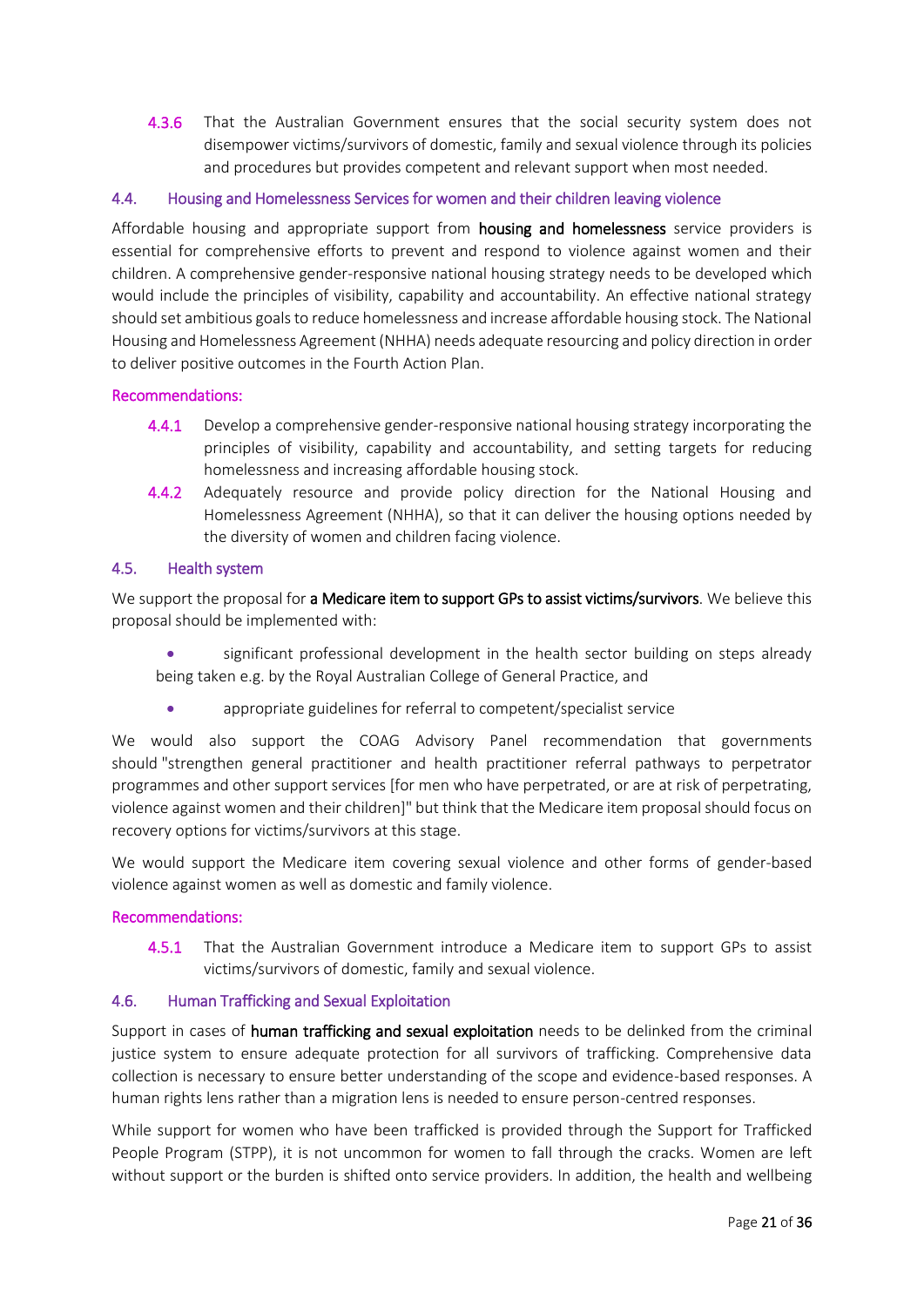outcomes for women who are not able to remain on the STPP or cannot access it are not recorded. This means the only outcomes being reported on for people who are trafficked are those on the STPP. Current funding provided by the Department of Home Affairs for anti-trafficking services does not include organisations that are providing direct service support to women who are unable to access the STPP.

### Recommendations:

- 4.6.1 That the Australian Government de-links access to the Support for Trafficked People Program from compliance with criminal investigations to enable victims/survivors receive the support necessary to recover from their experiences.
- 4.6.2 That the Australian Government facilitates and expedites family reunification for victims/survivors of trafficking, slavery and slavery-like offences.
- 4.6.3 That the Australian Government provides longer reflection periods during the initial support stream to allow women to recover from their experiences of exploitation and appropriately address potential trauma before deciding on participation in any criminal investigation of trafficking and/or sexual exploitation.
- 4.6.4 That the Australian Government establishes a National Compensation Scheme for victims/survivors of human trafficking and sexual exploitation.
- 4.6.5 That the Australian Government invest in capacity-building of services/peak bodies to be able to identify victims/survivors of trafficking correctly so they are linked to the correct/relevant support services.
- 4.6.6 That the Australian Government provides sufficient funding to specialist women's services working with victims/survivors of trafficking.

### <span id="page-21-0"></span>4.7. Developing workforce capability

We note the need to support specialist women's services to meet the challenges of maintaining good practice service models while responding to rising demand, and ensuring that adequate funding flows to specialist women's service services.<sup>61</sup>

There is also a need for training and capacity-building in the various workforces that have a role in responding to violence against women, particularly in the areas of primary prevention and men's behaviour change. The responses to violence against women within **general workplaces** also need to be strengthened through training, policy development and support as well as ensuring 10 paid days of DFV leave for employees.

### Recommendations:

1

- 4.7.1 That the Australian Government makes a significant investment into the workforce development to enable better responses to domestic, family and sexual violence.
- 4.7.2 That the Australian Government introduces 10 days of paid DFV leave for all employees.

### <span id="page-21-1"></span>5. STRENGTHENING SERVICES

### <span id="page-21-2"></span>5.1. Long-term and sufficient funding

Increased awareness about domestic and family violence has led to increases in service demand; however, available funding does not reflect these increases. As a result, services struggle to meet demand, and there is not equitable access across all parts of Australia. Increasing awareness and

<sup>61</sup> AWAVA (2016) Policy brief. The role of specialist women's services in Australia's response to violence against women and their childre[n https://s3-ap-southeast-2.amazonaws.com/awava-cdn/awava/wp](https://s3-ap-southeast-2.amazonaws.com/awava-cdn/awava/wp-content/uploads/2016/04/01082955/AWAVA-Specialist-Women-Services-Policy-Brief-2016.pdf)[content/uploads/2016/04/01082955/AWAVA-Specialist-Women-Services-Policy-Brief-2016.pdf](https://s3-ap-southeast-2.amazonaws.com/awava-cdn/awava/wp-content/uploads/2016/04/01082955/AWAVA-Specialist-Women-Services-Policy-Brief-2016.pdf)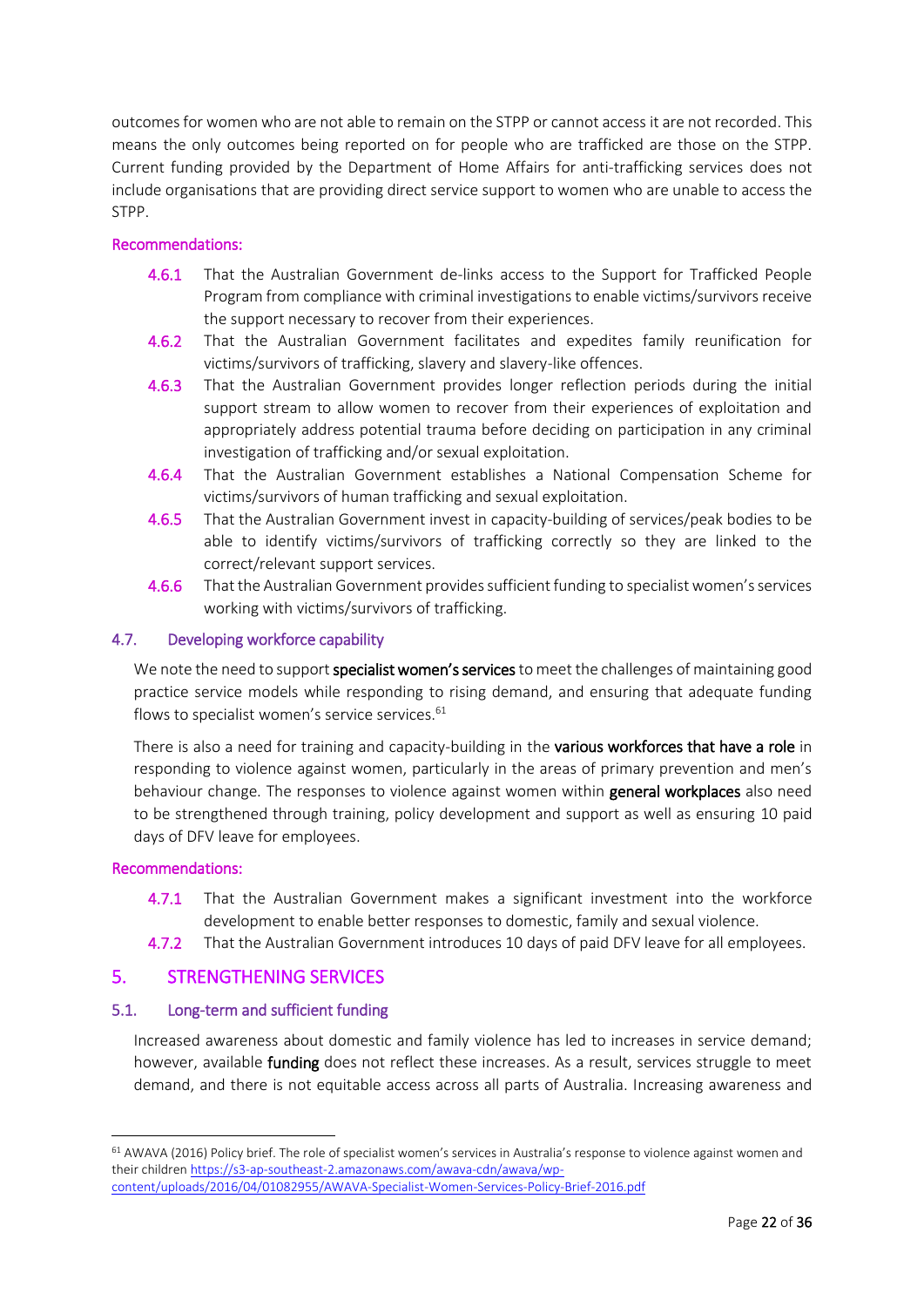high-profile cases involving sexual assault and sexual harassment are driving significantly increased demand for counselling and other services (including through 1800RESPECT).

Adequate, sustainable and long-term funding is required to meet demand for services, including early intervention, crisis response and recovery.

While State and Territory governments have roles in delivering and regulating services, the Commonwealth also has key roles in assessing need, funding, coordinating, standard-setting and capacity-building. Mechanisms to bring these functions together and track progress are needed, especially in the context of increasing demand.

#### Recommendations:

5.1.1. That the Australian Government ensures long-term and sufficient funding to meet demand for services, including early intervention, crisis response and recovery.

#### <span id="page-22-0"></span>5.2. Addressing existing service gaps

There is a need to address service gaps identified in specific areas, particularly:

- the availability of services especially in rural, regional and remote areas,
- the availability of appropriate housing options for women facing violence, and
- the availability of culturally competent, inclusive and accessible services.

#### Recommendations:

**.** 

- 5.2.1 Significantly increase spending on social housing to meet growing demand.
- 5.2.2 Adequate and sustainable funding to meet demand for homelessness services, while ensuring that funding goes to services that are appropriately specialised and competent.
- 5.2.3 Address and meet the specific needs of diverse groups of women such as Aboriginal and Torres Strait women, women with a disability, older women, women from culturally and linguistically diverse backgrounds, women in rural, regional and remote areas, and women who identify as LGBTIQ+. Ensure that crisis accommodation is accessible and culturally safe.
- 5.2.4 Together with the States and Territories, adopt a gender-responsive approach to housing and homelessness policy, as outlined in a recent joint letter to all jurisdictions from AWAVA and ERA and in ERA's policy statement on housing.<sup>62</sup>
- 5.2.5 Take immediate steps to ensure that any agreements (bilateral or overarching) addressing homelessness include the requirement not only that State/Territory strategies include measures to support women and children escaping violence but also that funding spent under these strategies goes to services with specialist capability to address the gendered dynamics of violence and homelessness<sup>63</sup> (i.e. specialist women's services and/or generalist services with documented specialist capability.)
- 5.2.6 Allocate adequate resources for the implementation of outcome 4 of the National Plan to Reduce Violence against women and their children and enhance efforts to ensure the availability of women-only and women-led support services for victims of gender-based violence.<sup>64</sup>

<sup>62</sup> See more at: [https://awava.org.au/2017/10/12/submissions/era-awava-letter-state-territory-governments-re-gender](https://awava.org.au/2017/10/12/submissions/era-awava-letter-state-territory-governments-re-gender-responsive-national-housing-homelessness-agreement)[responsive-national-housing-homelessness-agreement](https://awava.org.au/2017/10/12/submissions/era-awava-letter-state-territory-governments-re-gender-responsive-national-housing-homelessness-agreement) See also http://www.powertopersuade.org.au/blog/a-tale-of-twohousing-systems-how-the-federal-budget-could-support-womens-housing-needs/7/5/2018

<sup>63</sup> See more at:<https://awava.org.au/2017/08/10/research/brochure-unique-role-specialist-womens-services>

<sup>64</sup> Committee on Elimination of Discrimination Against Women (2018) Concluding observation on the eight periodic report of Australia, paragraph 28d; 2018 Statement from the Delegates at the Council of Australian Governments Summit on Reducing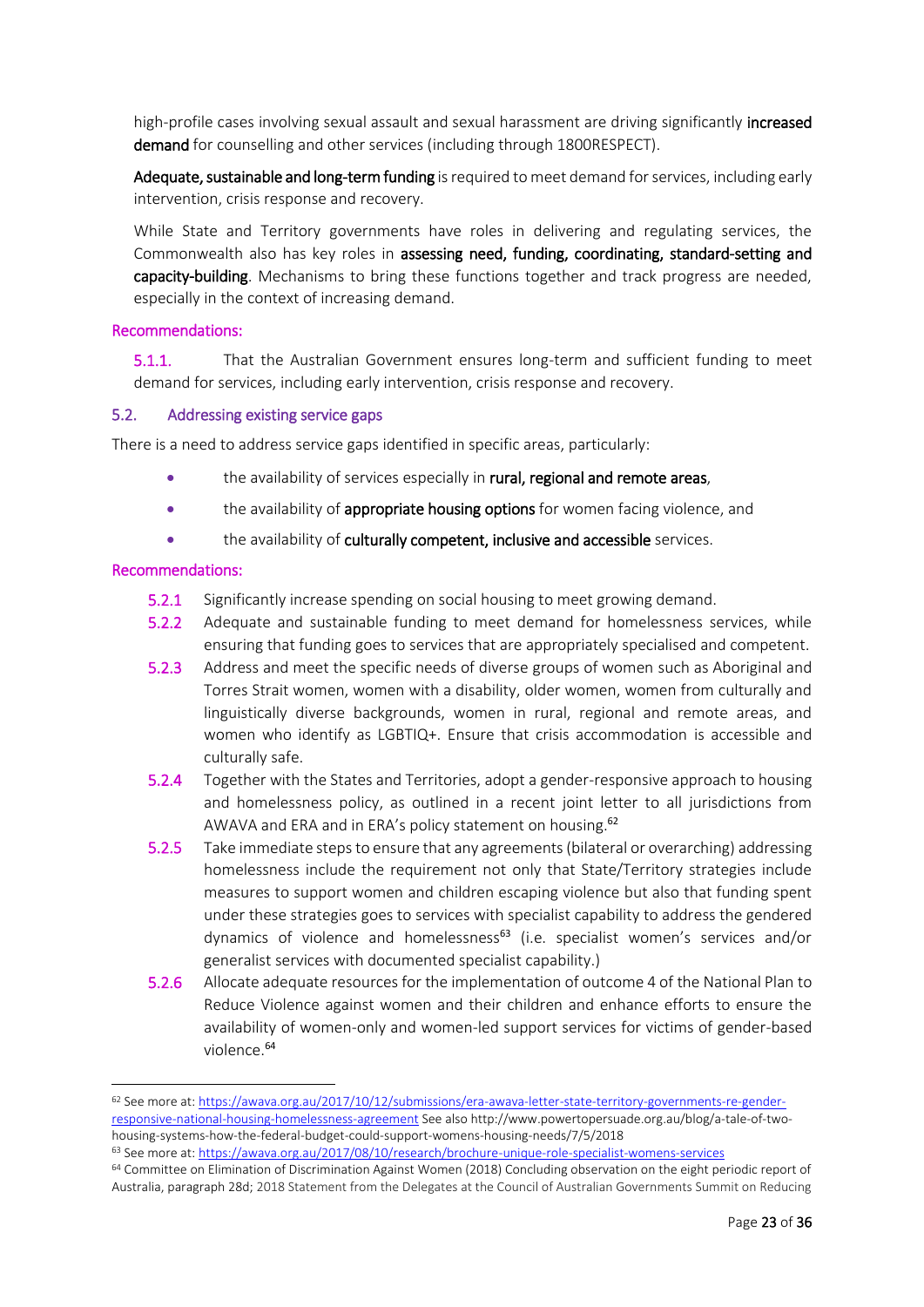### <span id="page-23-0"></span>5.3. Using the UN Essential Services Package

The UN Joint Global Programme on Essential Services for Women and Girls Subject to Violence<sup>65</sup> has identified the essential services to be provided by the health, social services, police and justice sectors as well as guidelines for the coordination of essential services and the governance of coordination processes and mechanisms. It also identifies the service delivery guidelines for the core elements of each essential service that have been identified to ensure the delivery of high-quality services. Together these elements form the Essential Services Package.

The UN Essential Services Package for Women and Girls Subject to Violence could be a useful tool to develop a comprehensive picture across Australia of:

 The services that are needed to respond to victims/survivors (including but not limited to accommodation and housing support);

- The services that are currently in place to respond to victims/survivors; and
- the gaps and areas for improvement in service provision that remain,
- with reference to good practice principles for high-quality services.

### Recommendations:

5.3.1 That the Fourth Action Plan include a funded process to develop a comprehensive picture of service responses needed and provided, drawing on existing frameworks such as the UN Essential Services Package.

### <span id="page-23-1"></span>5.4. Monitoring, standards and workforce capacity-building

We need better transparency and tracking of funding allocated to addressing violence against women across all portfolios at all levels of government.

We need nationally consistent good practice standards to be developed and adopted by all services working with women and children facing violence, led by the specialist women's services sector, and building on work already done by peak bodies and others in this area.

#### Recommendations:

**.** 

5.4.1 That the Australian Government supports the development and adoption of good practice standards by all services working with women and children facing violence, led by the specialist women's services sector, and building on work already done by peak bodies and others in this area.

### <span id="page-23-2"></span>5.5. Provide better direct support to victims/survivors through flexible integrated models

To enable recovery and prevent long-term dislocation and poverty, governments should provide substantial flexible financial support, integrated with funded case-management by specialist women's services, along the lines of Victoria's Flexible Support Packages. Victims/survivors are the experts in their own situations and need discretion to decide on how to meet their own needs, with the support of specialist services. Models for implementation in each jurisdiction should be codesigned with peak bodies, and should limit the reporting requirements and maximise flexibility for individual victims/survivors and services. Models must include funding for case management within

Violence Against Wome[n https://www.coag.gov.au/sites/default/files/communique/statement-delegates-coag-summit](https://www.coag.gov.au/sites/default/files/communique/statement-delegates-coag-summit-reducing-violence-women.pdf)[reducing-violence-women.pdf](https://www.coag.gov.au/sites/default/files/communique/statement-delegates-coag-summit-reducing-violence-women.pdf)

<sup>&</sup>lt;sup>65</sup> The Programme was established with funding and support from the Government of Australia and the Government of Spain. For more information on the Essential Services Package, please see [http://www.unwomen.org/en/digital](http://www.unwomen.org/en/digital-library/publications/2015/12/essential-services-package-for-women-and-girls-subject-to-violence)[library/publications/2015/12/essential-services-package-for-women-and-girls-subject-to-violence](http://www.unwomen.org/en/digital-library/publications/2015/12/essential-services-package-for-women-and-girls-subject-to-violence)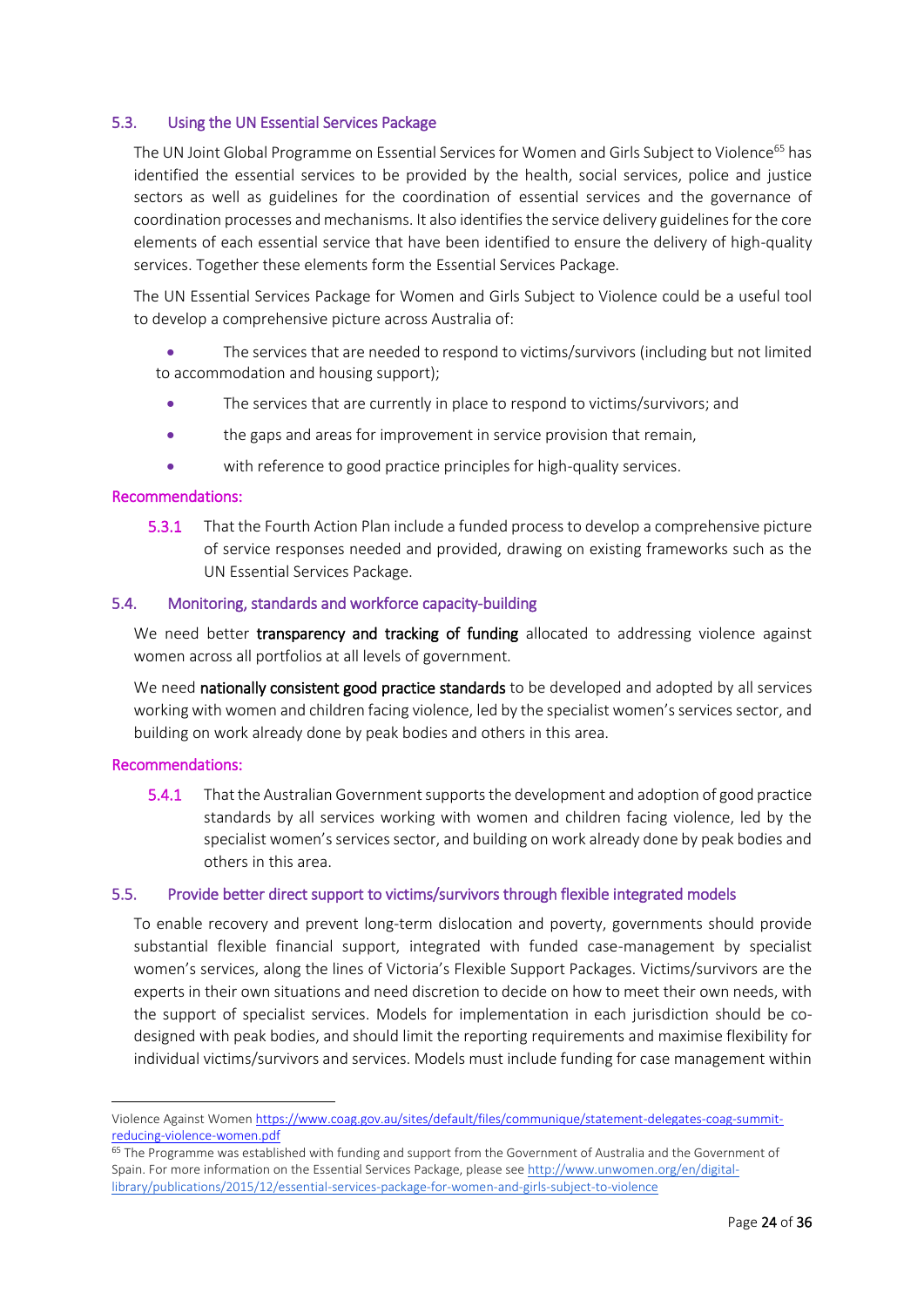an integrated system focused where possible on enabling women and their children to remain in their own homes. The Fourth Action Plan should include commitments for each jurisdiction to implement models based on Victoria's Flexible Support Packages for women and their children who are escaping violence, with consideration for the service capacity, structures and systems required to implement such packages in each State and Territory.

#### Recommendations:

5.5.1 That the Coalition of Australian Governments works to ensure that all States and Territories have models of flexible financial support equivalent to Victoria's Flexible Support Packages, to be developed in consultation with specialist women's service and domestic, family and sexual violence peak bodies and underpinned by a set of agreed principles.

#### <span id="page-24-0"></span>5.6. Homelessness and crisis accommodation

We support the intention to address crisis accommodation to ensure its availability as well as appropriateness. In AWAVA's survey, a lack of housing options and the risk of becoming homeless for women who are facing violence was one of the major identified gaps.<sup>66</sup>

However, the areas of housing and homelessness need to be looked at holistically, recognising that access to affordable and appropriate housing plays a crucial role not only in the crisis response but in terms of long-term recovery too. Systemic improvements to housing are also needed.

Although some progress has been made on tenancy reforms, on the whole the **commitments made** in the Third Action Plan of the National Plan in relation to housing and homelessness still need to be implemented.

Governments in all jurisdictions need to work together to extend access to government-funded services, including crisis payments and emergency housing, to all victims/survivors of domestic, family, sexual and intimate partner violence, irrespective of current visa status, across all states and territories.

Adequate and sustainable funding is needed to meet demand for homelessness services, including specialist women's services, while ensuring that funding goes to services that are appropriately specialised, competent, safe, inclusive, accessible and culturally competent for the full range of diverse groups of women and children who need them.

All agreements (bilateral or overarching) that address homelessness need to be progressively amended to include the requirement not only that State/Territory strategies include measures to support women and children facing violence but also that funding spent under these strategies goes to services with specialist capability to address the gendered dynamics of violence and homelessness<sup>67</sup> (i.e. specialist women's services and/or generalist services with documented specialist capability.)

#### Recommendations:

1

5.6.1 That the Australian Government introduces mechanisms to ensure that housing and homelessness funding goes to services with specialist capability to address the gendered dynamics of violence and homelessness.

<sup>66</sup> AWAVA (2018) Consulting on the Fourth Action Plan of the National Plan to Reduce Violence Against Women and Their Children. Summary of survey result[s https://awava.org.au/2018/09/03/research/awava-fourth-action-plan-survey](https://awava.org.au/2018/09/03/research/awava-fourth-action-plan-survey-report?doing_wp_cron=1547511285.1076300144195556640625)[report?doing\\_wp\\_cron=1547511285.1076300144195556640625](https://awava.org.au/2018/09/03/research/awava-fourth-action-plan-survey-report?doing_wp_cron=1547511285.1076300144195556640625)

<sup>67</sup> <https://awava.org.au/2017/08/10/research/brochure-unique-role-specialist-womens-services>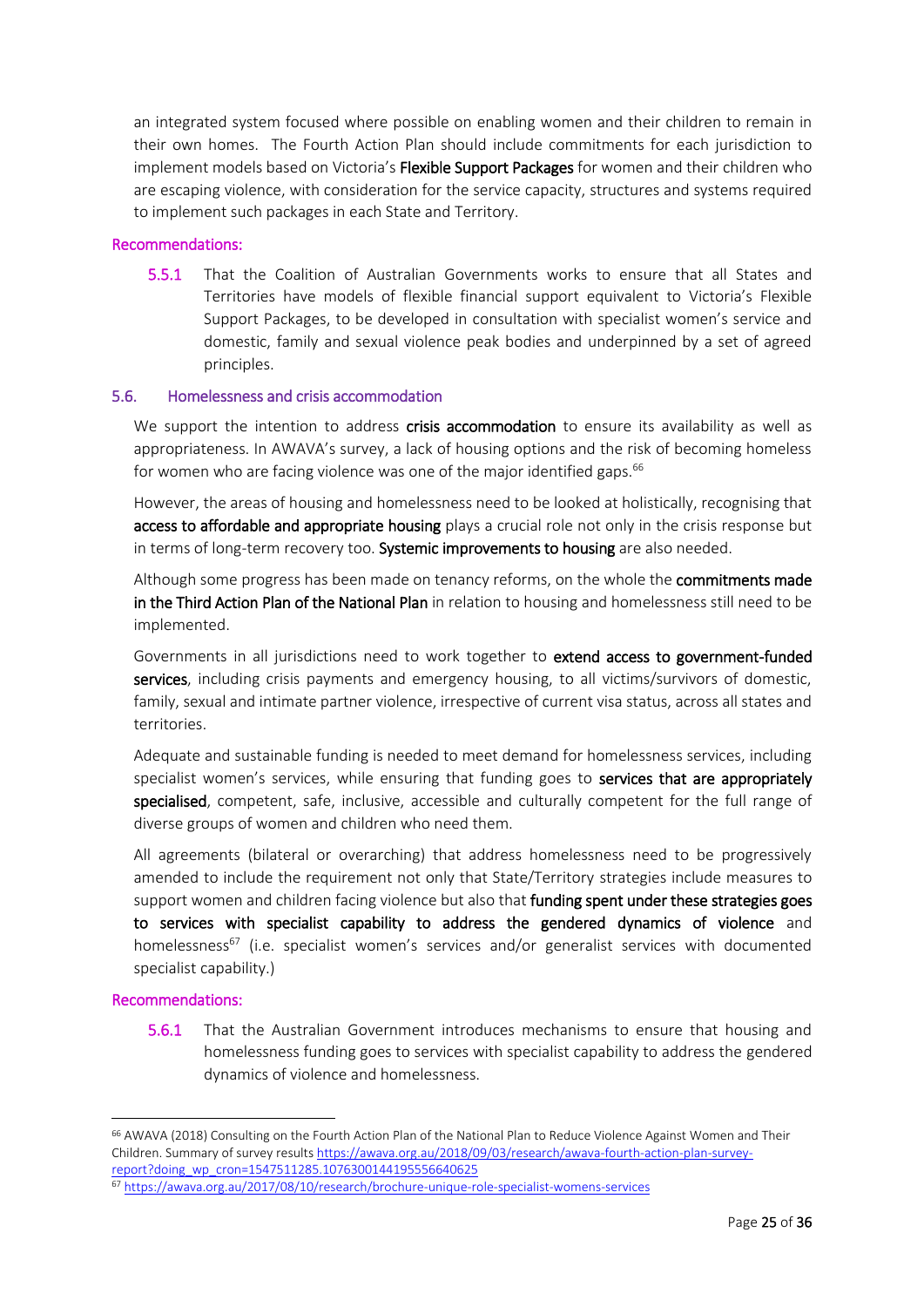### <span id="page-25-0"></span>5.7. Early release of superannuation benefits in situations of family violence

There have been proposals to legislate for the early release of superannuation for victims/survivors of family violence.<sup>68</sup> In a number of our submissions, AWAVA expressed concerns in relation to these measures.<sup>69</sup> We are concerned that proposals jeopardise women's economic security long-term and shift the onus from the government onto an individual, in settings where women are already disadvantaged by the current gender gap in super.<sup>70</sup>

Early release of superannuation benefits in situation of family violence should be the last resort and must not replace other support including by the government agencies and specialist service providers.

Services for women and children facing domestic and family violence are severely underfunded and already find it difficult or impossible to adequately assist those who have particularly large or complex needs and limited means of support.<sup>71</sup>We are concerned that broadening and normalising the use of personal savings (in this case, superannuation) as a way to meet the needs of women facing violence would further entrench the structural under-resourcing of the women's service sector. This approach is also inherently regressive, in that it would increase inequality by making the capacity to build a life free of violence even more dependent on personal wealth and income.

We also want to warn that such as approach takes the onus off the government to provide more community legal support at the expense of women's superannuation. The principle of the state's responsibility to create safety for all residents<sup>72</sup>, and more specifically to provide adequate services and support to victims/survivors of violence<sup>73</sup>, requires a more comprehensive, universal and

1

[response-to-the-alrc-discussion-paper-review-of-the-family-law](https://awava.org.au/2018/11/16/submissions/submission-in-response-to-the-alrc-discussion-paper-review-of-the-family-law-system?doing_wp_cron=1547419937.0977990627288818359375)[system?doing\\_wp\\_cron=1547419937.0977990627288818359375](https://awava.org.au/2018/11/16/submissions/submission-in-response-to-the-alrc-discussion-paper-review-of-the-family-law-system?doing_wp_cron=1547419937.0977990627288818359375)

[http://www.aist.asn.au/media/881217/2016\\_aist-wis\\_women\\_s\\_super\\_summit\\_web.pdf](http://www.aist.asn.au/media/881217/2016_aist-wis_women_s_super_summit_web.pdf)

<sup>68</sup> Prime Minister and Cabinet, Women's Economic Security Statement

<https://www.pmc.gov.au/sites/default/files/publications/womens-economic-security-statement-2018.pdf> ; Review of the early release of superannuation benefits by the Treasur[y https://treasury.gov.au/consultation/c2018-t341625/](https://treasury.gov.au/consultation/c2018-t341625/) <sup>69</sup> AWAVA (2017) Submission to the Treasury Submission on review of the early release of superannuation benefits

[https://awava.org.au/2018/02/20/submissions/submission-early-release](https://awava.org.au/2018/02/20/submissions/submission-early-release-superannuation?doing_wp_cron=1547419948.1756339073181152343750)[superannuation?doing\\_wp\\_cron=1547419948.1756339073181152343750;](https://awava.org.au/2018/02/20/submissions/submission-early-release-superannuation?doing_wp_cron=1547419948.1756339073181152343750) AWAVA (2018) Submission in response to the ALRC Discussion Paper Review of the Family Law Syste[m https://awava.org.au/2018/11/16/submissions/submission-in-](https://awava.org.au/2018/11/16/submissions/submission-in-response-to-the-alrc-discussion-paper-review-of-the-family-law-system?doing_wp_cron=1547419937.0977990627288818359375)

<sup>70</sup> Workplace Gender Equality Agenc[y https://www.wgea.gov.au/addressing-pay-equity/what-gender-pay-gap;](https://www.wgea.gov.au/addressing-pay-equity/what-gender-pay-gap) Australian Institute of Superannuation Trustees, Women in Super (2016) Women's Super Summit 2016,

 $71$  For example, a recent report by the Multicultural Centre for Women's Health suggests that almost half (47.6%) of the immigrant and refugee women accommodated in refuges in Victoria in 2009-2010 were women without permanent residency. Similar concerns were highlighted by the ALRC in its Discussion Paper and Final Report, Family Violence and Commonwealth Laws, and were raised in submissions from TEWLS and immigrant women's organisations. On the other hand, anecdotal evidence suggests that women without permanent residency require longer support. For a detailed analysis on the visa implications in the context of family violence, we refer you to AWAVA's 2017 submission to the Department of Immigration and Border Protection on visa simplification[: https://awava.org.au/2017/10/12/submissions/submission](https://awava.org.au/2017/10/12/submissions/submission-department-immigration-border-protection-visa-simplification)[department-immigration-border-protection-visa-simplification.](https://awava.org.au/2017/10/12/submissions/submission-department-immigration-border-protection-visa-simplification)

 $72$  United Nations General Assembly (2013) Report of the Special Rapporteur on violence against women, its causes and consequences, Rashida Manjoo, A/HRC/23/49,

[http://www.ohchr.org/Documents/HRBodies/HRCouncil/RegularSession/Session23/A\\_HRC\\_23\\_49\\_English.pdf](http://www.ohchr.org/Documents/HRBodies/HRCouncil/RegularSession/Session23/A_HRC_23_49_English.pdf)

<sup>73</sup> AT v Hungary - CEDAW Committee Recommendation No. 19 para 24 (r) (iii); Beijing Platform Strategic Objective D1 para 125 (a), echoed by the Secretary General at p80 of his report; CEDAW Committee Decision 2005 Communication No.2/2003. [http://www.un.org/womenwatch/daw/cedaw/protocol/decisions-](http://www.un.org/womenwatch/daw/cedaw/protocol/decisions-views/CEDAW%20Decision%20on%20AT%20vs%20Hungary%20English.pdf)

[views/CEDAW%20Decision%20on%20AT%20vs%20Hungary%20English.pdf;](http://www.un.org/womenwatch/daw/cedaw/protocol/decisions-views/CEDAW%20Decision%20on%20AT%20vs%20Hungary%20English.pdf) Commission on the Status of Women, 57th session (2013) Agreed Conclusions on the elimination and prevention of all forms of violence against women. E/CN.6/2013/11 [http://www2.unwomen.org/~/media/headquarters/attachments/sections/csw/57/csw57-](http://www2.unwomen.org/~/media/headquarters/attachments/sections/csw/57/csw57-agreedconclusions-a4-en.pdf?v=1&d=20140917T100700)

[agreedconclusions-a4-en.pdf?v=1&d=20140917T100700](http://www2.unwomen.org/~/media/headquarters/attachments/sections/csw/57/csw57-agreedconclusions-a4-en.pdf?v=1&d=20140917T100700) clause A(c); UN Women (2012) Handbook for National Action Plans on Violence against Wome[n http://www.unwomen.org/en/digital-library/publications/2012/7/handbook-for-national](http://www.unwomen.org/en/digital-library/publications/2012/7/handbook-for-national-action-plans-on-violence-against-women)[action-plans-on-violence-against-women](http://www.unwomen.org/en/digital-library/publications/2012/7/handbook-for-national-action-plans-on-violence-against-women) p. 44.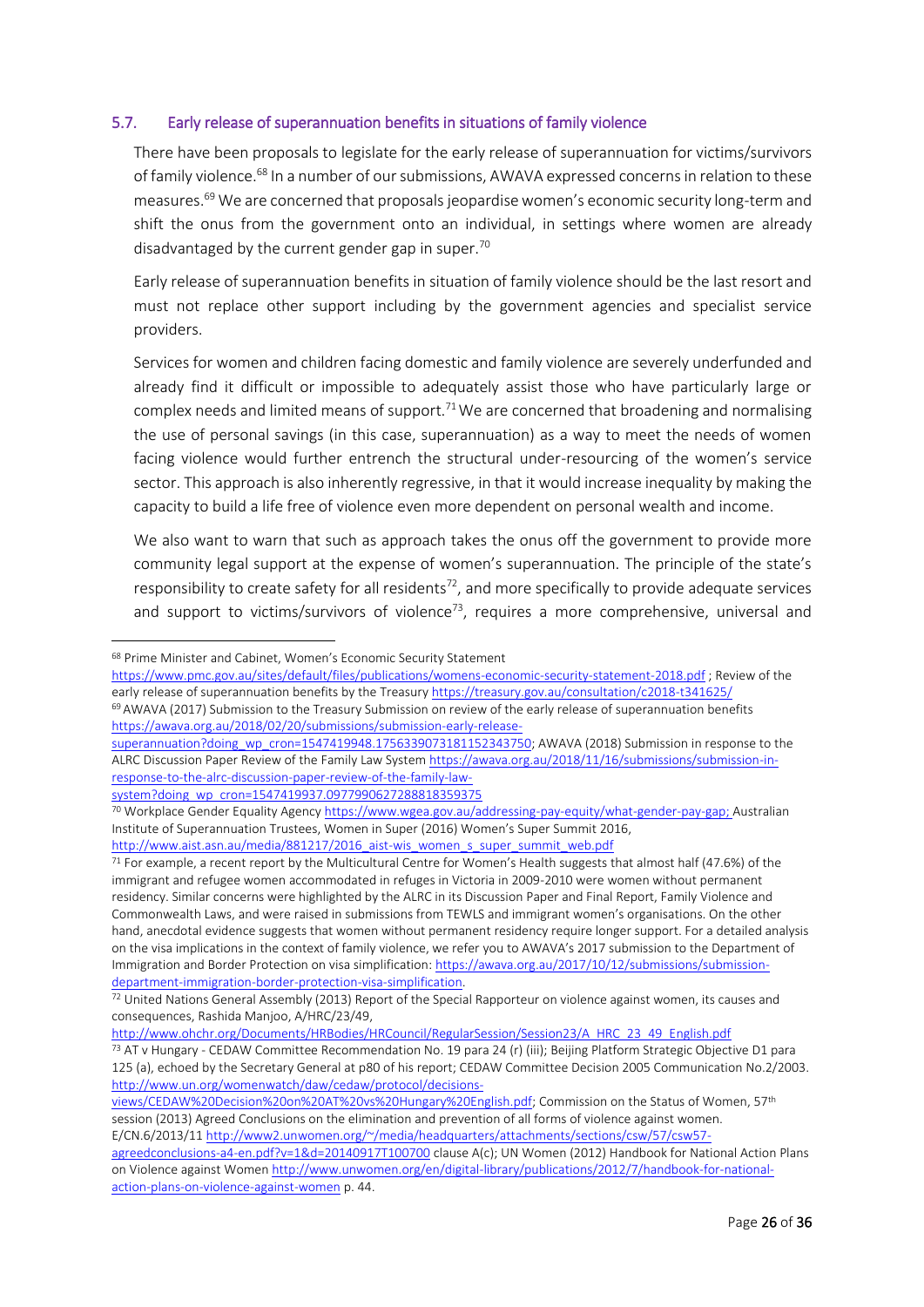human-rights-based approach to meeting the needs of women and children in situations of hardship. This includes extending income support and other public services to meet the needs of women who do not currently have access, particularly women without permanent visa status and without income.<sup>74</sup> We are calling for more funding to be provided to community and women's legal services to ensure victims/survivors are able to afford family violence proceedings.

### Recommendations:

5.7.1 That an early release of superannuation in situation of domestic and family violence be considered only as a last resort for supporting victims/survivors to rebuild their lives. Should the proposals go ahead, we recommend amending evidentiary requirements to be simplified and relevant regulatory bodies to be trained on the nature and dynamic of family violence.

## <span id="page-26-0"></span>6. IMPROVING COORDINATION AND GOVERNANCE

A robust monitoring and evaluation mechanism must be in place to allow for the impact of activities under the National Plan (and any future National Plan) to be measured, gaps to be assessed and performance to be improved.

Greater consistency and coordination between the Commonwealth, State and Territories is required to put into action a shared commitment to end violence against women.

Improved mechanisms for communication and co-design between civil society (including survivor voices) and government are required to strengthen implementation and planning.

A consultative process is needed to determine full costing for the range of program and service needs, particularly in regard to specialist support services.

### Recommendations:

1

6.1.1. Establish a new mechanism for improved communication and co-design between government and civil society and for participation, engagement and advice from civil society in relation to the National Plan.

 This should ensure transparency and inclusivity with civil society, including representatives of Aboriginal and Torres Strait Islander women, CALD women, women with disability, young women, mature age women, women in prison, women from regional, rural and remote areas and LGBTIQ+ people, domestic, family and sexual violence services and specialists (including Aboriginal and Torres Strait Islander Community Controlled Organisations), other women's services, academics, practising lawyers and/or women's legal specialists.

6.1.2. Establish an adequate, timely, well-funded, independent monitoring and evaluation mechanism for the current National Plan and any future National Plan, which incorporates accountability and governance mechanisms.

6.1.3. Identify robust short and mid-term indicators for longer-term change under the plan, drawing on Our Watch's Counting on Change guide.

<sup>74</sup> AWAVA (2017), Submission on Visa Simplification to the Department of Immigration and Border Protection [https://awava.org.au/2017/10/12/submissions/submission-department-immigration-border-protection-visa-simplification;](https://awava.org.au/2017/10/12/submissions/submission-department-immigration-border-protection-visa-simplification)  AWAVA and Harmony Alliance (2017), Joint Pre-Budget Submission 2018-19, <https://awava.org.au/2018/02/01/submissions/2018-2019-joint-awava-harmony-alliance-pre-budget-submission>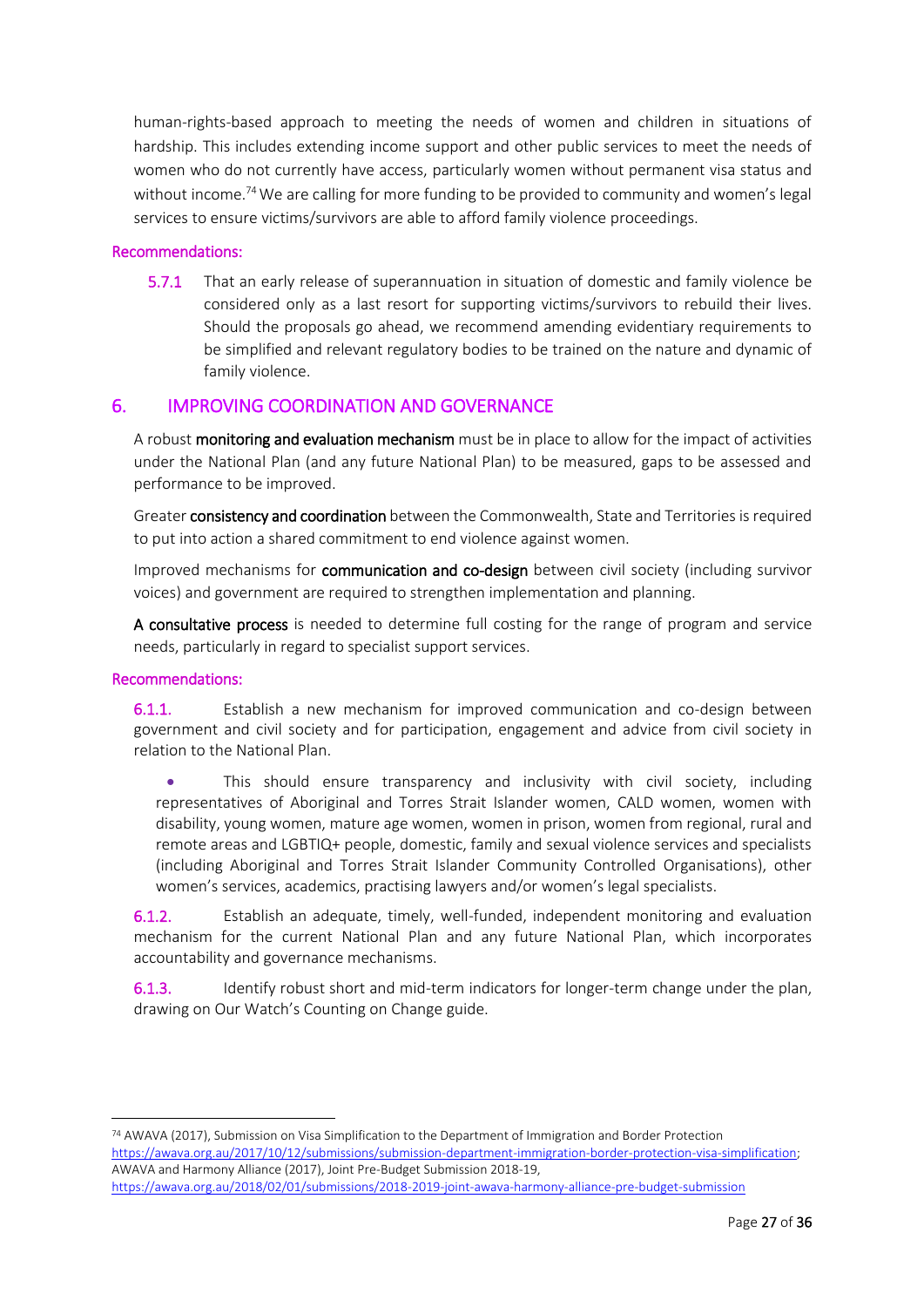6.1.4. Provide for the comprehensive evaluation of all the initiatives that the National Plan resources, ideally built into program design. These should be in line with the UN Women's Handbook for National Action Plans on Violence against Women<sup>75</sup> standards and be:

- Time specific and measurable indicators and targets;
- An institutional multi-sectoral mechanism to monitor implementation;
- Meaningful participation of civil society and other stakeholders;
- Evaluation of practice and system.

6.1.5. Initiate a consultative process to determine full costing for the range of program and service needs, particularly in regards to specialist support services.

6.1.6. Adequately resource all initiatives under the Fourth Action Plan, and any future Action Plans, ensuring funds can be tracked and monitored.

6.1.7. Appropriately monitor, evaluate and track funding in the Evaluation Plan and provide appropriate funding for this.

In conclusion, we wish to reiterate that preventing and responding to violence against women must remain an ongoing and key priority. We look forward to seeing the 2019-2020 Federal Budget reflecting this commitment.

Once again we thank you for the opportunity to provide input to this consultation. If you would like to discuss the contents of the submission further, please contact Dr Merrindahl Andrew, AWAVA Program Manager, using the details below.

Dr Merrindahl Andrew

Program Manager

Australian Women Against Violence Alliance

[www.awava.org.au](http://www.awava.org.au/) [| pm@awava.org.au](mailto:pm@awava.org.au) | ph: 0428 541 396

<sup>75</sup> UN Women (2012) Handbook for National Action Plans on Violence against Women [http://www.unwomen.org/~/media/Headquarters/Attachments/Sections/Library/Publications/2012/7/HandbookNationalAc](http://www.unwomen.org/~/media/Headquarters/Attachments/Sections/Library/Publications/2012/7/HandbookNationalActionPlansOnVAW-en%20pdf.pdf)

[tionPlansOnVAW-en%20pdf.pdf](http://www.unwomen.org/~/media/Headquarters/Attachments/Sections/Library/Publications/2012/7/HandbookNationalActionPlansOnVAW-en%20pdf.pdf)

1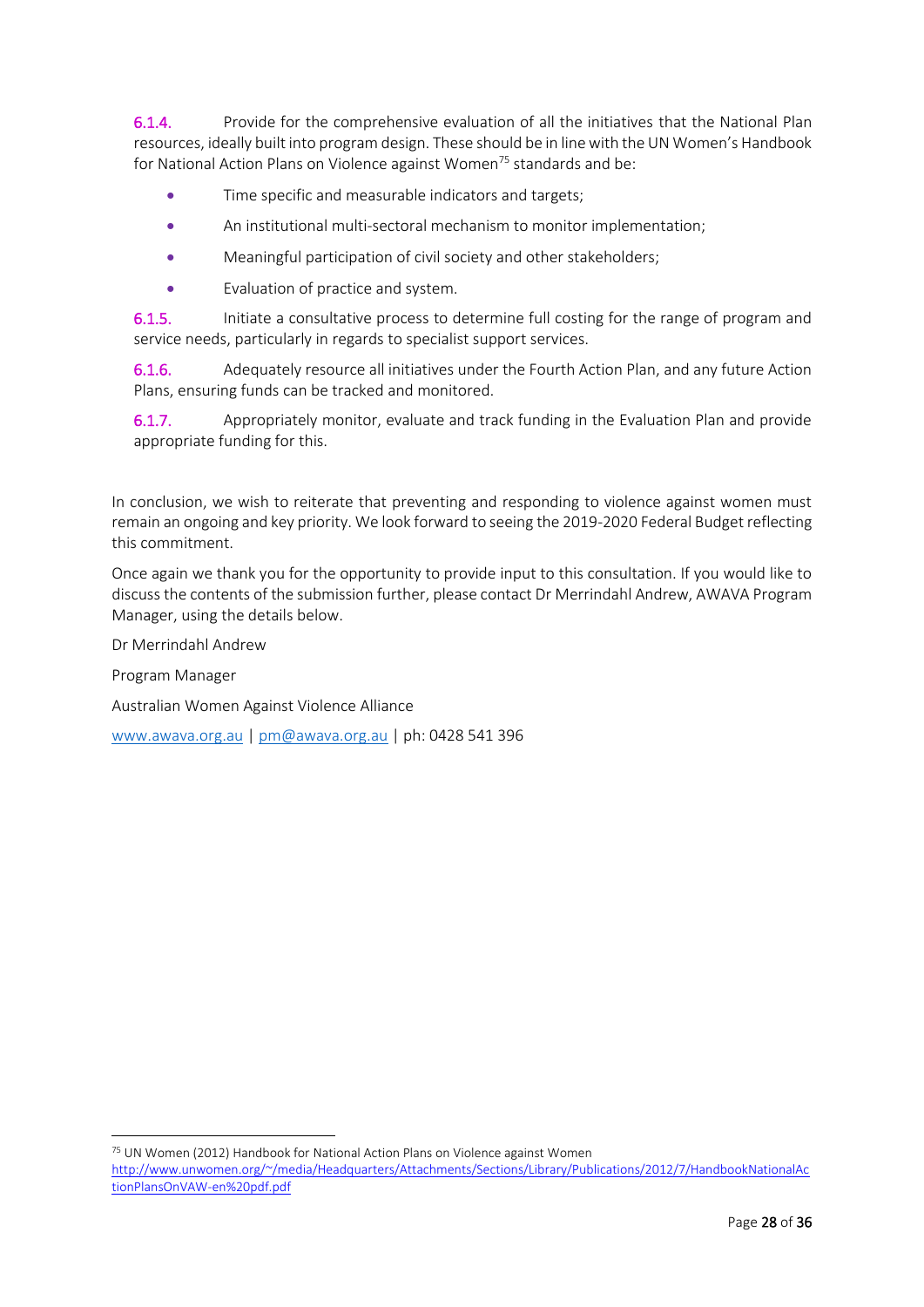# <span id="page-28-0"></span>**Appendix: Consolidated Recommendations**

### 1. APPROACHES TO END VIOLENCE AGAINST WOMEN

1.1.1 That the Australian Government increase funding for community-led intersectional and culturally-sensitive prevention and early intervention initiatives in diverse communities including Aboriginal and Torres Strait Islander, LGBTIQ+, culturally and linguistically diverse, migrant and refugee communities and at risk cohorts including women with disability, women working in the sex industry, older women and young women.

1.2.1 That the Australian Government consult on and implement models of gender responsive budgeting for integration into the budget process.

1.2.2 That the Australian Government implement a whole-of-government commitment to mainstreaming gender equality across all areas of policy and budgeting.

1.3.1 That governments and funding bodies at all levels provide greater financial and institutional support to effective local and state based organisations and programs working in the area of violence prevention, including education about gender, in line with governments' commitments under the National Plan.

1.3.2. That the Australian Government provide greater financial and institutional support for Our Watch to lead implementation of Change the Story (the shared framework on primary prevention of violence against women and their children), the Line (a primary prevention behaviour change campaign for young people aged 12 to 20 years) and Changing the Picture (the national resources to support the prevention of violence against Aboriginal and Torres Strait Islander women and their children).

1.3.3. That more support be provided to local communities to take effective action to reduce violence against women and their children, including to schools and teachers to deliver ageappropriate and evidence-based respectful relationships education to all schoolchildren covering sexual violence and gender equality issues and a range of other relationship issues and tailored to vulnerable cohorts.

1.3.4. That the Australian Government expand secure funding both for prevention and for response services, within a commitment to a comprehensive society-wide effort to end violence against women.

1.3.5. That the Australian Government allocate adequate additional funding to build upon and extend the 'Stop it at the Start' campaign, including bystander capacity-building, and to build in representations of diversity.

1.4.1. That the Australian Government invest in the cross-jurisdictional coordination of primary prevention across Australia.

1.5.1 That the Australian Government invest to measure the incremental change taking place that will allow for the goal of the National Plan to be met. Governments should commit to a national monitoring framework aligned with the National Plan, Change the Story, and Counting on change: A guide to prevention monitoring, and fund an independent body to monitor progress against this framework.

1.5.2 That the Australian Government commence the consultation and cross-jurisdictional work to develop a second National Plan.

### 2. ADDRESSING VIOLENCE AGAINST DIVERSE GROUPS OF WOMEN

2.1.1 That the Australian Government provides sufficient funding to specialist women's services and other relevant generalist services to ensure that all women who are/have experienced violence have access to services and justice that are competent and responsive to their needs.

2.1.2 That the Australian Government invest in research about the experiences of domestic, family and sexual violence of diverse groups of women, in particular those not commonly addressed.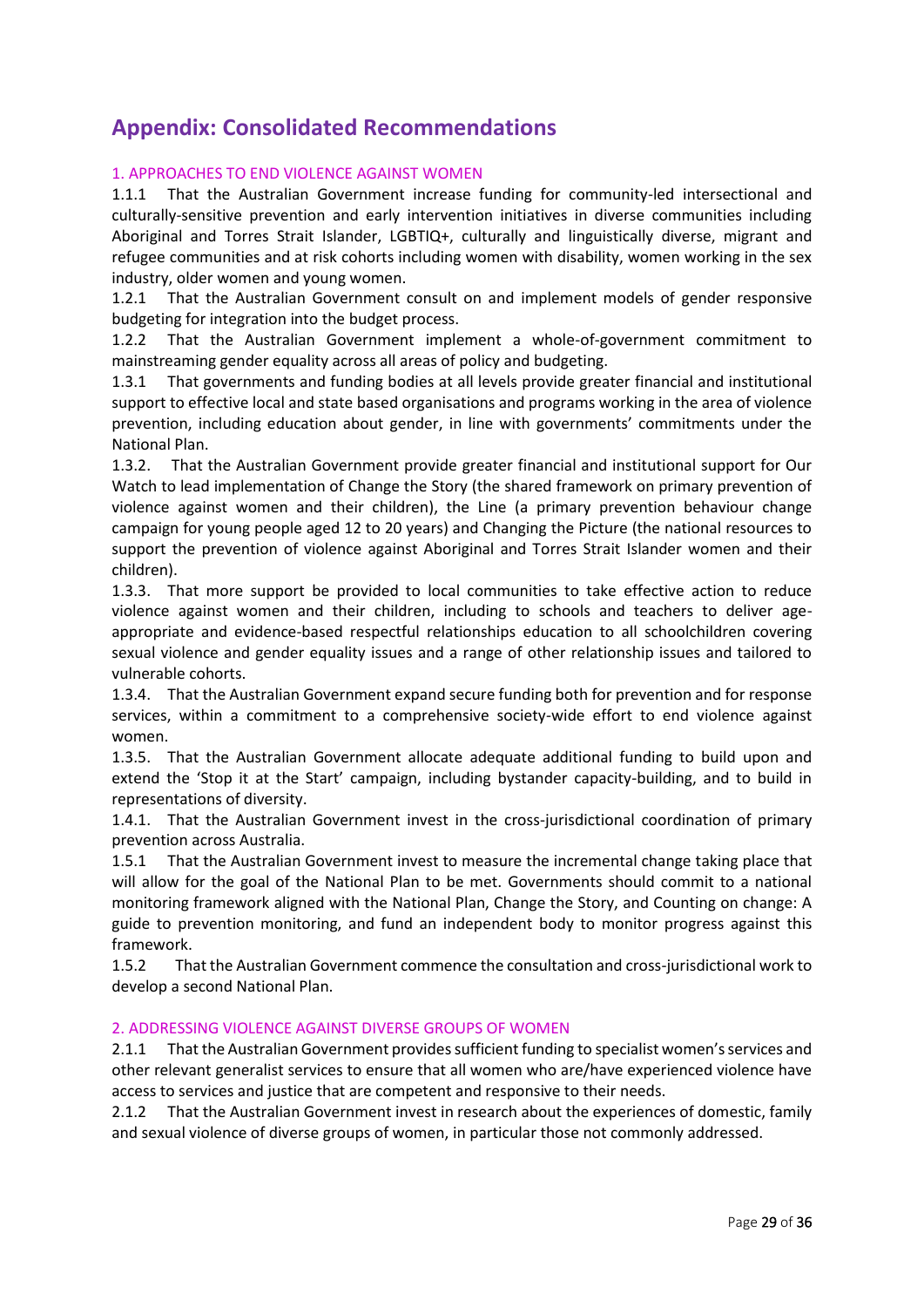2.1.3 Ensure that mainstream services are trained and resourced to adopt inclusive, culturally safe practices and provide appropriate and accessible support for diverse groups of women experiencing violence.

2.2.1 We echo the position of the National Aboriginal and Torres Strait Islander Women Alliance (NATSIWA) and the National Family Violence Prevention Legal Service Forum on the need to have further cooperation between government, domestic and family violence agencies, sexual assault services, Aboriginal Community Controlled Organisations, social workers, universities and legal services.

2.2.2 The Australian Government should ensure adequate and sustainable funding for Aboriginalowned and controlled organisations, Family Violence Prevention Legal Services, and the National Aboriginal and Torres Strait Islander Women Alliance that includes CPI increases and is not tied to short term grants.

2.2.3 The Australian Government should sufficiently fund Family Violence Prevention Legal Services to ensure the coverage of all regions in Australia.

2.2.4 In developing new initiatives that will impact Aboriginal and Torres Strait Islander communities, the Australian Government should undertake a substantial gender analysis to ensure that proposed policies do not create further obstacles for diverse groups of women to live the life free of violence.

2.2.5 Incorporate Our Watch's Changing the Picture framework within primary prevention efforts to ensure that these are responsive to and take into account the experiences of Aboriginal and Torres Strait Islander women.

2.2.6 Implement recommendations from 2017 ALRC Report 'Pathways to Justice' , in particular those relating to Aboriginal and Torres Strait Islander Women:

• Recommendation 11–1: Programs and services delivered to female Aboriginal and Torres Strait Islander offenders within the criminal justice system—leading up to, during and postincarceration—should take into account their particular needs so as to improve their chances of rehabilitation, reduce their likelihood of reoffending and decrease their involvement with the criminal justice system. Such programs and services, including those provided by NGOs, police, courts and corrections, must be a) developed with and delivered by Aboriginal and Torres Strait Islander women; and b) trauma-informed and culturally appropriate.

• Recommendation 11–2: Police engaging with Aboriginal and Torres Strait Islander people and communities should receive instruction in best practice for handling allegations and incidents of family violence—including preventative intervention and prompt response—in those communities.

2.2.7 That the Australian Government support the strategy of Change the Record to close the gap in rates of imprisonment and cut the disproportionate rates of violence affecting women and their children.

2.2.8 That the Australian Government introduce a stand-alone family violence prevention target within the Closing the Gap Targets.

2.3.1 Ensure all relevant government-funded service providers—including health, legal, domestic, family and sexual violence crisis services, and community organisations providing support to victims/survivors—receive adequate funding and have procedures in place for engaging appropriate interpreting services. This funding should be distinct from program budgets to remove any opportunity cost to services facilitating such services.

2.3.2 Develop recommended standards for government-funded service providers with regard to engaging and working with interpreters in the context of sexual, family and domestic violence.

2.3.3 Tackle structural barriers hindering the participation of perpetrators from culturally and linguistically diverse backgrounds in intervention and support pathways, such as Men's Behaviour Change programs.

2.3.4 Engage individuals and leaders from diverse cultural, migrant and refugee backgrounds to assist in the design and delivery of programs combatting domestic and family violence to increase cultural sensitivity.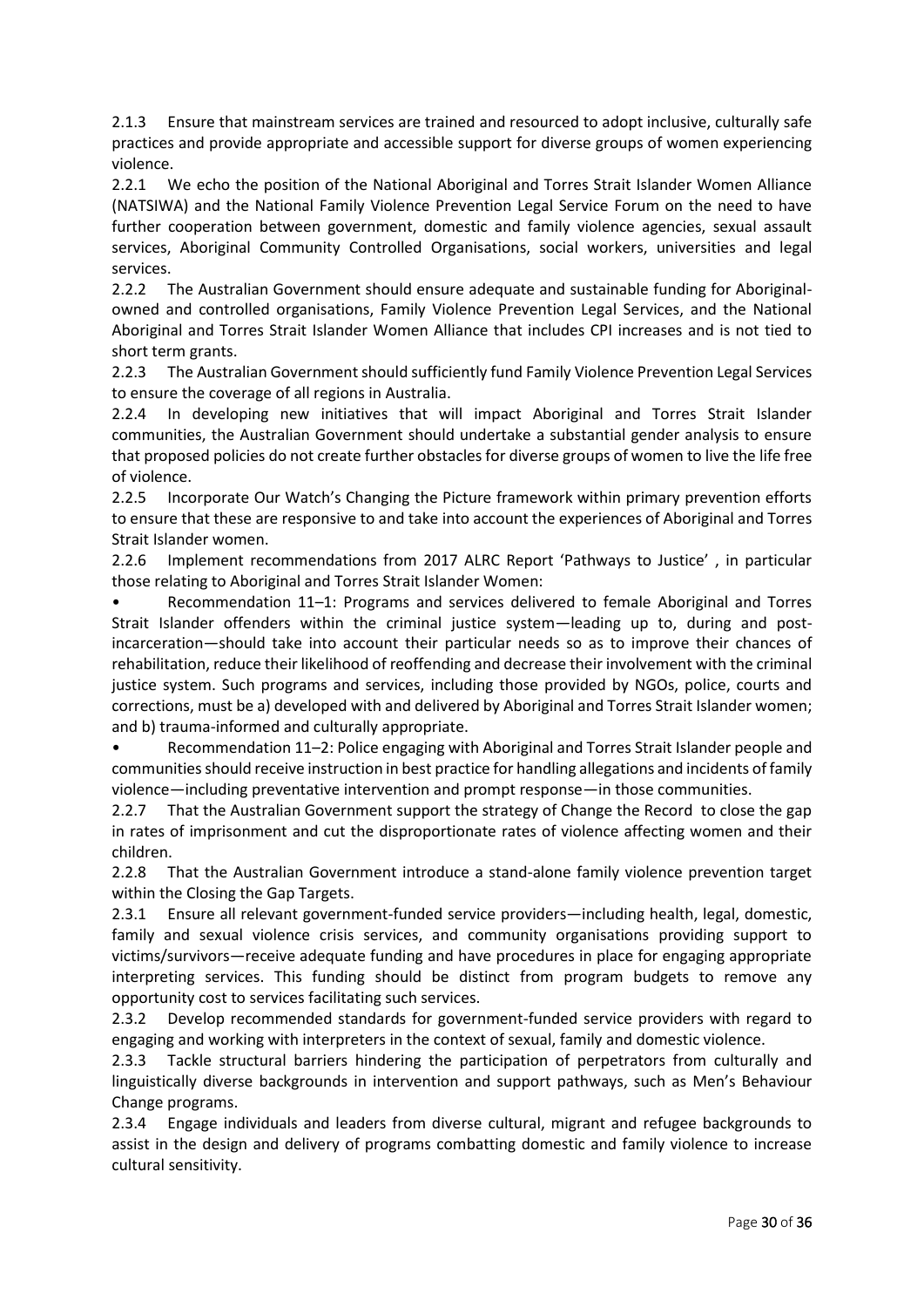2.3.5 That the Australian Government establish a Royal Commission into violence against people with disability.

2.3.6 That the Australian Government funds and implements the 'Stop the Violence' project.

2.3.7 That, in order to address access to justice concerns affecting people with disability, 'all Australian jurisdictions, in partnership with people with disability, develop and implement Disability Justice Strategies that identify and address barriers to justice for people with disability and that are in line with the recommendations from the Australian Human Rights Commission's report, Equal Before the Law: Towards Disability Justice Strategies.'

2.3.8 That the Australian Government provide sustainable and adequate funding to LGBTIQ+ controlled services and the development of LGBTIQ+-specific resources, programs and targeted community education campaigns as well as identification of research priorities and effective prevention strategies.

2.4.1 That the Australian Government establish a Royal Commission into violence against people with disability.

2.4.2 That the Australian Government funds and implements the 'Stop the Violence' project.

2.4.3 That, in order to address access to justice concerns affecting people with disability, 'all Australian jurisdictions, in partnership with people with disability, develop and implement Disability Justice Strategies that identify and address barriers to justice for people with disability and that are in line with the recommendations from the Australian Human Rights Commission's report, Equal Before the Law: Towards Disability Justice Strategies.'

2.5.1 That the Australian Government provide sustainable and adequate funding to LGBTIQ+ controlled services and the development of LGBTIQ+-specific resources, programs and targeted community education campaigns as well as identification of research priorities and effective prevention strategies.

2.6.1 That sector development for services working in the area of domestic and family violence include steps to make services more responsive to the needs of young women.

2.7.2 That efforts to reduce violence against women are inclusive of and attentive to the specific needs and circumstances of older women.

2.7.1 That the National Plan to Reduce Violence Against Women and their Children establishes strong linkages to the forthcoming National Plan on Elder Abuse.

2.8.1 That the experiences and service needs of women in prisons are addressed by the Fourth Action Plan and/or the National Plan to Reduce Violence Against Women and Their Children.

2.8.2 That the current processes for identifying female prisoners at risk of or with a history of family violence be reviewed and therapeutic interventions and education programs are provided for women victims/survivors of violence.

2.8.3 That the Australian Government ensure that therapeutic interventions such as individual counselling and group-based programs such as Out of the Dark are available for all women in prison who have experienced family violence.

### 3. ADDRESSING DIFFERENT TYPES OF VIOLENCE AGAINST WOMEN

3.1.1. That the Fourth Action Plan and a subsequent National Plan include sexual harassment within its scope, both in terms of prevention and in terms of justice and service responses.

3.1.2. That the Australian Government implements future recommendations made by the Australian Human Rights Commission following the National Inquiry into Sexual Harassment in the Workplace, and sets aside funding to implement the recommendations.

3.1.3. That the Australian Government funds dedicated long-term initiatives to strengthen services, education and prevention activities for Aboriginal and Torres Strait victims/survivors of sexual assault (both as children and adults).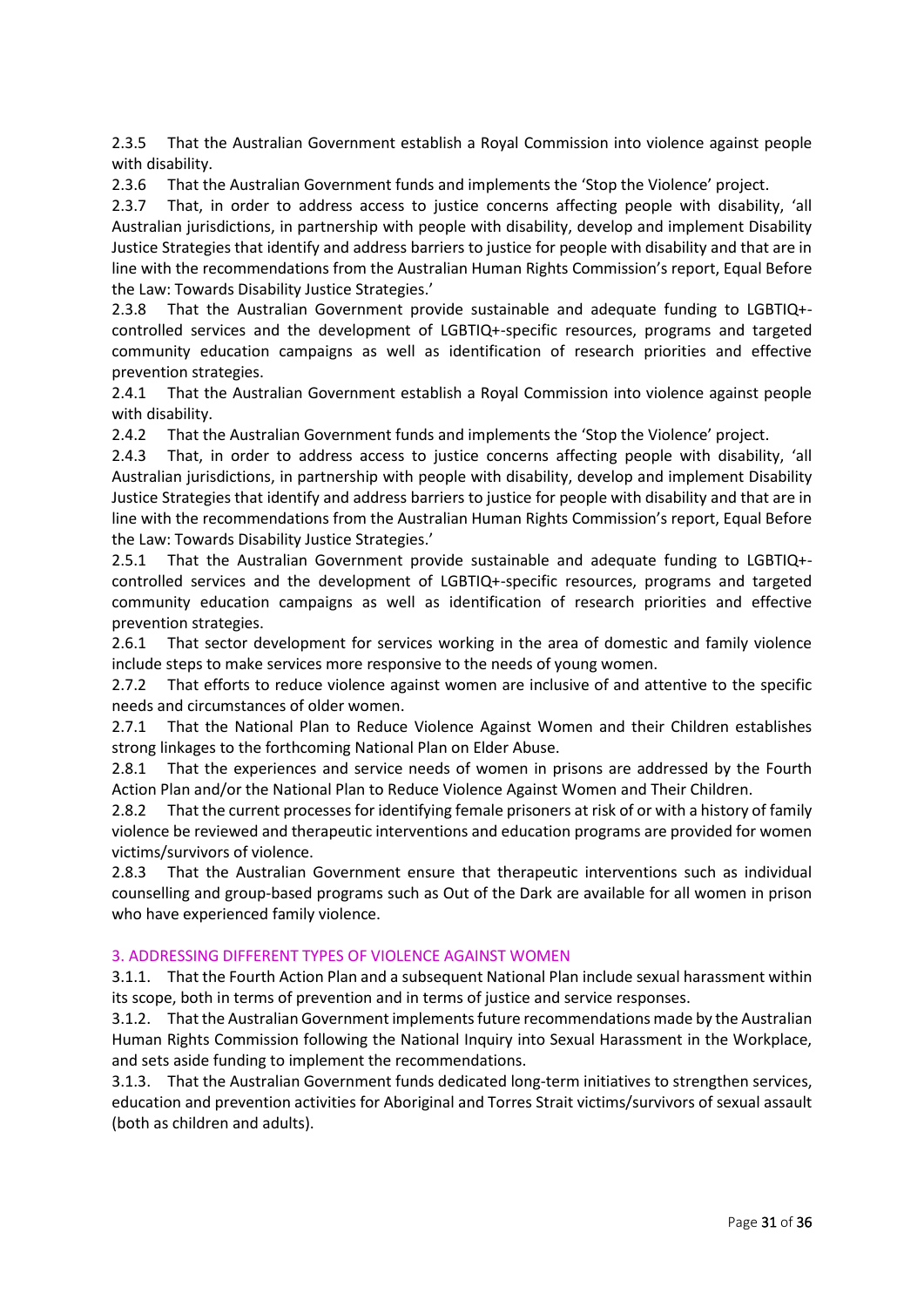3.1.4. That Aboriginal communities be empowered to respond to sexual assault that may be occurring in their community through the provision of education and the development and support of local initiatives.

3.1.5. That the Australian Government funds accessible and culturally appropriate sex and respectful relationships education for children and young people with disability.

3.1.6. Develop and deliver training on responding to sexual violence to CALD community leaders and organisations.

3.1.7. That the Australian Government develop communication strategies to disseminate information in different languages and formats, about sexual violence against women, what it is and practical advice about what can be done to prevent and report it.

3.1.8. That sexual assault services are sufficiently resourced to ensure culturally competency of their support.

3.1.9. That the Australian Government investigate and prosecute Australians who have used sexual violence in armed conflict.

3.1.10. That the Australian government establish an independent, expert led taskforce to track, assess and publicly report on university and residences' measures to prevent, and improve responses to sexual violence.

3.1.11. The (upcoming) National Plan on Elder Abuse needs to ensure that it is responding to sexual violence against older women and resourced sufficiently to do so in research, policies, and health practices.

3.1.12. That specialist women's services in their diversity working on sexual violence across the full range of service types and target groups be resourced and supported to assist and advocate for women through the justice system and legal processes.

3.1.13. That specialist sexual violence courts be established with the objective to bring together specialist personnel to facilitate a trauma approach that centres the needs of those who experience sexual violence, while upholding the accused's right to a fair trial.

3.1.14. That the Australian Government works towards establishing, in each State and Territory, wellresourced services to provide advice and representation in family law and child protection matters for individuals and services wishing to object to subpoenas of sensitive records.

3.1.15. That the Australian Government develops and promotes adherence to an ethical framework for information-sharing in relation to family law and domestic and family violence, along the lines proposed in WLS NSW's 2016 Report Sense and Sensitivity: Family Law, Family Violence and Confidentiality.

3.1.16. That the Australian Governments invests in comprehensive and ongoing training and education should be provided to all relevant decision makers to ensure that victims/survivors are able to obtain justice.

3.1.17. That the Australian Government undertake community-controlled research and date collection about prevalence, reporting rates and service provision in relation to sexual violence against Aboriginal and Torres Strait Islander women, women from culturally and linguistically diverse backgrounds, women with disability, LGBTIQ people, young women, older women, women in prisons, women in the sex industry.

3.1.18. Data on sexual violence (and other forms of violence) should be disaggregated as far as possible by characteristics including disability and mental illness status, and should be responsive to concerns raised by disability advocates about the inclusion of people in institutional residential settings and people requiring communication support.

3.2.1 That the Fourth Action Plan and any subsequent National Plan addresses reproductive coercion as one of the manifestations of violence against women.

3.2.2 All services and professionals involved in responding to the needs of women experiencing violence must be resourced and informed on reproductive coercion.

3.2.3 That existing population studies already examining the prevalence of domestic violence or those with a reproductive health component, incorporate questions specific to reproductive coercion.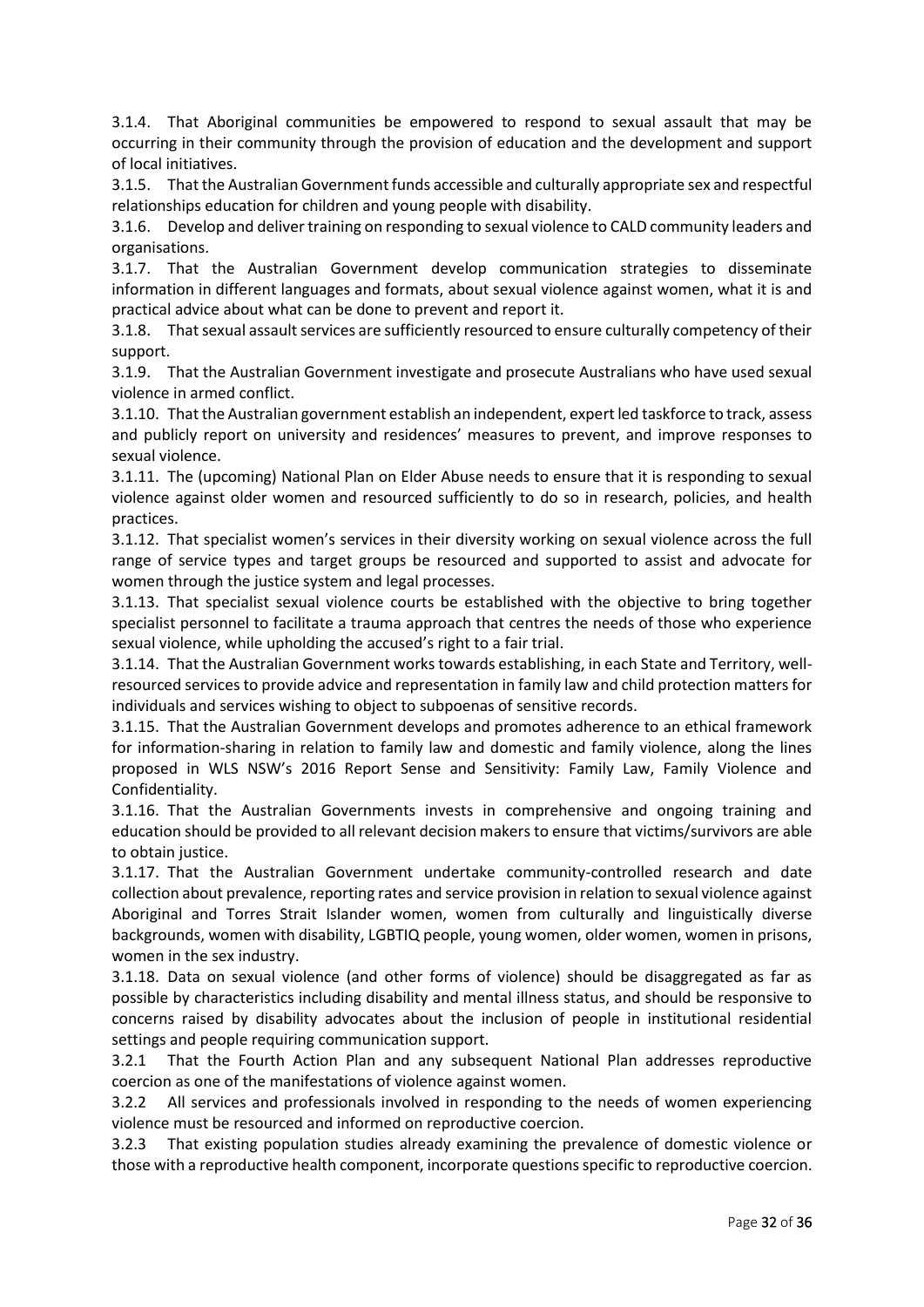3.2.4 Sufficient funding is required for capacity building of all relevant domestic and family violence and sexual assault services around reproductive coercion.

3.2.5 That the Australian Government expand the definition of family violence in the Family Law Act 1975 and Migration Act and Migration Regulations to include dowry abuse.

3.2.6 That the relevant decision makers undertake extensive training on family violence, traumainformed practice and cultural competency according to standards outlined by the National Domestic and Family Violence Bench Book.

3.2.7 Sufficient funding is required for capacity building of all relevant domestic and family violence and sexual assault services about working with women who have been trafficked.

3.2.8 That the Australian Government ensures that the access to services and justice for all victims/survivors of sexual and gender-based violence is delinked from criminal proceedings and not dependent upon the intention to raise prosecution (for instance forced marriage).

3.3.1 Extend funding for technology safety measures established under the Women's Safety Package, including the e-Safety Commissioner's work on women's online safety and image based abuse, evaluate the technology safety trials, and continue funding for WESNET's Safer Connections / Safety Net Australia – Safer Technology for Women program, and to ensure there is no funding gap which would cause loss of key expert staff and expertise.

### 4. STRENGTHENING SYSTEMS

4.1.1. That the Australian Government makes a significant investment and implements forthcoming recommendations of the Australian Law Reform Commission's review of the family law system.

4.1.2. That the Australian Government budgets for a required investment to community legal services in the amount of \$390 million per annum at minimum.

4.1.3. That the Australian Government budget for an expansion and roll out the Family Advocacy Support Service (FASS)

4.1.4. That the Australian Government appoint more judges with family violence expertise.

4.2.1 Expand access to family violence provisions afforded under the Migration Act 1958 and associated regulations to include all dependent visa categories.

4.2.2 Introduce temporary visa provisions for all seeking to flee domestic and family violence situations to allow time and space for victims/survivors to make plans to leave a dangerous situation, without the threat of immediate deportation.

4.2.3 Expand the definition of family violence within the family violence provisions afforded under the Migration Act 1958 and associated regulations so that it is consistent with the Family Law Act 1975 (Cth) and the National Domestic and Family Violence Bench Book.

4.2.4 Determine the existence of family violence before seeking to assess the existence of a 'genuine relationship', to ensure relationships impacted by violence are evaluated in an informed and appropriate way that does not risk further traumatising the victim/survivor.

4.2.5 Expand eligibility for relevant payments and services, including crisis and welfare payments and emergency housing, to all victims/survivors of domestic, family and sexual violence, irrespective of current visa status, across all states, territories and federal legislation.

4.2.6 Ensure all relevant service providers offering support to women with no income on temporary visas experiencing violence are sufficiently funded to undertake extensive training on cultural competency, trauma-informed practice and family violence.

4.2.7 Ensure access to free independent interpreters to all disadvantaged populations via appropriate funding of interpreter services to community organisations in the areas of family violence, migrations, sexual assault support services, multicultural services and others.

4.2.8 Reinstate funding to community legal centres formerly distributed under the Immigration Advice and Assistance Scheme (IAAAS) to ensure that women applying for family violence provisions have access to free legal advice and representation.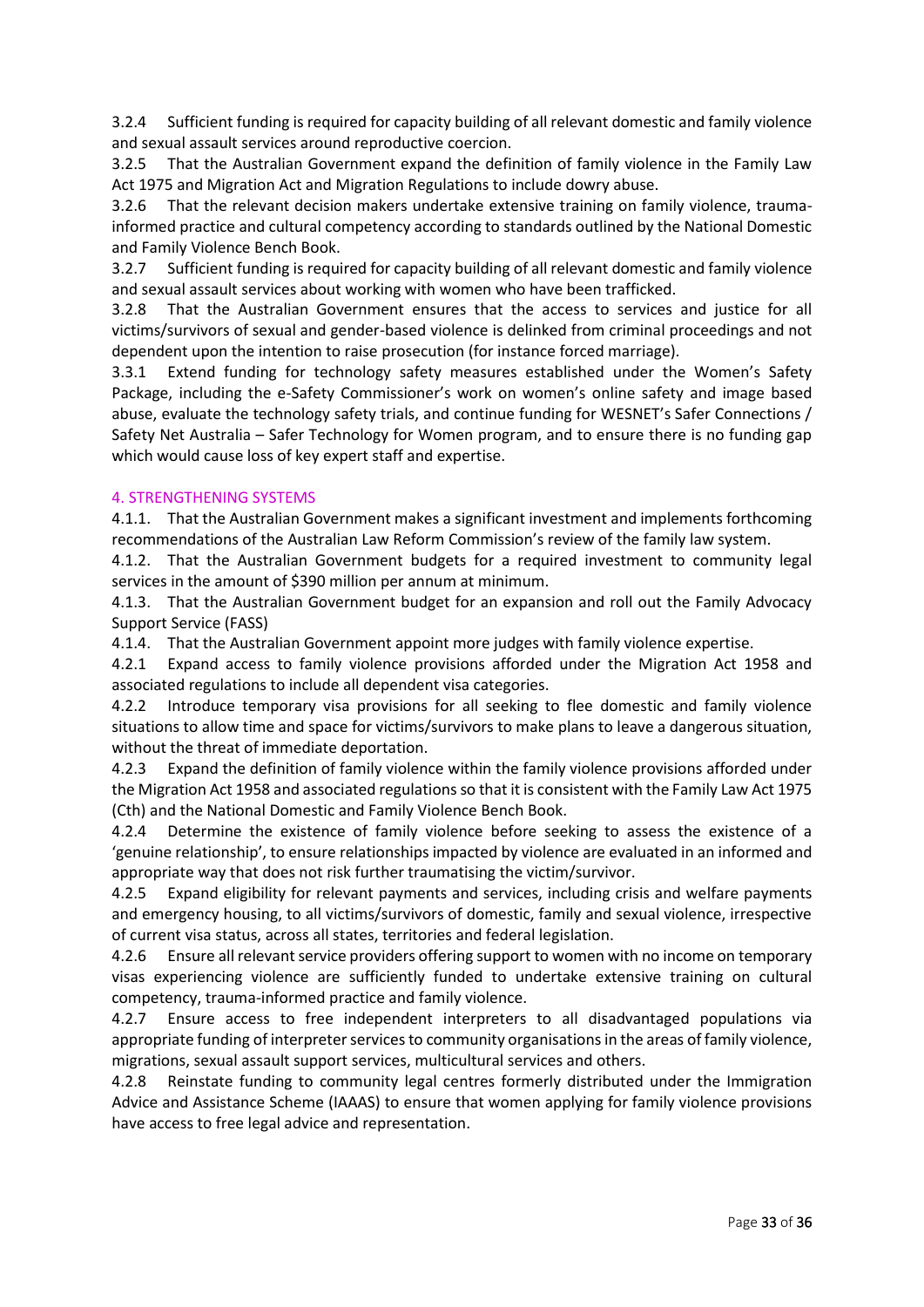4.3.1 That the Australian Government removes the extended waiting periods for newly arrived migrants.

4.3.2 That the Australian Government abolishes the Cashless Debit Cards trials and provides their recipients with standard social security payments.

4.3.3 That the Australian Government increases social security payments (Newstart, parenting payments, youth payment) by \$75 a week.

4.3.4 That the Australian Government abolishes the ParentsNext employment program.

4.3.5 That the Australian Government abolishes any considerations of a new scheme of encouraging lawful behavior of income support recipients.

4.3.6 That the Australian Government ensures that the social security system does not disempower victims/survivors of domestic, family and sexual violence through its policies and procedures but provides competent and relevant support when most needed.

4.4.1 Develop a comprehensive gender-responsive national housing strategy incorporating the principles of visibility, capability and accountability, and setting targets for reducing homelessness and increasing affordable housing stock.

4.4.2 Adequately resource and provide policy direction for the National Housing and Homelessness Agreement (NHHA), so that it can deliver the housing options needed by the diversity of women and children facing violence.

4.5.1 That the Australian Government introduce a Medicare item to support GPs to assist victims/survivors of domestic, family and sexual violence.

4.6.1 That the Australian Government de-links access to the Support for Trafficked People Program from compliance with criminal investigations to enable victims/survivors receive the support necessary to recover from their experiences.

4.6.2 That the Australian Government facilitates and expedites family reunification for victims/survivors of trafficking, slavery and slavery-like offences.

4.6.3 That the Australian Government provides longer reflection periods during the initial support stream to allow women to recover from their experiences of exploitation and appropriately address potential trauma before deciding on participation in any criminal investigation of trafficking and/or sexual exploitation.

4.6.4 That the Australian Government establishes a National Compensation Scheme for victims/survivors of human trafficking and sexual exploitation.

4.6.5 That the Australian Government invest in capacity-building of services/peak bodies to be able to identify victims/survivors of trafficking correctly so they are linked to the correct/relevant support services.

4.6.6 That the Australian Government provides sufficient funding to specialist women's services working with victims/survivors of trafficking.

4.7.1 That the Australian Government makes a significant investment into the workforce development to enable better responses to domestic, family and sexual violence.

4.7.2 That the Australian Government introduces 10 days of paid DFV leave for all employees.

### 5. STRENGTHENING SERVICES

5.1.1. That the Australian Government ensures long-term and sufficient funding to meet demand for services, including early intervention, crisis response and recovery.

5.2.1 Significantly increase spending on social housing to meet growing demand.

5.2.2 Adequate and sustainable funding to meet demand for homelessness services, while ensuring that funding goes to services that are appropriately specialised and competent.

5.2.3 Address and meet the specific needs of diverse groups of women such as Aboriginal and Torres Strait women, women with a disability, older women, women from culturally and linguistically diverse backgrounds, women in rural, regional and remote areas, and women who identify as LGBTIQ+. Ensure that crisis accommodation is accessible and culturally safe.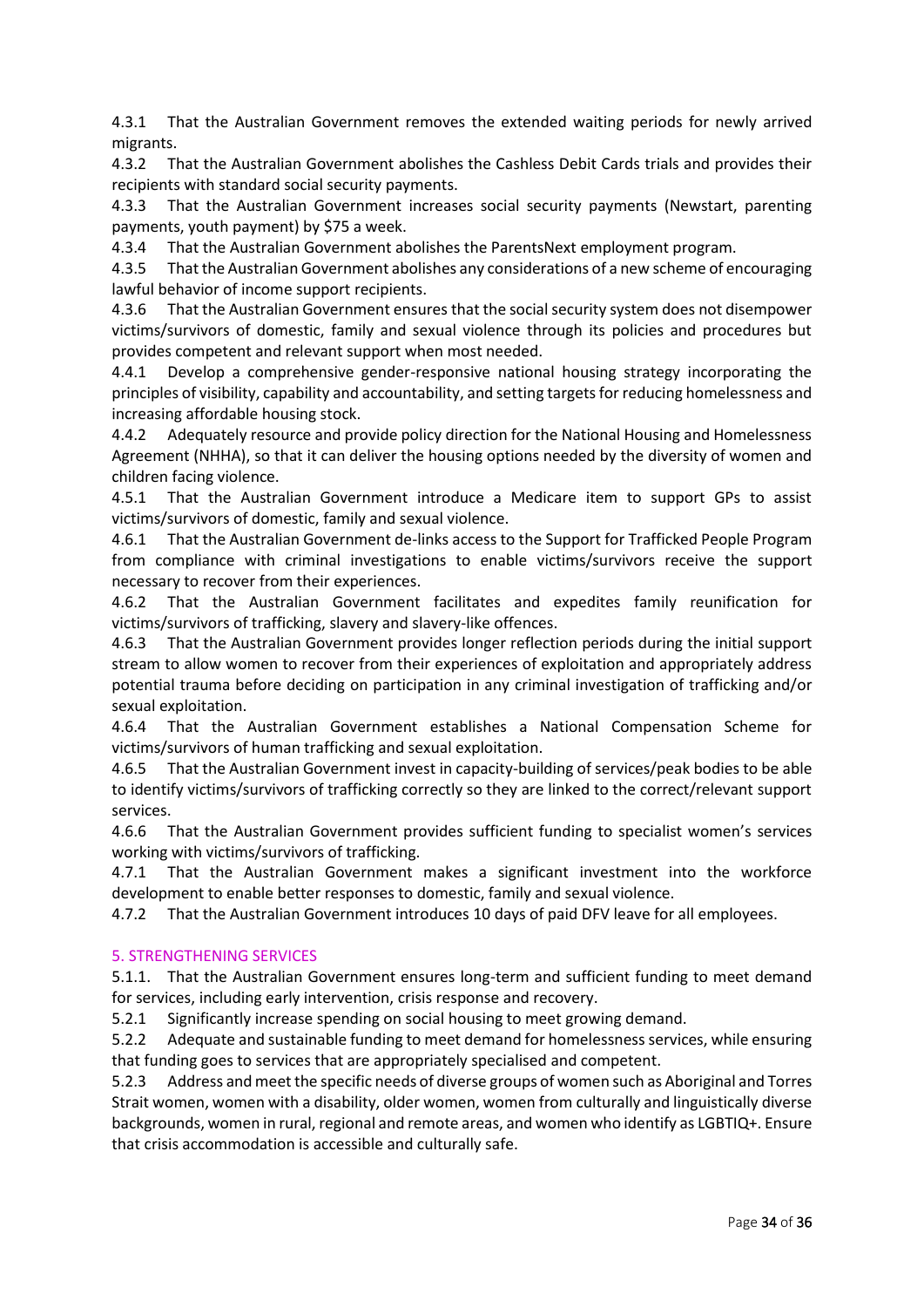5.2.4 Together with the States and Territories, adopt a gender-responsive approach to housing and homelessness policy, as outlined in a recent joint letter to all jurisdictions from AWAVA and ERA and in ERA's policy statement on housing.

5.2.5 Take immediate steps to ensure that any agreements (bilateral or overarching) addressing homelessness include the requirement not only that State/Territory strategies include measures to support women and children escaping violence but also that funding spent under these strategies goes to services with specialist capability to address the gendered dynamics of violence and homelessness (i.e. specialist women's services and/or generalist services with documented specialist capability.)

5.2.6 Allocate adequate resources for the implementation of outcome 4 of the National Plan to Reduce Violence against women and their children and enhance efforts to ensure the availability of women-only and women-led support services for victims of gender-based violence.

5.3.1 That the Fourth Action Plan include a funded process to develop a comprehensive picture of service responses needed and provided, drawing on existing frameworks such as the UN Essential Services Package.

5.4.1 That the Australian Government supports the development and adoption of good practice standards by all services working with women and children facing violence, led by the specialist women's services sector, and building on work already done by peak bodies and others in this area.

5.5.1 That the Coalition of Australian Governments works to ensure that all States and Territories have models of flexible financial support equivalent to Victoria's Flexible Support Packages, to be developed in consultation with specialist women's service and domestic, family and sexual violence peak bodies and underpinned by a set of agreed principles.

5.6.1 That the Australian Government introduces mechanisms to ensure that housing and homelessness funding goes to services with specialist capability to address the gendered dynamics of violence and homelessness.

5.7.1 That an early release of superannuation in situation of domestic and family violence be considered only as a last resort for supporting victims/survivors to rebuild their lives. Should the proposals go ahead, we recommend amending evidentiary requirements to be simplified and relevant regulatory bodies to be trained on the nature and dynamic of family violence.

### 6. IMPROVING COORDINATION AND GOVERNANCE

6.1.1. Establish a new mechanism for improved communication and co-design between government and civil society and for participation, engagement and advice from civil society in relation to the National Plan.

• This should ensure transparency and inclusivity with civil society, including representatives of Aboriginal and Torres Strait Islander women, CALD women, women with disability, young women, mature age women, women in prison, women from regional, rural and remote areas and LGBTIQ+ people, domestic, family and sexual violence services and specialists (including Aboriginal and Torres Strait Islander Community Controlled Organisations), other women's services, academics, practising lawyers and/or women's legal specialists.

6.1.2. Establish an adequate, timely, well-funded, independent monitoring and evaluation mechanism for the current National Plan and any future National Plan, which incorporates accountability and governance mechanisms.

6.1.3. Identify robust short and mid-term indicators for longer-term change under the plan, drawing on Our Watch's Counting on Change guide.

6.1.4. Provide for the comprehensive evaluation of all the initiatives that the National Plan resources, ideally built into program design. These should be in line with the UN Women's Handbook for National Action Plans on Violence against Women standards and be:

- Time specific and measurable indicators and targets;
- An institutional multi-sectoral mechanism to monitor implementation;
- Meaningful participation of civil society and other stakeholders;
- Evaluation of practice and system.